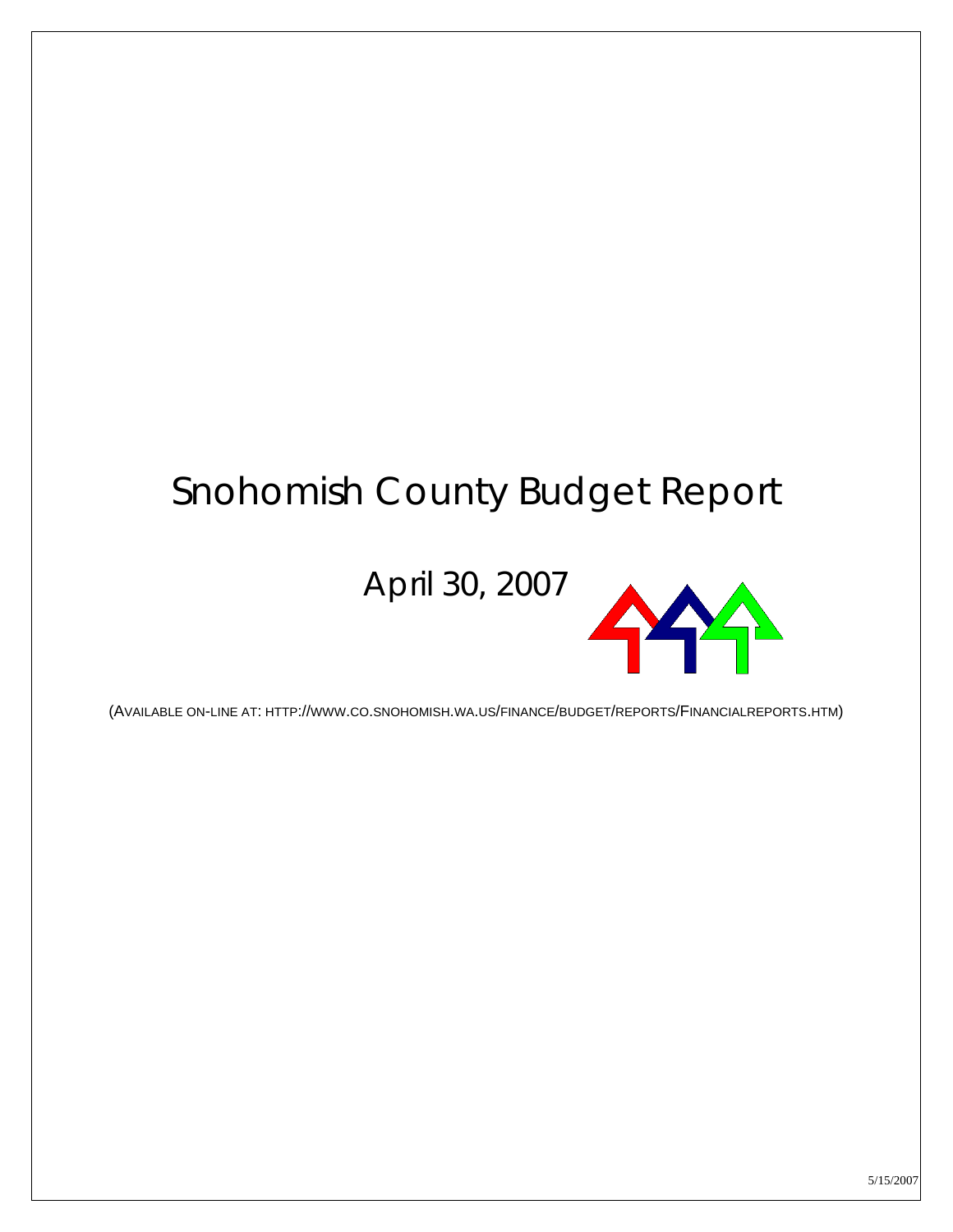

#### **Table of Contents**

### **SNOHOMISH COUNTY MONTHLY FINANCIAL REPORT**

#### **April 30, 2007**

 $\blacksquare$ 

| <b>Section</b> | <b>Item</b>                          | Page     | <b>Section</b> | <b>Item</b>                               | Page |
|----------------|--------------------------------------|----------|----------------|-------------------------------------------|------|
|                |                                      |          |                |                                           |      |
|                | <b>INTRODUCTION</b>                  |          | VI.            | (Expenditures Continued)                  |      |
| I.             | General Overview                     | 3        |                | Clerk                                     | 22   |
|                | General Fund                         | 3        |                | Corrections                               | 22.  |
|                | <b>YTD Revenue</b>                   | 3        |                | Dept. of Emergency Management             | 22   |
|                | General Fund Revenue Exhibit         | 4        |                |                                           |      |
|                | 5-Year Trend                         | 5        | VII.           | <b>ALL FUNDS</b>                          |      |
|                | Real Estate Excise Tax               | 6        |                | Major Funds Revenues,                     |      |
|                | Washington State Legislative Action  | 6        |                | Expenditures, and Fund Balances:          |      |
|                | Economic Outlook                     | 6        |                | <b>General Fund</b>                       | 23   |
|                | <b>Closing Comments</b>              | 8        |                | Road Fund                                 | 23   |
|                | County Sales Summary                 | 9        |                | <b>REET</b>                               | 24   |
|                |                                      |          |                | <b>Transportation Mitigation</b>          | 24   |
|                | <b>CORPORATE</b>                     |          |                | <b>Community Development</b>              | 24   |
| П.             | All Funds Revenue & Expense          | 10       |                | Solid Waste Management                    | 25   |
|                |                                      |          |                | Airport                                   | 25   |
| Ш.             | County Revenues by Fund              | 11       |                | Surface Water                             | 26   |
|                |                                      |          |                | <b>ER&amp;R</b>                           | 26   |
| IV.            | County Expenditures by Fund          | 13       |                | <b>Information Services</b>               | 27   |
|                |                                      |          |                | Snohomish County Insurance                | 27   |
|                | <b>DEPARTMENT</b>                    |          |                | Pits & Quarries                           | 27   |
| V.             | General Fund Expenditures by         |          |                | Employee Benefit                          | 28   |
|                | Department                           | 14       |                |                                           |      |
|                |                                      |          |                | <b>GENERAL FUND</b>                       |      |
| VI.            | Departmental Expenditures: All Funds |          |                | Executive                                 | 29   |
|                | Executive                            | 15       |                | Legislative                               | 29   |
|                | Legislative                          | 15       |                | BRB and BOE                               | 29   |
|                | BRB and BOE                          | 15       |                | <b>Human Services</b>                     | 29   |
|                | Human Services                       | 15       |                | Planning                                  | 29   |
|                | Planning                             | 16       |                | Hearing Examiner                          | 30   |
|                | Public Works                         | 16       |                | Parks and Recreation                      | 30   |
|                | Hearing Examiner                     | 16       |                | Assessor                                  | 30   |
|                | Parks and Recreation                 | 17       |                | Auditor                                   | 30   |
|                | Assessor                             | 17       |                | Finance                                   | 30   |
|                | Auditor                              | 17       |                | <b>Human Resources</b>                    | 31   |
|                | Finance                              | 18       |                | Non-Departmental                          | 31   |
|                | <b>Human Resources</b>               | 18       |                |                                           | 31   |
|                | <b>Information Services</b>          | 18       |                | <b>Facilities Management</b><br>Treasurer | 31   |
|                |                                      |          |                |                                           | 32   |
|                | Non-Departmental<br>Debt Service     | 19<br>19 |                | District Court<br>Sheriff                 | 32   |
|                |                                      |          |                |                                           | 32   |
|                | <b>Facilities Management</b>         | 19       |                | Prosecuting Attorney                      |      |
|                | Pass Through Grants                  | 19       |                | Office of Public Defense                  | 32   |
|                | Airport                              | 20       |                | <b>Medical Examiner</b>                   | 32   |
|                | Treasurer                            | 20       |                | Superior Court                            | 33   |
|                | District Court                       | 20       |                | Clerk                                     | 33   |
|                | Sheriff                              | 21       |                | Corrections                               | 33   |
|                | Prosecuting Attorney                 | 21       |                | Dept of Emergency Mgmt                    | 33   |
|                | Office of the Pros. Attorney         | 21       |                |                                           |      |
|                | <b>Medical Examiner</b>              | 21       |                | Detail Revenue: General Fund              | 34   |
|                | Superior Court                       | 22       |                |                                           |      |
|                |                                      |          |                |                                           |      |

| <u>cuon</u> | <u>item</u>                       | rage |
|-------------|-----------------------------------|------|
| VI.         |                                   |      |
|             | (Expenditures Continued)<br>Clerk | 22   |
|             | Corrections                       | 22   |
|             |                                   | 22   |
|             | Dept. of Emergency Management     |      |
| VII.        | <b>ALL FUNDS</b>                  |      |
|             | Major Funds Revenues,             |      |
|             | Expenditures, and Fund Balances:  |      |
|             | General Fund                      | 23   |
|             | Road Fund                         | 23   |
|             | <b>REET</b>                       | 24   |
|             | <b>Transportation Mitigation</b>  | 24   |
|             | <b>Community Development</b>      | 24   |
|             | Solid Waste Management            | 25   |
|             | Airport                           | 25   |
|             | Surface Water                     | 26   |
|             | ER&R                              | 26   |
|             | <b>Information Services</b>       | 27   |
|             | Snohomish County Insurance        | 27   |
|             | Pits & Quarries                   | 27   |
|             | <b>Employee Benefit</b>           | 28   |
|             | <b>GENERAL FUND</b>               |      |
|             | Executive                         | 29   |
|             | Legislative                       | 29   |
|             | <b>BRB</b> and <b>BOE</b>         | 29   |
|             | <b>Human Services</b>             | 29   |
|             | Planning                          | 29   |
|             | <b>Hearing Examiner</b>           | 30   |
|             | Parks and Recreation              | 30   |
|             | Assessor                          | 30   |
|             | Auditor                           | 30   |
|             | Finance                           | 30   |
|             | <b>Human Resources</b>            | 31   |
|             | Non-Departmental                  | 31   |
|             | <b>Facilities Management</b>      | 31   |
|             | Treasurer                         | 31   |
|             | <b>District Court</b>             | 32   |
|             | Sheriff                           | 32   |
|             | Prosecuting Attorney              | 32   |
|             | Office of Public Defense          | 32   |
|             | <b>Medical Examiner</b>           | 32   |
|             | <b>Superior Court</b>             | 33   |
|             | Clerk                             | 33   |
|             | Corrections                       | 33   |
|             | Dept of Emergency Mgmt            | 33   |
|             |                                   |      |
|             | Detail Revenue: General Fund      | 34   |
|             |                                   |      |

.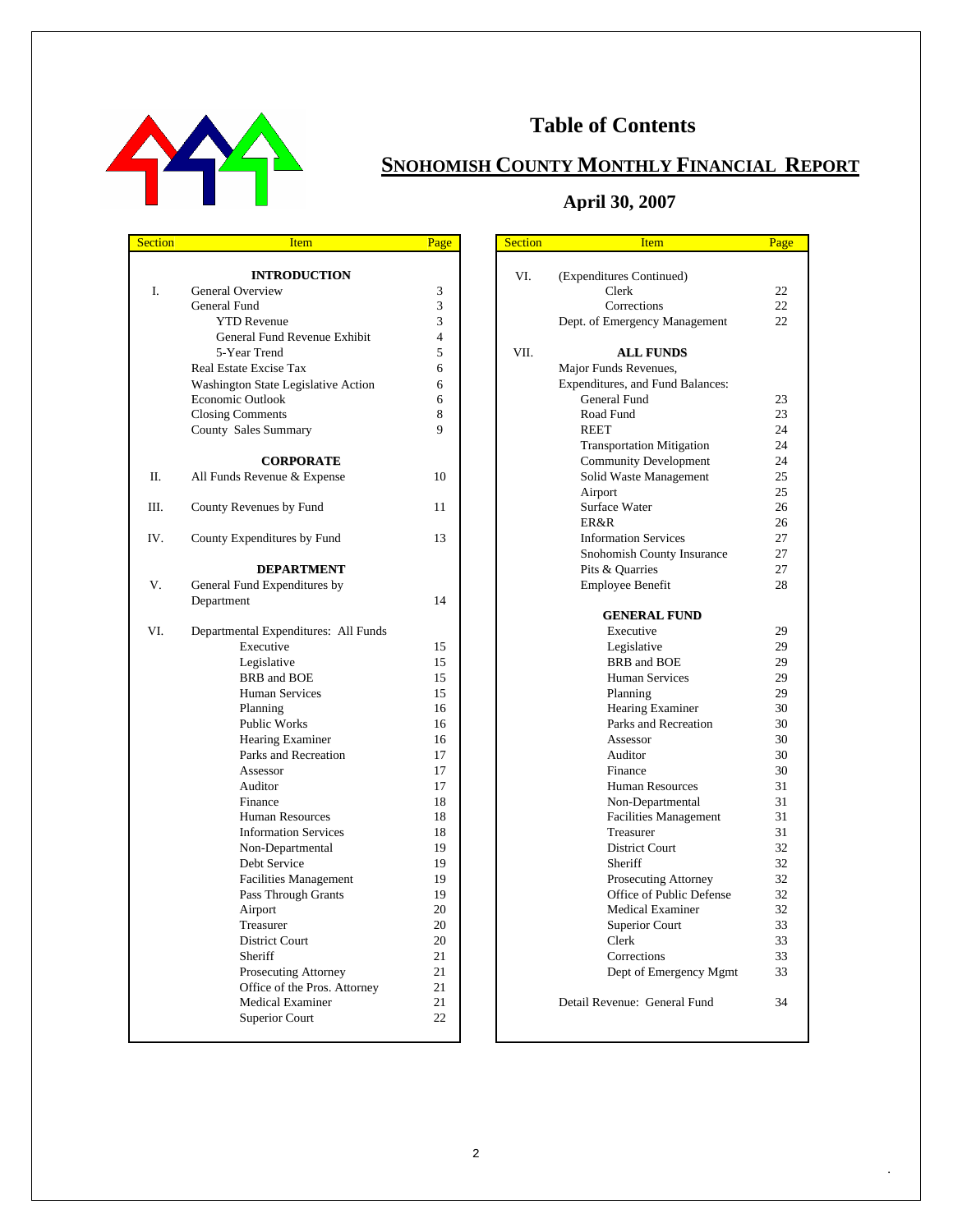#### **Revenues, Expenses and Fund Balance: All Funds**

|                                           | Original<br><b>Budget</b> | <b>Modified</b><br><b>Budget</b> | <b>Current</b><br><b>Month</b> | Year to<br><b>Date</b> | <b>Available</b><br><b>Balance</b> | $\frac{0}{0}$<br>Oblig. |
|-------------------------------------------|---------------------------|----------------------------------|--------------------------------|------------------------|------------------------------------|-------------------------|
| <b>Revenues</b>                           |                           |                                  |                                |                        |                                    |                         |
| <b>Taxes</b>                              | \$209,597,596             | \$209,597,596                    | \$54,756,019                   | \$80,462,539           | \$129,135,057                      | 38.4%                   |
| <b>Licenses And Permits</b>               | 2,882,157                 | 2,882,157                        | 24,477                         | 2,721,110              | 161,047                            | 94.4%                   |
| <b>Intergovernmental Revenue</b>          | 184,440,034               | 184,827,638                      | 4,231,444                      | 20,032,827             | 164,794,811                        | 10.8%                   |
| <b>Charges For Services</b>               | 154,683,163               | 154,683,163                      | 13,756,712                     | 44,758,670             | 109,924,493                        | 28.9%                   |
| <b>Fines And Forfeits</b>                 | 5,566,863                 | 5,566,863                        | 536,744                        | 1,920,422              | 3,646,441                          | 34.5%                   |
| Miscellaneous Revenues                    | 96,472,233                | 96,255,609                       | 8,315,470                      | 35,000,244             | 61,255,365                         | 36.4%                   |
| <b>Interest and Other Earnings</b>        | 750,000                   | 750,000                          | 83,183                         | 276,731                | 473,269                            | 36.9%                   |
| Internal Service Fund Misc Rev            | 12,972,152                | 12,972,152                       | 1,287,375                      | 4,422,968              | 8,549,184                          | 34.1%                   |
| Non-Revenues                              | 89,549,602                | 89,549,602                       | 106,260                        | 526,268                | 89,023,334                         | 0.6%                    |
| <b>Total Revenues</b>                     | \$756,913,800             | \$757,084,780                    | \$83,097,685                   | \$190,121,779          | \$566,963,001                      | 25.1%                   |
| <b>Expenses</b>                           |                           |                                  |                                |                        |                                    |                         |
| Salaries                                  | \$185,237,905             | \$185,401,146                    | \$14,525,909                   | \$57,252,655           | \$128,148,491                      | 30.9%                   |
| <b>Personnel Benefits</b>                 | 61,532,977                | 61,572,099                       | 4,610,959                      | 18,190,823             | 43,381,276                         | 29.5%                   |
| Supplies                                  | 30,129,164                | 30,135,574                       | 1,680,570                      | 5,164,971              | 24,970,603                         | 17.1%                   |
| Services And Charges                      | 204,820,374               | 205, 102, 423                    | 14,127,005                     | 47,895,164             | 157, 207, 259                      | 23.4%                   |
| Intergovtl/Interfund                      | 106,764,554               | 106,764,554                      | 847,309                        | 1,422,829              | 105,341,725                        | 1.3%                    |
| Capital Outlays                           | 141,656,997               | 141,871,477                      | 4,514,359                      | 16,697,740             | 125, 173, 737                      | 11.8%                   |
| Debt Service: Principal                   | 23,207,759                | 23, 207, 759                     |                                |                        | 23,207,759                         | 0.0%                    |
| Debt Service: Interest & Other            | 19,711,959                | 19,711,959                       | 5,976                          | 64,470                 | 19,647,489                         | 0.3%                    |
| <b>Interfund Payments For Service</b>     | 58,052,088                | 58,055,088                       | 4,737,418                      | 18,835,560             | 39,219,528                         | 32.4%                   |
| <b>Total Expenses</b>                     | \$831,113,777             | \$831,822,079                    | \$45,049,504                   | \$165,524,212          | \$666,297,867                      | 19.9%                   |
| <b>Contribution (Use) of Fund Balance</b> | \$(74,199,977)            | \$(74, 737, 299)                 | \$ 38,048,181                  | \$24,597,568           | \$ (99, 334, 867)                  |                         |
|                                           |                           |                                  |                                |                        |                                    |                         |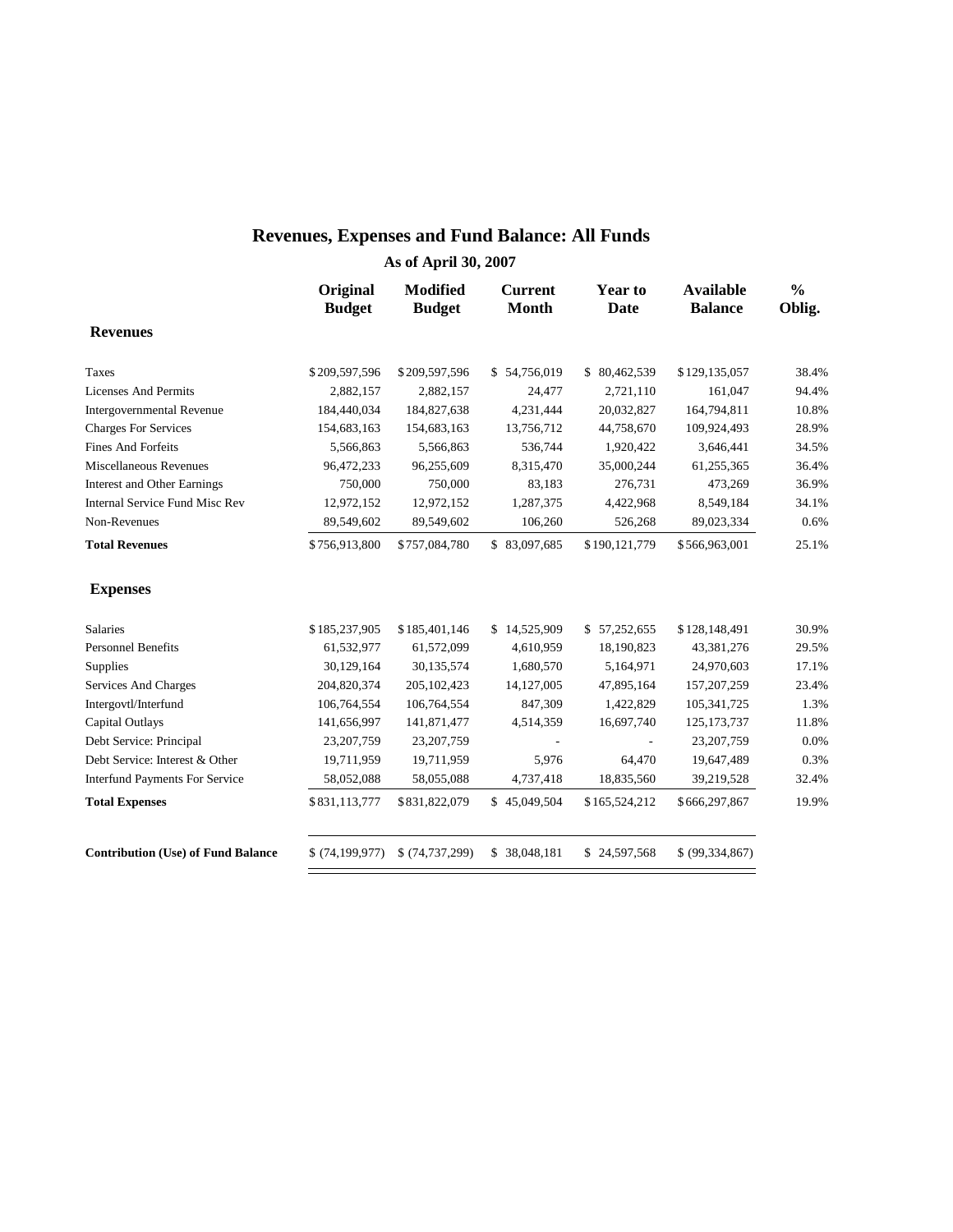### **County Revenues by Fund**

|                                       | As of April 30, 2007      |                           |                         |                     |                             |                |  |  |  |  |  |  |
|---------------------------------------|---------------------------|---------------------------|-------------------------|---------------------|-----------------------------|----------------|--|--|--|--|--|--|
|                                       | Original<br><b>Budget</b> | Modified<br><b>Budget</b> | <b>Current</b><br>Month | <b>Year To Date</b> | Available<br><b>Balance</b> | $\%$<br>Oblig. |  |  |  |  |  |  |
| General Fund                          | \$201,888,485             | \$201,888,485             | \$ 36,206,375           | \$67,172,493        | \$134,715,992               | 33.3%          |  |  |  |  |  |  |
| Special Revenue                       | 54,492,150                | 54,492,150                | 156,742                 | 574,360             | 53,917,790                  | 1.1%           |  |  |  |  |  |  |
| <b>County Road</b>                    | 114,643,422               | 114,643,422               | 19,693,174              | 28,769,755          | 85,873,667                  | 25.1%          |  |  |  |  |  |  |
| <b>River Management</b>               | 2,867,370                 | 2,867,370                 | 114,201                 | 131,379             | 2,735,991                   | 4.6%           |  |  |  |  |  |  |
| Corrections Commissary                | 642,291                   | 642,291                   | 59,994                  | 235,964             | 406,327                     | 36.7%          |  |  |  |  |  |  |
| Convention & Performing Arts          | 1,573,075                 | 1,573,075                 | 145,009                 | 605,893             | 967,182                     | 38.5%          |  |  |  |  |  |  |
| Crime Victims / Witness               | 421,080                   | 421,080                   | 68,963                  | 157,096             | 263,984                     | 37.3%          |  |  |  |  |  |  |
| Human Services                        | 66,506,623                | 66,506,623                | 1,043,362               | 8,735,803           | 57,770,820                  | 13.1%          |  |  |  |  |  |  |
| <b>Grant Control</b>                  | 18,390,674                | 18,390,674                | 681,290                 | 1,723,361           | 16,667,313                  | 9.4%           |  |  |  |  |  |  |
| Sheriff-Search & Resc Helicopt        | 190,000                   | 190,000                   | 157                     | 4,776               | 185,224                     | 2.5%           |  |  |  |  |  |  |
| Sheriff Drug Buy Fund                 | 954,500                   | 954,500                   | 9,688                   | 27,153              | 927,347                     | 2.8%           |  |  |  |  |  |  |
| Arson Investigation & Equip           | 485                       | 485                       | 5                       | 44                  | 441                         | 9.0%           |  |  |  |  |  |  |
| Tax Refund Fund                       |                           |                           | $\mathbf{1}$            | 3                   | (3)                         |                |  |  |  |  |  |  |
| Housing Trust Fund                    |                           |                           | 35,215                  | 372,812             | (372, 812)                  |                |  |  |  |  |  |  |
| <b>Emerg Svcs Communication Sys</b>   | 4,421,555                 | 4,421,555                 | 245,908                 | 1,536,452           | 2,885,103                   | 34.7%          |  |  |  |  |  |  |
| Evergreen Fairground Cum Reser        | 732,727                   | 732,727                   | 19,044                  | 42,897              | 689,830                     | 5.9%           |  |  |  |  |  |  |
| <b>Conservation Futures Tax Fund</b>  | 3,200,000                 | 3,200,000                 | 1,121,649               | 1,380,995           | 1,819,005                   | 43.2%          |  |  |  |  |  |  |
| Auditor's O & M                       | 1,057,875                 | 1,057,875                 | 29,150                  | 183,010             | 874,865                     | 17.3%          |  |  |  |  |  |  |
| <b>Public Wrks Facility Construct</b> | 9,806,318                 | 9,806,318                 | 82,328                  | 1,390,160           | 8,416,158                   | 14.2%          |  |  |  |  |  |  |
| Elections Equip Cum Reserve           | 265,639                   | 436,619                   | 2,382                   | 13,117              | 423,502                     | 3.0%           |  |  |  |  |  |  |
| Sno Cty Tomorrow Cum Res              | 134,842                   | 134,842                   | 214                     | 88,698              | 46,144                      | 65.8%          |  |  |  |  |  |  |
| Real Estate Excise Tax Fund           | 23,006,000                | 23,006,000                | 1,990,099               | 7,474,602           | 15,531,398                  | 32.5%          |  |  |  |  |  |  |
| <b>Transportation Mitigation</b>      | 9,098,383                 | 9,098,383                 | 596,075                 | 2,707,514           | 6,390,869                   | 29.8%          |  |  |  |  |  |  |
| <b>Community Development</b>          | 26,034,489                | 26,034,489                | 4,386,309               | 11,216,443          | 14,818,046                  | 43.1%          |  |  |  |  |  |  |
| <b>Boating Safety</b>                 | 107,148                   | 107,148                   | 908                     | 3,543               | 103,605                     | 3.3%           |  |  |  |  |  |  |
| Antiprofiteering Revolving            | 2,840                     | 2,840                     | 278                     | 1,086               | 1,754                       | 38.2%          |  |  |  |  |  |  |
| Parks Mitigation                      | 2,860,586                 | 2,860,586                 | 269,380                 | 953,211             | 1,907,375                   | 33.3%          |  |  |  |  |  |  |
| Fair Sponsorships & Donations         | 350,124                   | 350,124                   | 7,194                   | 35,915              | 314,209                     | 10.3%          |  |  |  |  |  |  |
| Snohomish Cnty Arts Commission        | 585,000                   | 585,000                   |                         |                     | 585,000                     | 0.0%           |  |  |  |  |  |  |
| Limited Tax Debt Service              | 25,471,371                | 25,471,371                | 397,954                 | 1,550,946           | 23,920,425                  | 6.1%           |  |  |  |  |  |  |
| Road Improvement Dist. 24A            | 426,000                   | 426,000                   | 8,141                   | 201,937             | 224,063                     | 47.4%          |  |  |  |  |  |  |
| Road Improvement Dist. 30             |                           |                           | 120                     | 392                 | (392)                       |                |  |  |  |  |  |  |
| Solid Waste Management                | 49,515,455                | 49,515,455                | 4,460,484               | 17,013,121          | 32,502,334                  | 34.4%          |  |  |  |  |  |  |
| Airport Operation & Maint.            | 23,770,693                | 23,770,693                | 1,494,414               | 4,904,560           | 18,866,133                  | 20.6%          |  |  |  |  |  |  |
| Surface Water Management              | 25,329,845                | 25,329,845                | 2,612,366               | 3,425,499           | 21,904,346                  | 13.5%          |  |  |  |  |  |  |
| Equipment Rental & Revolving          | 19,891,504                | 19,891,504                | 1,900,898               | 6,474,822           | 13,416,682                  | 32.6%          |  |  |  |  |  |  |
| <b>Information Services</b>           | 18,136,913                | 18,136,913                | 1,464,700               | 5,952,537           | 12,184,376                  | 32.8%          |  |  |  |  |  |  |
| Snohomish County Insurance            | 10,402,426                | 10,402,426                | 871,117                 | 3,579,038           | 6,823,388                   | 34.4%          |  |  |  |  |  |  |
| Pits and Quarries                     | 1,415,000                 | 1,415,000                 | 26,708                  | 93,093              | 1,321,907                   | 6.6%           |  |  |  |  |  |  |
| Employee Benefit                      | 36,190,845                | 36,190,845                | 2,722,931               | 10,667,773          | 25,523,072                  | 29.5%          |  |  |  |  |  |  |
| Facility Services Fund                | 1,781,571                 | 1,781,571                 | 147,880                 | 620,027             | 1,161,544                   | 34.8%          |  |  |  |  |  |  |
| Training & Development                | 348,496                   | 348,496                   | 24,875                  | 99,500              | 248,996                     | 28.6%          |  |  |  |  |  |  |
| <b>Totals</b>                         | \$756,913,800             | \$757,084,780             | \$83,097,685            | \$190,121,779       | \$566,963,001               |                |  |  |  |  |  |  |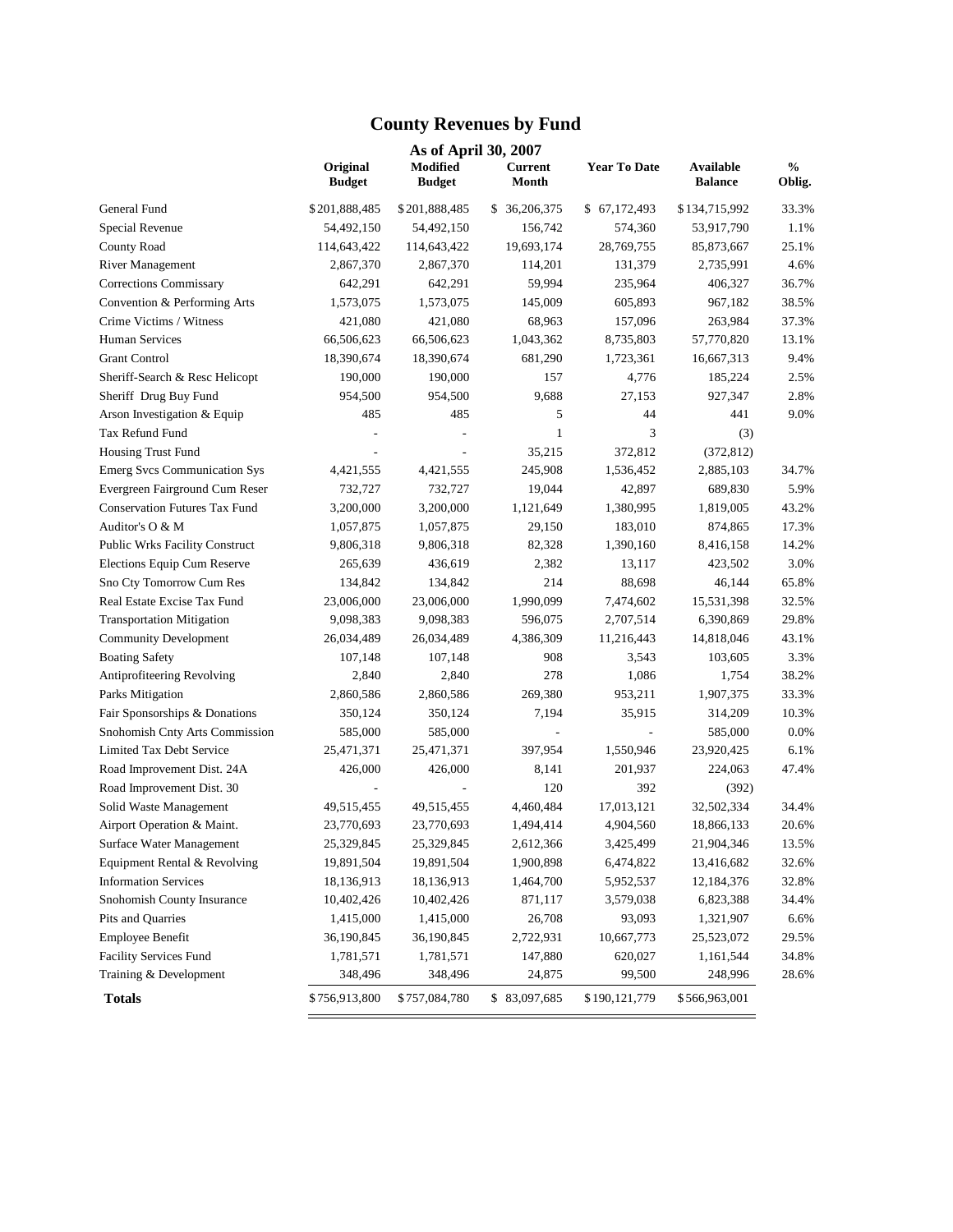# **County Expenditures by Fund**

|                                       | Original<br><b>Budget</b> | <b>Modified</b><br><b>Budget</b> | <b>Current</b><br><b>Month</b> | <b>Year To</b><br>Date   | <b>Available</b><br><b>Balance</b> | $\frac{0}{0}$<br>Oblig. |
|---------------------------------------|---------------------------|----------------------------------|--------------------------------|--------------------------|------------------------------------|-------------------------|
| General Fund                          | \$202,978,130             | \$203,071,130                    | \$15,452,563                   | \$61,188,924             | \$141,882,206                      | 30.1%                   |
| Special Revenue                       | 29,630,798                | 29,630,798                       |                                | 312,813                  | 29,317,985                         | 1.1%                    |
| County Road                           | 120,707,954               | 120,707,954                      | 6,510,908                      | 20,379,456               | 100,328,498                        | 16.9%                   |
| <b>River Management</b>               | 3,350,219                 | 3,350,219                        | 118,917                        | 541,892                  | 2,808,327                          | 16.2%                   |
| Corrections Commissary                | 642,291                   | 642,291                          | 60,869                         | 215,551                  | 426,740                            | 33.6%                   |
| Convention & Performing Arts          | 3,348,075                 | 3,348,075                        | 6,793                          | 155,748                  | 3,192,327                          | 4.7%                    |
| Crime Victims / Witness               | 547,752                   | 547,752                          | 43,487                         | 172,686                  | 375,066                            | 31.5%                   |
| <b>Human Services</b>                 | 72,722,574                | 72,722,574                       | 2,653,173                      | 13,901,870               | 58,820,704                         | 19.1%                   |
| <b>Grant Control</b>                  | 18,436,341                | 18,436,341                       | 769,801                        | 4,355,682                | 14,080,659                         | 23.6%                   |
| Sheriff-Search & Resc Helicopt        | 190,000                   | 190,000                          | 19,751                         | 67,591                   | 122,409                            | 35.6%                   |
| Sheriff Drug Buy Fund                 | 1,911,785                 | 1,911,785                        | 42,446                         | 191,170                  | 1,720,615                          | 10.0%                   |
| Arson Investigation & Equip           | 485                       | 485                              |                                | $\overline{\phantom{0}}$ | 485                                | 0.0%                    |
| Housing Trust Fund                    |                           |                                  |                                | $\overline{a}$           | $\overline{\phantom{a}}$           | #Num!                   |
| <b>Emerg Svcs Communication Sys</b>   | 5,746,681                 | 5,746,681                        | 217,149                        | 854,109                  | 4,892,572                          | 14.9%                   |
| Evergreen Fairground Cum Reser        | 1,704,281                 | 1,704,281                        | 11,517                         | 134,537                  | 1,569,744                          | 7.9%                    |
| <b>Conservation Futures Tax Fund</b>  | 11,829,602                | 11,829,602                       | 18,382                         | 614,951                  | 11,214,651                         | 5.2%                    |
| Auditor's O & M                       | 1,095,765                 | 1,540,087                        | 31,227                         | 235,072                  | 1,305,015                          | 15.3%                   |
| <b>Public Wrks Facility Construct</b> | 40,376,218                | 40,376,218                       | 2,949,442                      | 9,138,739                | 31,237,479                         | 22.6%                   |
| Elections Equip Cum Reserve           | 579,676                   | 750,656                          | 107,188                        | 108,359                  | 642,297                            | 14.4%                   |
| Sno Cty Tomorrow Cum Res              | 162,985                   | 162,985                          | 8,841                          | 35,375                   | 127,610                            | 21.7%                   |
| Real Estate Excise Tax Fund           | 31,399,668                | 31,399,668                       |                                | $\blacksquare$           | 31,399,668                         | 0.0%                    |
| <b>Transportation Mitigation</b>      | 9,098,383                 | 9,098,383                        | 2,782                          | 11,128                   | 9,087,255                          | 0.1%                    |
| <b>Community Development</b>          | 29,713,377                | 29,713,377                       | 1,809,792                      | 6,886,837                | 22,826,540                         | 23.2%                   |
| <b>Boating Safety</b>                 | 107,148                   | 107,148                          | 19,849                         | 23,098                   | 84,050                             | 21.6%                   |
| Antiprofiteering Revolving            | 73,834                    | 73,834                           |                                | $\frac{1}{2}$            | 73,834                             | 0.0%                    |
| Parks Mitigation                      | 2,860,586                 | 2,860,586                        | 5,014                          | 20,055                   | 2,840,531                          | 0.7%                    |
| Fair Sponsorships & Donations         | 350,124                   | 350,124                          | 4,615                          | 22,817                   | 327,307                            | 6.5%                    |
| Snohomish Cnty Arts Commission        | 585,000                   | 585,000                          |                                | ÷,                       | 585,000                            | 0.0%                    |
| Limited Tax Debt Service              | 26,924,014                | 26,924,014                       | 2,500                          | 48,664                   | 26,875,350                         | 0.2%                    |
| Road Improvement Dist. 24A            | 426,000                   | 426,000                          |                                |                          | 426,000                            | 0.0%                    |
| Solid Waste Management                | 64,316,421                | 64,316,421                       | 3,973,725                      | 13,781,705               | 50,534,716                         | 21.4%                   |
| Airport Operation & Maint.            | 29,023,566                | 29,023,566                       | 860,186                        | 3,437,928                | 25,585,638                         | 11.8%                   |
| Surface Water Management              | 29,302,849                | 29,302,849                       | 698,397                        | 2,851,075                | 26,451,774                         | 9.7%                    |
| Equipment Rental & Revolving          | 20,236,478                | 20,236,478                       | 1,564,872                      | 5,940,962                | 14,295,516                         | 29.4%                   |
| <b>Information Services</b>           | 20,408,294                | 20,408,294                       | 1,724,441                      | 5,350,495                | 15,057,799                         | 26.2%                   |
| Snohomish County Insurance            | 10,459,735                | 10,459,735                       | 2,263,260                      | 4,106,800                | 6,352,935                          | 39.3%                   |
| Pits and Quarries                     | 1,579,064                 | 1,579,064                        | 9,171                          | 108,642                  | 1,470,422                          | 6.9%                    |
| <b>Employee Benefit</b>               | 36,102,017                | 36,102,017                       | 2,992,333                      | 10,037,124               | 26,064,893                         | 27.8%                   |
| <b>Facility Services Fund</b>         | 1,837,111                 | 1,837,111                        | 86,446                         | 263,866                  | 1,573,245                          | 14.4%                   |
| Training & Development                | 348,496                   | 348,496                          | 9,670                          | 28,491                   | 320,005                            | 8.2%                    |
| <b>Totals</b>                         | \$831,113,777             | \$831,822,079                    | \$45,049,504                   | \$165,524,212            | \$666,297,867                      |                         |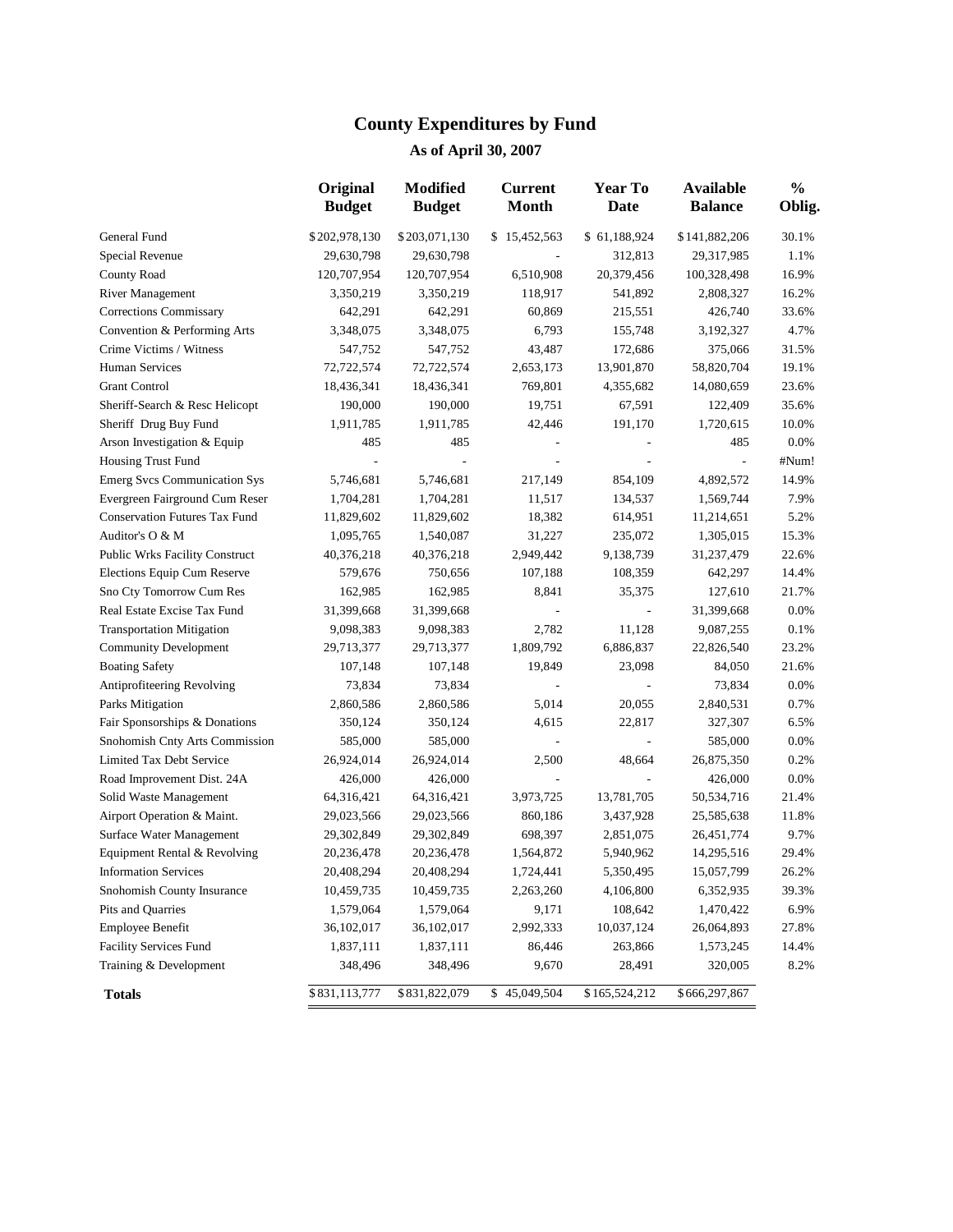# **General Fund Expenditures by Department**

|                              | Original<br><b>Budget</b> | <b>Modified</b><br><b>Budget</b> | <b>Current</b><br><b>Month</b> | Year To<br><b>Date</b> | <b>Available</b><br><b>Balance</b> | $\frac{0}{0}$<br>Oblig. |
|------------------------------|---------------------------|----------------------------------|--------------------------------|------------------------|------------------------------------|-------------------------|
| Executive                    | \$<br>4,726,314           | 4,726,314<br>$\mathbb{S}$        | \$<br>402,630                  | \$<br>1,645,807        | 3,080,507                          | 34.8%                   |
| Legislative                  | 2,987,065                 | 3,080,065                        | 227,170                        | 1,006,127              | 2,073,938                          | 32.7%                   |
| <b>BRB BOE</b>               | 323,744                   | 323,744                          | 23,580                         | 98,107                 | 225,637                            | 30.3%                   |
| <b>Human Services</b>        | 4,743,274                 | 4,743,274                        | 173,077                        | 717,839                | 4,025,435                          | 15.1%                   |
| Planning                     | 3,203,395                 | 3,203,395                        | 278,895                        | 1,265,188              | 1,938,207                          | 39.5%                   |
| Hearing Examiner             | 519,242                   | 519,242                          | 27,803                         | 114,305                | 404,937                            | 22.0%                   |
| Parks And Recreation         | 9,232,216                 | 9,232,216                        | 604,032                        | 2,389,304              | 6,842,912                          | 25.9%                   |
| Assessor                     | 7,567,531                 | 7,567,531                        | 602,725                        | 2,400,582              | 5,166,949                          | 31.7%                   |
| Auditor                      | 7,998,309                 | 7,998,309                        | 419,523                        | 1,843,288              | 6,155,021                          | 23.0%                   |
| Finance                      | 3,424,805                 | 3,424,805                        | 260,816                        | 1,126,809              | 2,297,996                          | 32.9%                   |
| <b>Human Resources</b>       | 1,418,868                 | 1,418,868                        | 115,400                        | 469,826                | 949,042                            | 33.1%                   |
| Nondepartmental              | 11,805,842                | 11,805,842                       | 967,371                        | 1,693,178              | 10,112,664                         | 14.3%                   |
| <b>Facilities Management</b> | 2,769,615                 | 2,769,615                        | 235,627                        | 850,798                | 1,918,817                          | 30.7%                   |
| Treasurer                    | 3,069,667                 | 3,069,667                        | 231,524                        | 1,107,966              | 1,961,701                          | 36.1%                   |
| <b>District Court</b>        | 7,768,840                 | 7,768,840                        | 597,563                        | 2,430,966              | 5,337,874                          | 31.3%                   |
| Sheriff                      | 42,947,908                | 42,947,908                       | 3,265,562                      | 14,064,768             | 28,883,140                         | 32.7%                   |
| Prosecuting Attorney         | 14,184,019                | 14,184,019                       | 1,133,845                      | 4,634,408              | 9,549,611                          | 32.7%                   |
| Office of Public Defense     | 6,476,220                 | 6,476,220                        | 534,263                        | 2,029,568              | 4,446,653                          | 31.3%                   |
| <b>Medical Examiner</b>      | 1,924,304                 | 1,924,304                        | 143,452                        | 557,598                | 1,366,706                          | 29.0%                   |
| Superior Court               | 21,280,682                | 21,280,682                       | 1,687,389                      | 7,062,847              | 14,217,835                         | 33.2%                   |
| Clerk                        | 6,741,705                 | 6,741,705                        | 500,414                        | 2,016,697              | 4,725,008                          | 29.9%                   |
| Corrections                  | 37,013,075                | 37,013,075                       | 2,961,079                      | 11,398,367             | 25,614,708                         | 30.8%                   |
| Dept Emergency Management    | 851,490                   | 851,490                          | 58,822                         | 264,581                | 586,909                            | 31.1%                   |
| <b>Totals</b>                | \$202,978,130             | \$203,071,130                    | \$15,452,563                   | \$61,188,924           | \$141,882,206                      |                         |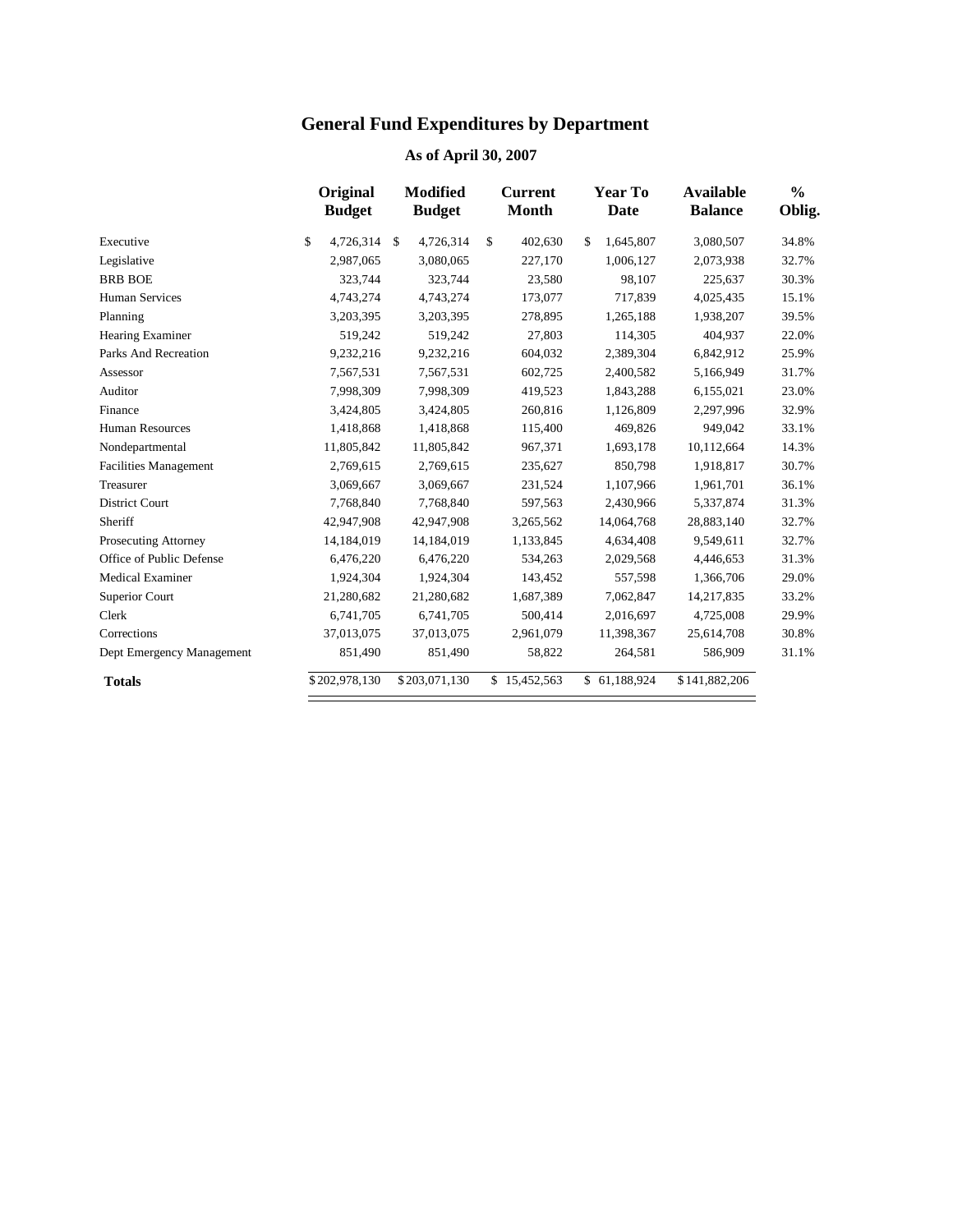|                                       | Original<br><b>Budget</b> | Modified<br><b>Budget</b> | <b>Current</b><br><b>Month</b> | Year To<br><b>Date</b> | <b>Available</b><br><b>Balance</b> | $\frac{0}{0}$<br>Oblig |
|---------------------------------------|---------------------------|---------------------------|--------------------------------|------------------------|------------------------------------|------------------------|
| <b>Executive</b>                      |                           |                           |                                |                        |                                    |                        |
| Salaries                              | \$<br>1,325,545           | \$1,325,545               | \$<br>107,388                  | \$<br>416,212          | \$<br>909,333                      | 31.4%                  |
| <b>Personnel Benefits</b>             | 345,228                   | 345,228                   | 27,102                         | 105,175                | 240,053                            | 30.5%                  |
| <b>Supplies</b>                       | 11,175                    | 11,175                    | 915                            | 5,384                  | 5,791                              | 48.2%                  |
| Services And Charges                  | 2,858,836                 | 2,858,836                 | 252,519                        | 1,059,407              | 1,799,429                          | 37.1%                  |
| <b>Interfund Payments For Service</b> | 185,530                   | 185,530                   | 14,707                         | 59,628                 | 125,902                            | 32.1%                  |
| <b>Total Executive</b>                | \$<br>4,726,314           | \$<br>4,726,314           | \$<br>402,630                  | \$<br>1,645,807        | \$<br>3,080,507                    | 34.8%                  |
| Legislative                           |                           |                           |                                |                        |                                    |                        |
| <b>Salaries</b>                       | \$<br>1,829,148           | \$<br>1,904,148           | \$<br>145,661                  | \$<br>665,465          | \$<br>1,238,683                    | 34.9%                  |
| <b>Personnel Benefits</b>             | 510,752                   | 510,752                   | 39,924                         | 168,861                | 341,891                            | 33.1%                  |
| Supplies                              | 31,300                    | 31,300                    | 2,697                          | 7,797                  | 23,503                             | 24.9%                  |
| Services And Charges                  | 294,090                   | 309,090                   | 13,967                         | 60,838                 | 248,252                            | 19.7%                  |
| Capital Outlays                       | 7,500                     | 7,500                     |                                |                        | 7,500                              | 0.0%                   |
| <b>Interfund Payments For Service</b> | 314,275                   | 317,275                   | 24,920                         | 103,167                | 214,108                            | 32.5%                  |
| <b>Total Legislative</b>              | \$<br>2,987,065           | \$<br>3,080,065           | \$<br>227,170                  | \$<br>1,006,127        | \$<br>2,073,938                    | 32.7%                  |
| <b>BRB BOE</b>                        |                           |                           |                                |                        |                                    |                        |
| <b>Salaries</b>                       | \$<br>186,470             | \$<br>186,470             | \$<br>15,547                   | \$<br>61,669           | \$<br>124,801                      | 33.1%                  |
| <b>Personnel Benefits</b>             | 60,233                    | 60,233                    | 4,834                          | 19,193                 | 41,040                             | 31.9%                  |
| <b>Supplies</b>                       | 3,965                     | 3,965                     |                                | 229                    | 3,736                              | 5.8%                   |
| Services And Charges                  | 36,730                    | 36,730                    | 689                            | 6,043                  | 30,687                             | 16.5%                  |
| <b>Interfund Payments For Service</b> | 36,346                    | 36,346                    | 2,511                          | 10,973                 | 25,373                             | 30.2%                  |
| <b>Total BRB BOE</b>                  | \$<br>323,744             | \$<br>323,744             | \$<br>23,580                   | \$<br>98,107           | \$<br>225,637                      | 30.3%                  |
| <b>Human Services</b>                 |                           |                           |                                |                        |                                    |                        |
| <b>Salaries</b>                       | \$<br>10,083,971          | \$10,083,971              | \$<br>776,190                  | \$<br>3,090,514        | \$<br>6,993,457                    | 30.6%                  |
| <b>Personnel Benefits</b>             | 3,477,708                 | 3,477,708                 | 245,968                        | 975,954                | 2,501,754                          | 28.1%                  |
| <b>Supplies</b>                       | 242,455                   | 242,455                   | 14,542                         | 60,163                 | 182,292                            | 24.8%                  |
| Services And Charges                  | 18,320,855                | 18,338,355                | 653,727                        | 2,690,221              | 15,648,134                         | 14.7%                  |
| Intergovtl/Interfund                  | 3,488,353                 | 3,488,353                 |                                | 52,309                 | 3,436,044                          | 1.5%                   |
| Debt Service: Principal               | 108,334                   | 108,334                   |                                |                        | 108,334                            | 0.0%                   |
| <b>Interfund Payments For Service</b> | 2,307,061                 | 2,307,061                 | 160,995                        | 664,399                | 1,642,662                          | 28.8%                  |
| <b>Total Human Services</b>           | \$<br>38,028,737          | \$ 38,046,237             | \$<br>1,851,423                | \$<br>7,533,559        | \$ 30,512,678                      | 19.8%                  |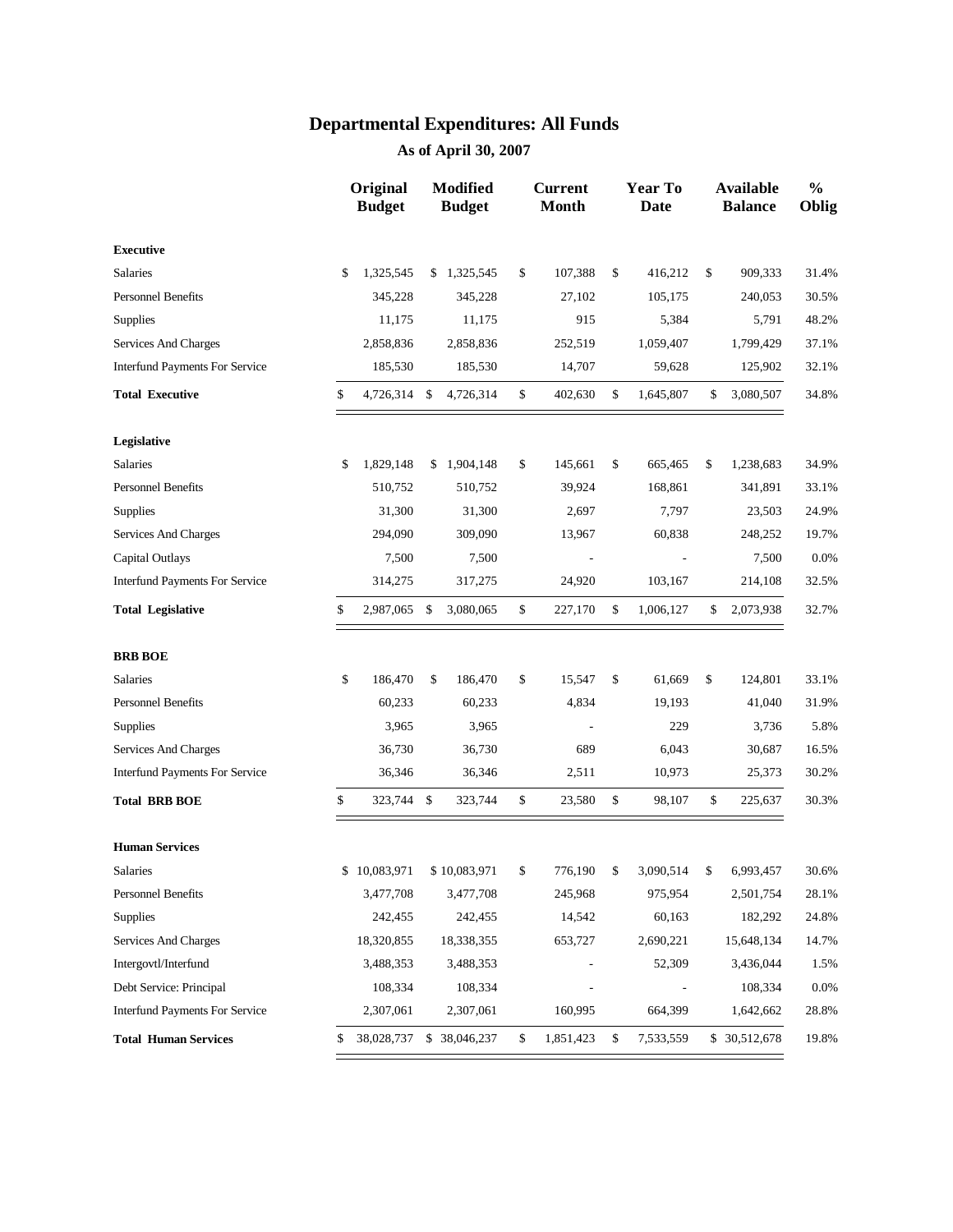|                                       | Original<br><b>Budget</b> |             | <b>Modified</b><br><b>Budget</b> |    | <b>Current</b><br><b>Month</b> |    | <b>Year To</b><br><b>Date</b> |            | <b>Available</b><br><b>Balance</b> | $\frac{0}{0}$<br>Oblig |
|---------------------------------------|---------------------------|-------------|----------------------------------|----|--------------------------------|----|-------------------------------|------------|------------------------------------|------------------------|
| <b>Planning</b>                       |                           |             |                                  |    |                                |    |                               |            |                                    |                        |
| <b>Salaries</b>                       | \$15,943,292              |             | \$15,993,653                     | \$ | 1,204,109                      | \$ | 4,637,047                     | \$         | 11,356,606                         | 29.0%                  |
| <b>Personnel Benefits</b>             | 4,959,546                 |             | 4,979,185                        |    | 365,139                        |    | 1,397,039                     |            | 3,582,146                          | 28.1%                  |
| <b>Supplies</b>                       | 479,509                   |             | 481,509                          |    | 53,152                         |    | 127,794                       |            | 353,715                            | 26.5%                  |
| Services And Charges                  | 3,154,227                 |             | 3,182,227                        |    | 79,624                         |    | 387,482                       |            | 2,794,745                          | 12.2%                  |
| Intergovtl/Interfund                  | 3,303,068                 |             | 3,303,068                        |    |                                |    | 29,661                        |            | 3,273,407                          | 0.9%                   |
| Capital Outlays                       | 213,006                   |             | 213,006                          |    |                                |    |                               |            | 213,006                            | 0.0%                   |
| <b>Interfund Payments For Service</b> | 4,397,310                 |             | 4,397,310                        |    | 357,806                        |    | 1,521,369                     |            | 2,875,941                          | 34.6%                  |
| <b>Total Planning</b>                 | \$<br>32,449,958          |             | \$32,549,958                     | \$ | 2,059,830                      |    | 8,100,391                     |            | \$24,449,567                       | 24.9%                  |
| <b>Public Works</b>                   |                           |             |                                  |    |                                |    |                               |            |                                    |                        |
| <b>Salaries</b>                       | \$42,344,413              |             | \$42,344,413                     | \$ | 3,263,152                      | \$ | 12,549,092                    | \$         | 29,795,321                         | 29.6%                  |
| <b>Personnel Benefits</b>             | 15,264,309                |             | 15,264,309                       |    | 1,119,168                      |    | 4,405,600                     |            | 10,858,709                         | 28.9%                  |
| Supplies                              | 21,998,506                |             | 21,998,506                       |    | 1,139,952                      |    | 3,338,024                     |            | 18,660,482                         | 15.2%                  |
| <b>Services And Charges</b>           | 47,498,371                | 47,498,371  |                                  |    | 3,717,679                      |    | 10,586,672                    |            | 36,911,699                         | 22.3%                  |
| Intergovtl/Interfund                  | 22,624,482                | 22,624,482  |                                  |    | 71,508                         |    | 186,290                       |            | 22,438,192                         | 0.8%                   |
| Capital Outlays                       | 103,239,570               | 103,239,570 |                                  |    | 4,366,619                      |    | 13,606,525                    | 89,633,045 |                                    | 13.2%                  |
| Debt Service: Principal               | 8,770,322                 | 8,770,322   |                                  |    | $\overline{\phantom{a}}$       |    |                               |            | 8,770,322                          | 0.0%                   |
| Debt Service: Interest & Other        | 1,668,086                 |             | 1,668,086                        |    | 97                             |    | 131                           |            | 1,667,955                          | 0.0%                   |
| <b>Interfund Payments For Service</b> | 25,640,827                |             | 25,640,827                       |    | 2,151,017                      |    | 8,087,420                     |            | 17,553,407                         | 31.5%                  |
| <b>Total Public Works</b>             | \$289,048,886             |             | \$289,048,886                    | \$ | 15,829,191                     | \$ | 52,759,754                    |            | \$236,289,132                      | 18.3%                  |
| <b>Hearing Examiner</b>               |                           |             |                                  |    |                                |    |                               |            |                                    |                        |
| <b>Salaries</b>                       | \$<br>312,009             | \$          | 312,009                          | \$ | 15,669                         | \$ | 62,919                        | \$         | 249,090                            | 20.2%                  |
| <b>Personnel Benefits</b>             | 83,558                    |             | 83,558                           |    | 4,113                          |    | 16,443                        |            | 67,115                             | 19.7%                  |
| <b>Supplies</b>                       | 4,200                     |             | 4,200                            |    | 60                             |    | 485                           |            | 3,715                              | 11.6%                  |
| Services And Charges                  | 50,700                    |             | 50,700                           |    | 2,511                          |    | 11,454                        |            | 39,246                             | 22.6%                  |
| <b>Interfund Payments For Service</b> | 68,775                    |             | 68,775                           |    | 5,450                          |    | 23,004                        |            | 45,771                             | 33.4%                  |
| <b>Total Hearing Examiner</b>         | \$<br>519,242 \$          |             | 519,242                          | \$ | 27,803                         | \$ | 114,305                       | \$         | 404,937                            | 22.0%                  |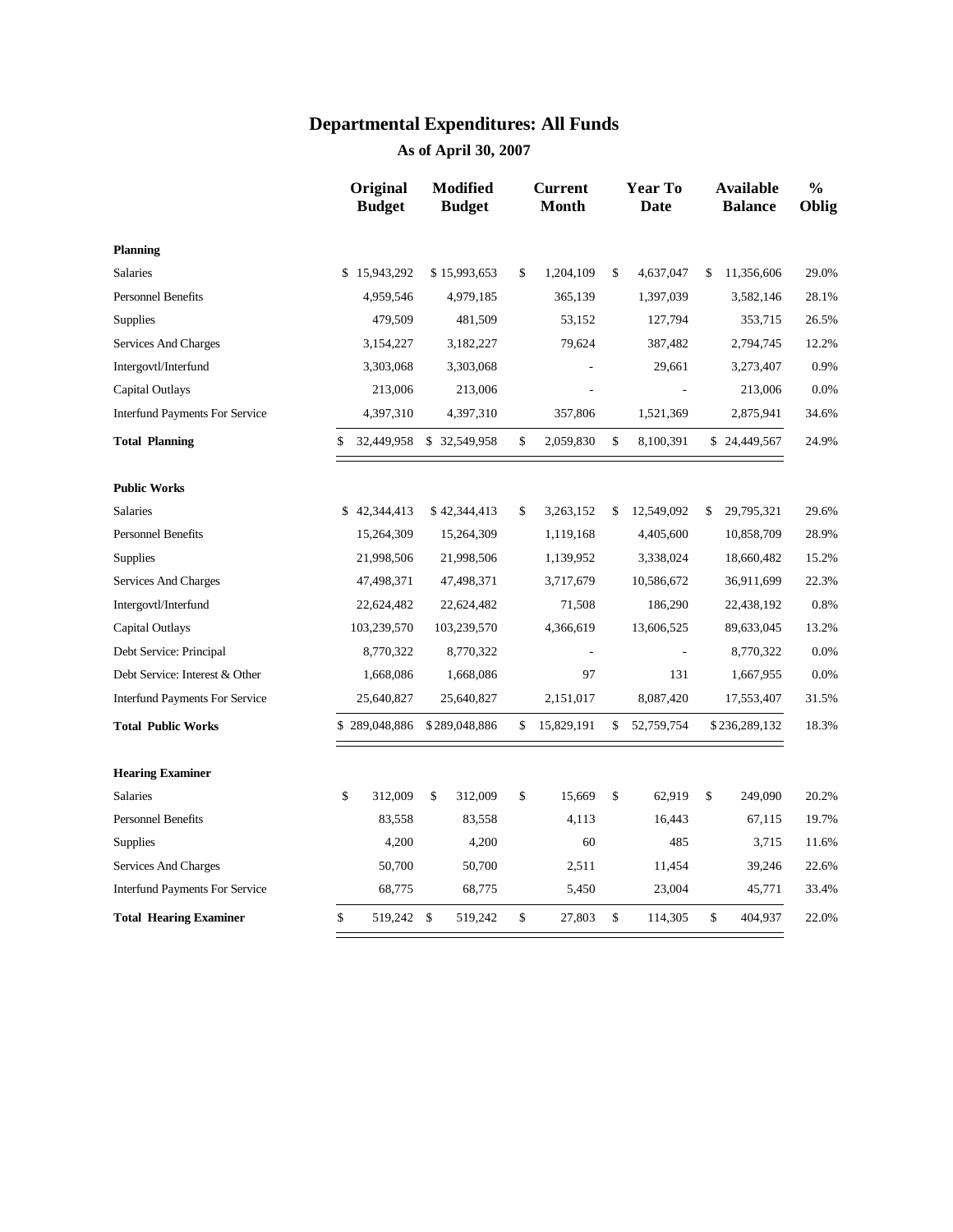|                                       | Original<br><b>Budget</b> |               | <b>Modified</b><br><b>Budget</b> | <b>Current</b><br><b>Month</b> | <b>Year To</b><br>Date | <b>Available</b><br><b>Balance</b> | $\frac{0}{0}$<br>Oblig |
|---------------------------------------|---------------------------|---------------|----------------------------------|--------------------------------|------------------------|------------------------------------|------------------------|
| <b>Parks And Recreation</b>           |                           |               |                                  |                                |                        |                                    |                        |
| <b>Salaries</b>                       | \$<br>4,433,487           | \$            | 4,433,487                        | \$<br>288,023                  | \$<br>1,155,137        | \$<br>3,278,350                    | 26.1%                  |
| <b>Personnel Benefits</b>             | 1,564,128                 |               | 1,564,128                        | 111,756                        | 442,945                | 1,121,183                          | 28.3%                  |
| <b>Supplies</b>                       | 560,232                   |               | 560,232                          | 54,881                         | 147,728                | 412,504                            | 26.4%                  |
| Services And Charges                  | 3,187,729                 |               | 3,187,729                        | 93,236                         | 398,905                | 2,788,824                          | 12.5%                  |
| Intergovtl/Interfund                  | 4,866,309                 |               | 4,866,309                        | 868                            | 55,164                 | 4,811,145                          | 1.1%                   |
| Capital Outlays                       | 9,777,599                 |               | 9,777,599                        | 17,617                         | 677,682                | 9,099,917                          | 6.9%                   |
| Debt Service: Principal               | 674,900                   |               | 674,900                          | $\overline{a}$                 |                        | 674,900                            | 0.0%                   |
| <b>Interfund Payments For Service</b> | 927,425                   |               | 927,425                          | 77,177                         | 304,102                | 623,323                            | 32.8%                  |
| <b>Total Parks And Recreation</b>     | \$<br>25,991,809          |               | \$25,991,809                     | \$<br>643,558                  | \$<br>3,181,664        | \$22,810,145                       | 12.2%                  |
| <b>Assessor</b>                       |                           |               |                                  |                                |                        |                                    |                        |
| <b>Salaries</b>                       | \$<br>4,294,589           | \$            | 4,294,589                        | \$<br>354,998                  | \$<br>1,392,512        | \$<br>2,902,077                    | 32.4%                  |
| <b>Personnel Benefits</b>             | 1,392,219                 |               | 1,392,219                        | 110,955                        | 439,111                | 953,108                            | 31.5%                  |
| <b>Supplies</b>                       | 112,590                   |               | 112,590                          | 1,369                          | 17,442                 | 95,148                             | 15.5%                  |
| Services And Charges                  | 170,747                   |               | 170,747                          | 8,769                          | 44,759                 | 125,988                            | 26.2%                  |
| Intergovtl/Interfund                  | 200                       |               | 200                              |                                |                        | 200                                | 0.0%                   |
| Capital Outlays                       | 16,760                    |               | 16,760                           |                                | 2,580                  | 14,180                             | 15.4%                  |
| <b>Interfund Payments For Service</b> | 1,580,426                 |               | 1,580,426                        | 126,633                        | 504,177                | 1,076,249                          | 31.9%                  |
| <b>Total Assessor</b>                 | \$<br>7,567,531           | $\mathcal{S}$ | 7,567,531                        | \$<br>602,725                  | \$<br>2,400,582        | \$<br>5,166,949                    | 31.7%                  |
| <b>Auditor</b>                        |                           |               |                                  |                                |                        |                                    |                        |
| <b>Salaries</b>                       | \$<br>3,281,907           | \$            | 3,281,907                        | \$<br>228,588                  | \$<br>894,592          | \$<br>2,387,316                    | 27.3%                  |
| <b>Personnel Benefits</b>             | 981,784                   |               | 981,784                          | 71,937                         | 284,988                | 696,796                            | 29.0%                  |
| Supplies                              | 733,600                   |               | 733,600                          | 9,693                          | 39,661                 | 693,939                            | 5.4%                   |
| Services And Charges                  | 2,288,956                 |               | 2,733,278                        | 31,337                         | 245,186                | 2,488,092                          | 9.0%                   |
| Intergovtl/Interfund                  | 278,699                   |               | 278,699                          |                                |                        | 278,699                            | 0.0%                   |
| Capital Outlays                       | 355,501                   |               | 526,481                          | 107,106                        | 108,699                | 417,782                            | 20.6%                  |
| <b>Interfund Payments For Service</b> | 1,759,453                 |               | 1,759,453                        | 109,276                        | 613,593                | 1,145,860                          | 34.9%                  |
| <b>Total Auditor</b>                  | \$<br>9,679,900           |               | \$10,295,202                     | \$<br>557,937                  | \$<br>2,186,719        | \$<br>8,108,483                    | 21.2%                  |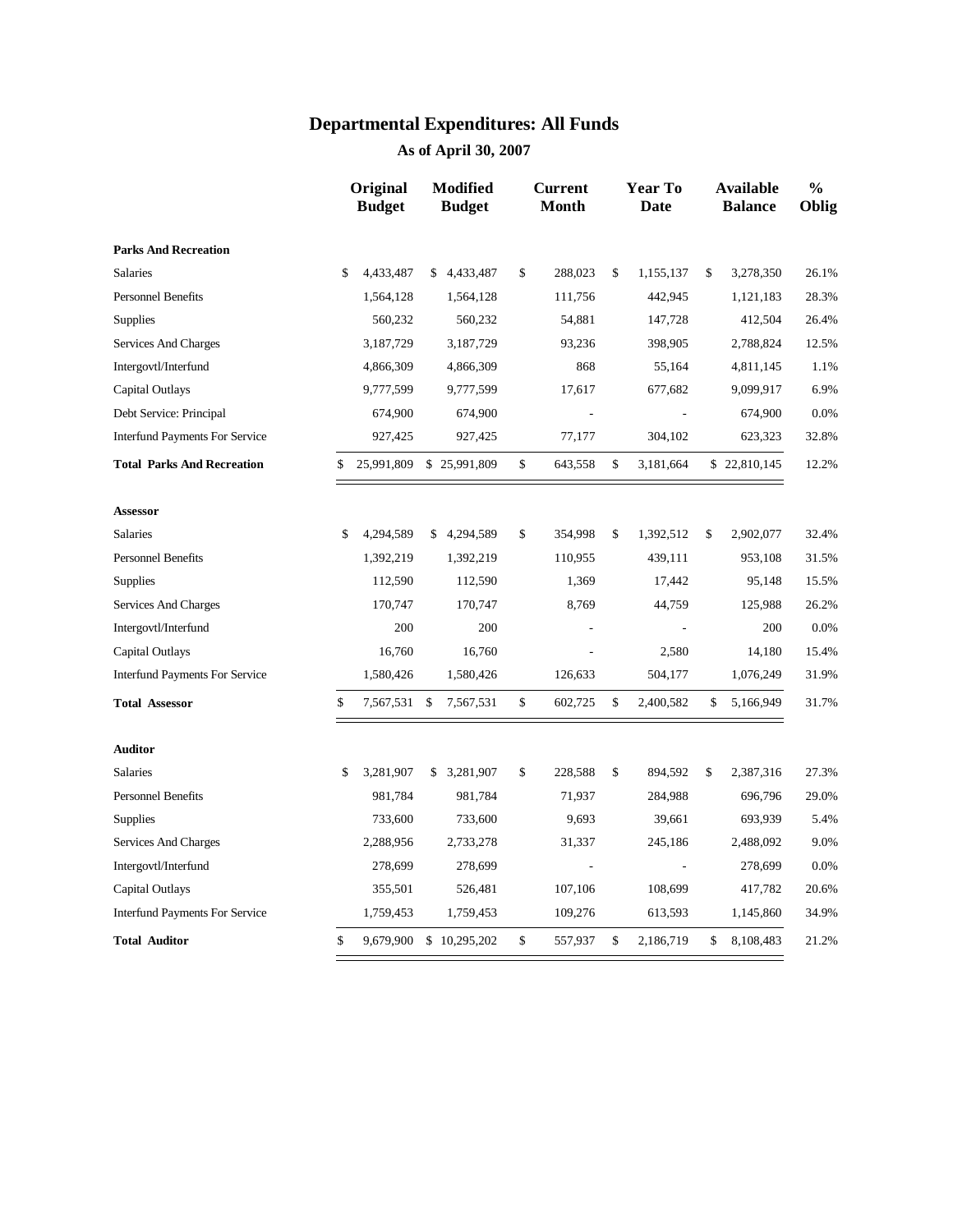|                                       | Original<br><b>Budget</b> |               | <b>Modified</b><br><b>Budget</b> |              | <b>Current</b><br><b>Month</b> | <b>Year To</b><br><b>Date</b> | <b>Available</b><br><b>Balance</b> | $\frac{0}{0}$<br>Oblig |
|---------------------------------------|---------------------------|---------------|----------------------------------|--------------|--------------------------------|-------------------------------|------------------------------------|------------------------|
| <b>Finance</b>                        |                           |               |                                  |              |                                |                               |                                    |                        |
| <b>Salaries</b>                       | \$<br>2,944,721           |               | \$2,944,721                      | \$           | 238,876                        | \$<br>952,137                 | \$<br>1,992,584                    | 32.3%                  |
| <b>Personnel Benefits</b>             | 938,728                   |               | 938,728                          |              | 71,653                         | 284,118                       | 654,610                            | 30.3%                  |
| Supplies                              | 84,522                    |               | 84,522                           |              | 6,604                          | 14,146                        | 70,376                             | 16.7%                  |
| Services And Charges                  | 46,891,273                |               | 46,891,273                       |              | 5,033,799                      | 13,438,130                    | 33,453,143                         | 28.7%                  |
| Intergovtl/Interfund                  | 605,446                   |               | 605,446                          |              |                                |                               | 605,446                            | 0.0%                   |
| Capital Outlays                       | 585,000                   |               | 585,000                          |              |                                |                               | 585,000                            | 0.0%                   |
| <b>Interfund Payments For Service</b> | 686,592                   |               | 686,592                          |              | 55,032                         | 231,717                       | 454,875                            | 33.7%                  |
| <b>Total Finance</b>                  | \$<br>52,736,282          |               | \$52,736,282                     | \$           | 5,405,964                      | \$<br>14,920,247              | \$ 37,816,035                      | 28.3%                  |
| <b>Human Resources</b>                |                           |               |                                  |              |                                |                               |                                    |                        |
| Salaries                              | \$<br>1,118,897           |               | \$1,118,897                      | \$           | 88,342                         | \$<br>351,649                 | \$<br>767,248                      | 31.4%                  |
| <b>Personnel Benefits</b>             | 358,051                   |               | 358,051                          |              | 26,034                         | 103,405                       | 254,646                            | 28.9%                  |
| <b>Supplies</b>                       | 167,700                   |               | 167,700                          |              | 1,217                          | 7,461                         | 160,239                            | 4.4%                   |
| Services And Charges                  | 106,970                   |               | 106,970                          |              | 10,067                         | 32,635                        | 74,335                             | 30.5%                  |
| Capital Outlays                       | 780                       |               | 780                              |              |                                |                               | 780                                | 0.0%                   |
| <b>Interfund Payments For Service</b> | 386,197                   |               | 386,197                          |              | 31,846                         | 129,119                       | 257,078                            | 33.4%                  |
| <b>Total Human Resources</b>          | \$<br>2,138,595           | $\mathbf{\$}$ | 2,138,595                        | $\mathbb{S}$ | 157,505                        | \$<br>624,268                 | \$<br>1,514,327                    | 29.2%                  |
| <b>Information Services</b>           |                           |               |                                  |              |                                |                               |                                    |                        |
| <b>Salaries</b>                       | \$<br>7,005,308           |               | \$7,005,308                      | \$           | 575,927                        | \$<br>2,224,707               | \$<br>4,780,601                    | 31.8%                  |
| <b>Personnel Benefits</b>             | 2,182,482                 |               | 2,182,482                        |              | 160,820                        | 647,363                       | 1,535,119                          | 29.7%                  |
| Supplies                              | 1,530,832                 |               | 1,530,832                        |              | 85,660                         | 265,110                       | 1,265,722                          | 17.3%                  |
| Services And Charges                  | 5,801,849                 |               | 5,801,849                        |              | 789,285                        | 1,758,874                     | 4,042,975                          | 30.3%                  |
| Intergovtl/Interfund                  | 2,103,291                 |               | 2,103,291                        |              |                                |                               | 2,103,291                          | 0.0%                   |
| Capital Outlays                       | 426,000                   |               | 426,000                          |              |                                |                               | 426,000                            | 0.0%                   |
| <b>Interfund Payments For Service</b> | 1,358,532                 |               | 1,358,532                        |              | 112,749                        | 454,441                       | 904,091                            | 33.5%                  |
| <b>Total Information Services</b>     | \$<br>20,408,294          |               | \$20,408,294                     | \$           | 1,724,441                      | \$<br>5,350,495               | \$15,057,799                       | 26.2%                  |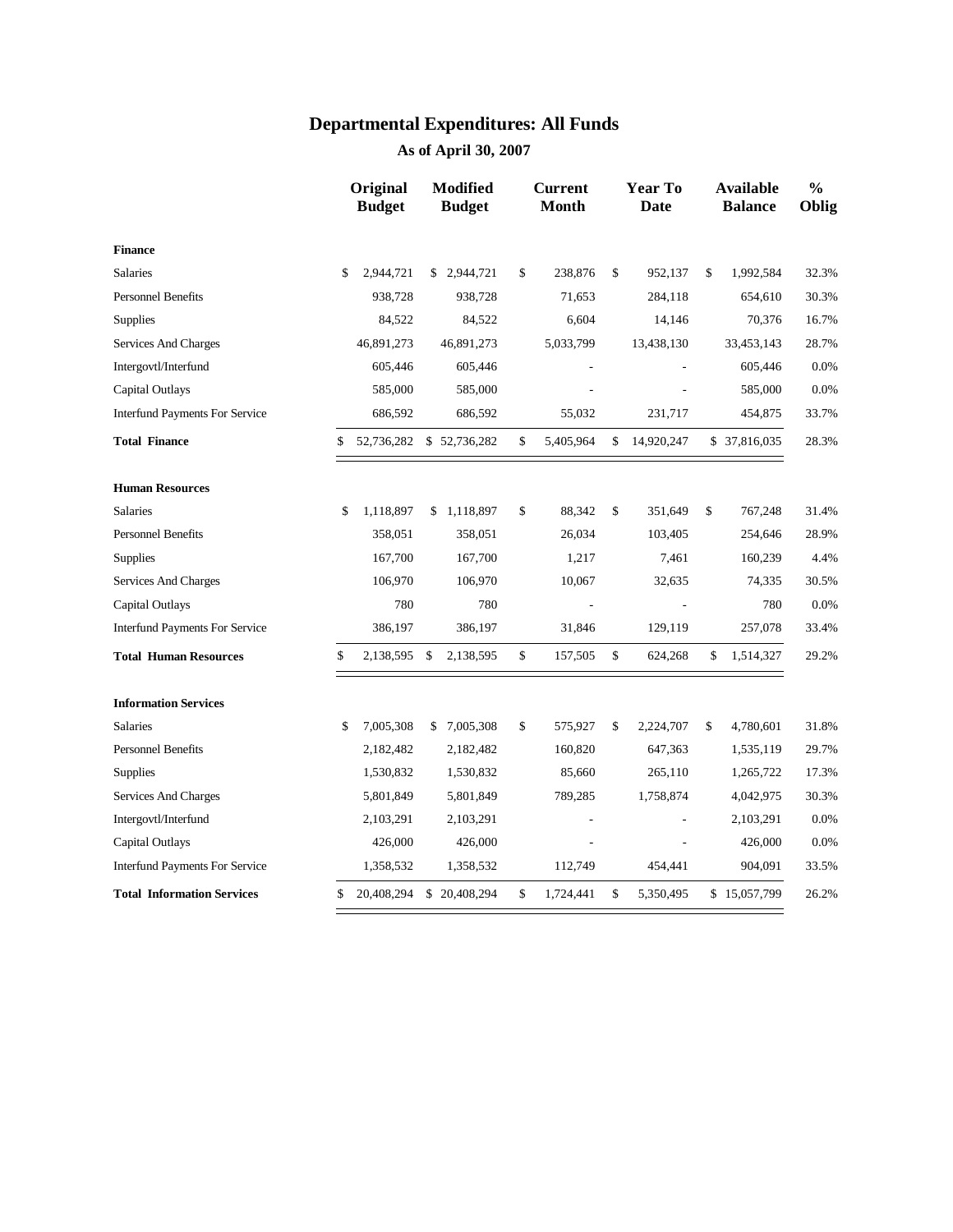|                                       |    | Original<br><b>Budget</b> | <b>Modified</b><br><b>Budget</b> | <b>Current</b><br><b>Month</b> | <b>Year To</b><br><b>Date</b> | <b>Available</b><br><b>Balance</b> | $\frac{0}{0}$<br>Oblig |
|---------------------------------------|----|---------------------------|----------------------------------|--------------------------------|-------------------------------|------------------------------------|------------------------|
| Nondepartmental                       |    |                           |                                  |                                |                               |                                    |                        |
| Salaries                              | \$ | 1,657,711                 | \$1,657,711                      | \$<br>12,036                   | \$<br>47,159                  | \$<br>1,610,552                    | 2.8%                   |
| <b>Personnel Benefits</b>             |    | 61,723                    | 61,723                           | 3,445                          | 13,557                        | 48,166                             | 22.0%                  |
| <b>Supplies</b>                       |    | 5,000                     | 5,000                            | 166                            | 1,622                         | 3,378                              | 32.4%                  |
| Services And Charges                  |    | 6,788,474                 | 6,589,350                        | 230,824                        | 1,019,390                     | 5,569,960                          | 15.5%                  |
| Intergovtl/Interfund                  |    | 65,999,852                | 65,999,852                       | 763,749                        | 1,068,837                     | 64,931,015                         | 1.6%                   |
| Capital Outlays                       |    | 1,570,000                 | 1,570,000                        |                                |                               | 1,570,000                          | 0.0%                   |
| Debt Service: Interest & Other        |    | 1,800,000                 | 1,800,000                        | 3,378                          | 15,675                        | 1,784,325                          | 0.9%                   |
| <b>Interfund Payments For Service</b> |    | 2,049,446                 | 2,049,446                        | 170,921                        | 686,134                       | 1,363,312                          | 33.5%                  |
| <b>Total Nondepartmental</b>          | \$ | 79,932,206                | \$79,733,082                     | \$<br>1,184,520                | \$<br>2,852,375               | \$76,880,707                       | 3.6%                   |
| <b>Debt Service</b>                   |    |                           |                                  |                                |                               |                                    |                        |
| Services And Charges                  | \$ | 98,338                    | \$<br>98,338                     | \$                             | \$                            | \$<br>98,338                       | 0.0%                   |
| Intergovtl/Interfund                  |    | 1,375,000                 | 1,375,000                        |                                |                               | 1,375,000                          | 0.0%                   |
| Debt Service: Principal               |    | 12,258,068                | 12,258,068                       |                                |                               | 12,258,068                         | 0.0%                   |
| Debt Service: Interest & Other        |    | 13,618,608                | 13,618,608                       | 2,500                          | 48,664                        | 13,569,944                         | 0.4%                   |
| <b>Total Debt Service</b>             | S  | 27,350,014                | \$27,350,014                     | \$<br>2,500                    | \$<br>48,664                  | \$27,301,350                       | 0.2%                   |
| <b>Facilities Management</b>          |    |                           |                                  |                                |                               |                                    |                        |
| Salaries                              | \$ | 2,636,424                 | \$<br>2,636,424                  | \$<br>225,503                  | \$<br>882,331                 | \$<br>1,754,093                    | 33.5%                  |
| Personnel Benefits                    |    | 926,118                   | 926,118                          | 70,783                         | 289,258                       | 636,860                            | 31.2%                  |
| Supplies                              |    | 416,003                   | 416,003                          | 52,842                         | 173,814                       | 242,189                            | 41.8%                  |
| Services And Charges                  |    | 4,506,113                 | 4,506,113                        | 360,344                        | 1,305,979                     | 3,200,134                          | 29.0%                  |
| Intergovtl/Interfund                  |    | 775,493                   | 775,493                          |                                | 13,561                        | 761,932                            | 1.7%                   |
| Capital Outlays                       |    |                           |                                  |                                |                               | $\overline{\phantom{a}}$           | #Num!                  |
| <b>Interfund Payments For Service</b> |    | (4,653,425)               | (4,653,425)                      | (387, 399)                     | (1,550,280)                   | (3,103,145)                        | 33.3%                  |
| <b>Total Facilities Management</b>    | \$ | 4,606,726                 | \$<br>4,606,726                  | \$<br>322,073                  | \$<br>1,114,664               | \$<br>3,492,062                    | 24.2%                  |
| <b>Pass-Through Grants</b>            |    |                           |                                  |                                |                               |                                    |                        |
| Services And Charges                  | \$ | 39,436,345                | \$39,418,845                     | \$<br>988,020                  | \$<br>7,117,549               | \$<br>32,301,296                   | 18.1%                  |
| <b>Interfund Payments For Service</b> |    | 2,600                     | 2,600                            | 217                            | 867                           | 1,733                              | 33.3%                  |
| <b>Total Pass-Through Grants</b>      | \$ | 39,438,945                | \$ 39,421,445                    | \$<br>988,237                  | \$<br>7,118,416               | \$ 32,303,029                      | 18.1%                  |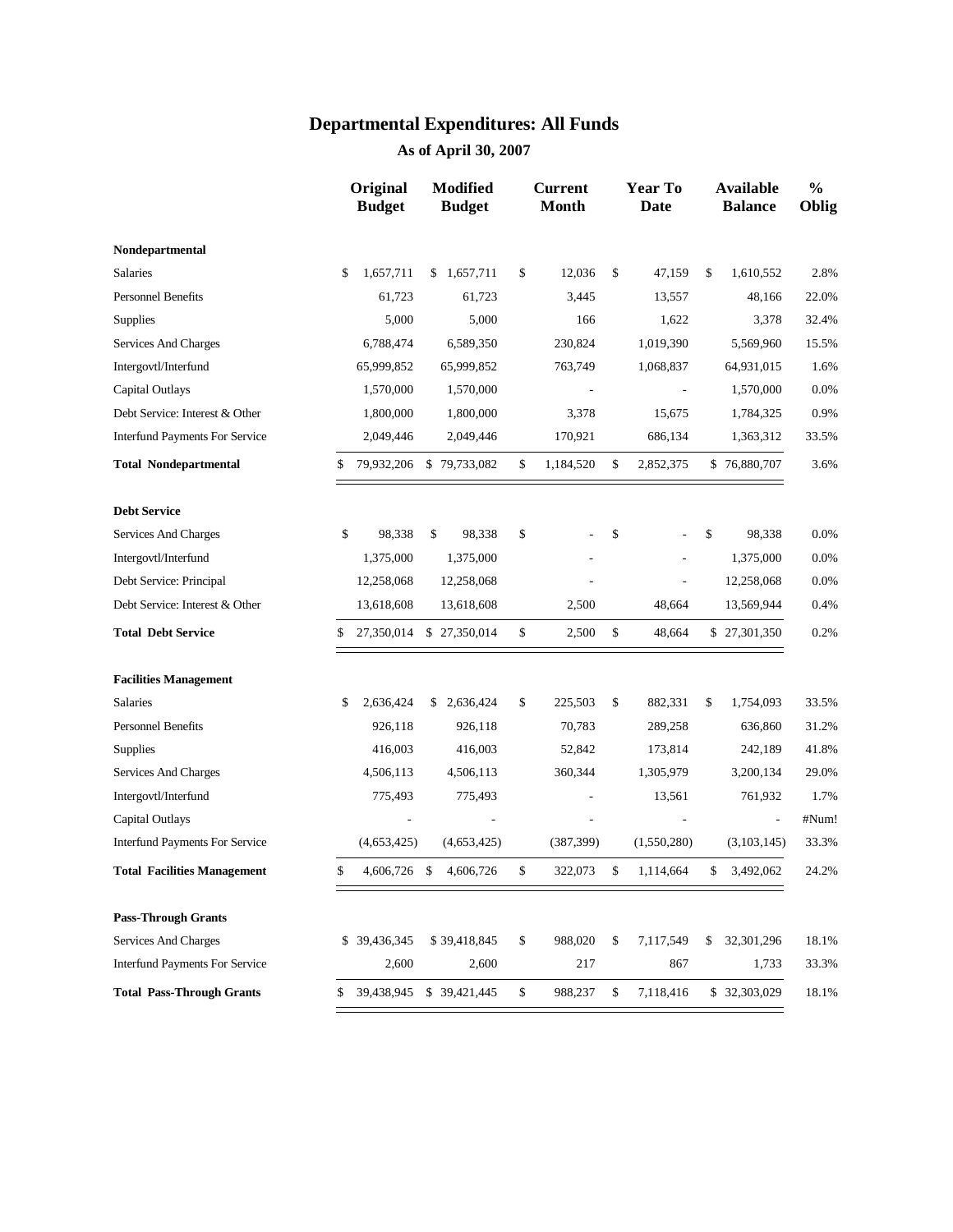|                                       | Original<br><b>Budget</b> | <b>Modified</b><br><b>Budget</b> |      | <b>Current</b><br><b>Month</b> |              | <b>Year To</b><br><b>Date</b> | <b>Available</b><br><b>Balance</b> | $\frac{0}{0}$<br>Oblig |
|---------------------------------------|---------------------------|----------------------------------|------|--------------------------------|--------------|-------------------------------|------------------------------------|------------------------|
| Airport                               |                           |                                  |      |                                |              |                               |                                    |                        |
| <b>Salaries</b>                       | \$<br>3,202,926           | \$3,202,926                      | \$   | 339,488                        | $\mathbb{S}$ | 1,100,858                     | \$<br>2,102,068                    | 34.4%                  |
| <b>Personnel Benefits</b>             | 927,165                   | 927,165                          |      | 78,965                         |              | 286,792                       | 640,373                            | 30.9%                  |
| Supplies                              | 425,000                   | 425,000                          |      | 51,062                         |              | 139,790                       | 285,210                            | 32.9%                  |
| Services And Charges                  | 3,642,740                 | 3,642,740                        |      | 259,751                        |              | 905,692                       | 2,737,048                          | 24.9%                  |
| Intergovtl/Interfund                  | 101,054                   | 101,054                          |      | 11,184                         |              | 17,006                        | 84,048                             | 16.8%                  |
| Capital Outlays                       | 15,542,202                | 15,542,202                       |      | 39,861                         |              | 669,194                       | 14,873,008                         | 4.3%                   |
| Debt Service: Principal               | 1,396,135                 | 1,396,135                        |      |                                |              |                               | 1,396,135                          | 0.0%                   |
| Debt Service: Interest & Other        | 2,625,265                 | 2,625,265                        |      |                                |              |                               | 2,625,265                          | 0.0%                   |
| <b>Interfund Payments For Service</b> | 1,161,079                 | 1,161,079                        |      | 79,875                         |              | 318,596                       | 842,483                            | 27.4%                  |
| <b>Total Airport</b>                  | \$<br>29,023,566          | \$29,023,566                     | $\$$ | 860,186                        | \$           | 3,437,928                     | \$25,585,638                       | 11.8%                  |
| <b>Treasurer</b>                      |                           |                                  |      |                                |              |                               |                                    |                        |
| <b>Salaries</b>                       | \$<br>1,564,344           | \$1,564,344                      | \$   | 120,478                        | \$           | 493,308                       | \$<br>1,071,036                    | 31.5%                  |
| <b>Personnel Benefits</b>             | 567,292                   | 567,292                          |      | 43,214                         |              | 174,317                       | 392,975                            | 30.7%                  |
| Supplies                              | 69,500                    | 69,500                           |      | 1,452                          |              | 18,088                        | 51,412                             | 26.0%                  |
| Services And Charges                  | 296,100                   | 296,100                          |      | 21,830                         |              | 230,925                       | 65,175                             | 78.0%                  |
| <b>Interfund Payments For Service</b> | 572,431                   | 572,431                          |      | 44,551                         |              | 191,329                       | 381,102                            | 33.4%                  |
| <b>Total Treasurer</b>                | \$<br>3,069,667           | \$<br>3,069,667                  | \$   | 231,524                        | \$           | 1,107,966                     | \$<br>1,961,701                    | 36.1%                  |
| <b>District Court</b>                 |                           |                                  |      |                                |              |                               |                                    |                        |
| <b>Salaries</b>                       | \$<br>4,791,981           | \$4,791,981                      | \$   | 385,709                        | \$           | 1,566,001                     | \$<br>3,225,980                    | 32.7%                  |
| <b>Personnel Benefits</b>             | 1,604,237                 | 1,604,237                        |      | 122,334                        |              | 493,736                       | 1,110,501                          | 30.8%                  |
| Supplies                              | 81,557                    | 81,557                           |      | 6,241                          |              | 33,382                        | 48,175                             | 40.9%                  |
| Services And Charges                  | 694,537                   | 694,537                          |      | 37,811                         |              | 154,914                       | 539,623                            | 22.3%                  |
| Capital Outlays                       | 32,184                    | 32,184                           |      | $\frac{1}{2}$                  |              | ÷                             | 32,184                             | 0.0%                   |
| <b>Interfund Payments For Service</b> | 564,344                   | 564,344                          |      | 45,468                         |              | 182,933                       | 381,411                            | 32.4%                  |
| <b>Total District Court</b>           | \$<br>7,768,840           | \$<br>7,768,840                  | \$   | 597,563                        | \$           | 2,430,966                     | \$<br>5,337,874                    | 31.3%                  |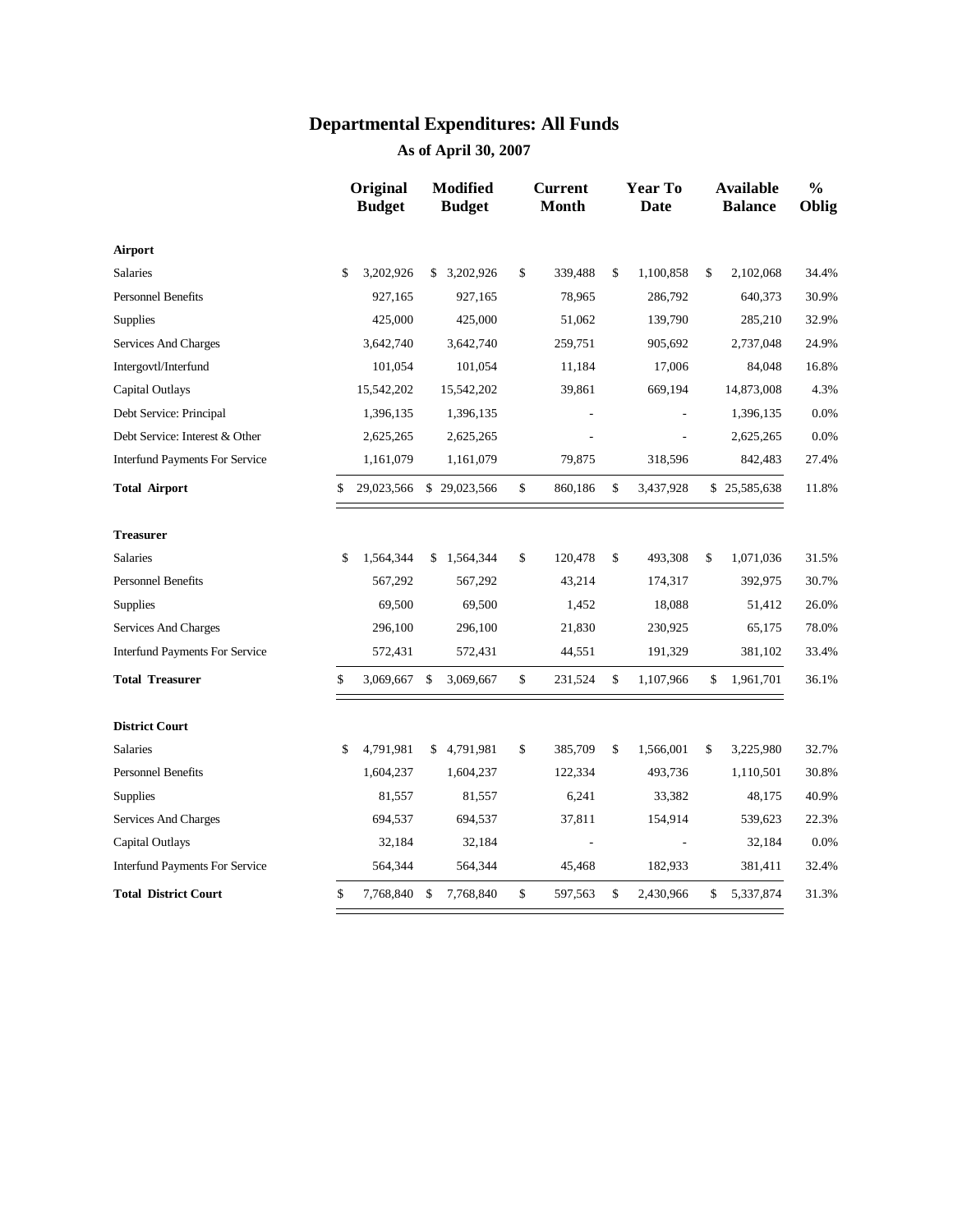|                                       | Original<br><b>Budget</b> | <b>Modified</b><br><b>Budget</b> | <b>Current</b><br><b>Month</b> | <b>Year To</b><br><b>Date</b> | <b>Available</b><br><b>Balance</b> | $\frac{0}{0}$<br>Oblig |
|---------------------------------------|---------------------------|----------------------------------|--------------------------------|-------------------------------|------------------------------------|------------------------|
| <b>Sheriff</b>                        |                           |                                  |                                |                               |                                    |                        |
| <b>Salaries</b>                       | \$24,562,360              | \$24,578,785                     | \$<br>1,928,882                | \$<br>7,971,273               | \$<br>16,607,512                   | 32.4%                  |
| <b>Personnel Benefits</b>             | 7,692,883                 | 7,706,366                        | 607,459                        | 2,387,296                     | 5,319,070                          | 31.0%                  |
| <b>Supplies</b>                       | 816,829                   | 816,829                          | 71,790                         | 272,307                       | 544,522                            | 33.3%                  |
| Services And Charges                  | 4,254,789                 | 4,224,881                        | 253,149                        | 1,834,386                     | 2,390,495                          | 43.4%                  |
| Intergovtl/Interfund                  | 1,026,833                 | 1,026,833                        |                                |                               | 1,026,833                          | 0.0%                   |
| Capital Outlays                       | 4,053,842                 | 4,097,342                        | 27,859                         | 98,210                        | 3,999,132                          | 2.4%                   |
| <b>Interfund Payments For Service</b> | 6,947,596                 | 6,947,596                        | 577,349                        | 2,321,965                     | 4,625,631                          | 33.4%                  |
| <b>Total Sheriff</b>                  | \$<br>49,355,132          | \$49,398,632                     | \$<br>3,466,488                | \$<br>14,885,437              | \$ 34,513,195                      | 30.1%                  |
| <b>Prosecuting Attorney</b>           |                           |                                  |                                |                               |                                    |                        |
| <b>Salaries</b>                       | \$12,837,260              | \$12,837,260                     | \$<br>1,040,992                | \$<br>4,172,331               | \$<br>8,664,929                    | 32.5%                  |
| <b>Personnel Benefits</b>             | 4,056,393                 | 4,056,393                        | 304,709                        | 1,214,654                     | 2,841,739                          | 29.9%                  |
| Supplies                              | 228,499                   | 228,499                          | 20,995                         | 64,121                        | 164,378                            | 28.1%                  |
| Services And Charges                  | 638,316                   | 638,316                          | 44,589                         | 206,592                       | 431,724                            | 32.4%                  |
| Intergovtl/Interfund                  | 40,796                    | 40,796                           |                                |                               | 40,796                             | 0.0%                   |
| <b>Interfund Payments For Service</b> | 1,800,821                 | 1,800,821                        | 143,981                        | 596,543                       | 1,204,278                          | 33.1%                  |
| <b>Total Prosecuting Attorney</b>     | \$<br>19,602,085          | \$19,602,085                     | \$<br>1,555,265                | \$<br>6,254,242               | \$13,347,843                       | 31.9%                  |
| <b>Office of Public Defense</b>       |                           |                                  |                                |                               |                                    |                        |
| Salaries                              | \$<br>429,172             | \$<br>429,172                    | \$<br>35,357                   | \$<br>141,569                 | \$<br>287,603                      | 33.0%                  |
| <b>Personnel Benefits</b>             | 137,509                   | 137,509                          | 11,014                         | 43,931                        | 93,578                             | 31.9%                  |
| Supplies                              | 6,709                     | 6,709                            | 741                            | 2,698                         | 4,011                              | 40.2%                  |
| Services And Charges                  | 5,803,497                 | 5,803,497                        | 478,939                        | 1,808,592                     | 3,994,905                          | 31.2%                  |
| <b>Interfund Payments For Service</b> | 99,333                    | 99,333                           | 8,211                          | 32,778                        | 66,555                             | 33.0%                  |
| <b>Total Office of Public Defense</b> | \$<br>6,476,220           | \$<br>6,476,220                  | \$<br>534,263                  | \$<br>2,029,568               | \$<br>4,446,653                    | 31.3%                  |
| <b>Medical Examiner</b>               |                           |                                  |                                |                               |                                    |                        |
| Salaries                              | \$<br>1,051,616           | \$1,051,616                      | \$<br>79,007                   | \$<br>311,810                 | \$<br>739,806                      | 29.7%                  |
| <b>Personnel Benefits</b>             | 316,885                   | 316,885                          | 23,599                         | 93,627                        | 223,258                            | 29.5%                  |
| <b>Supplies</b>                       | 50,000                    | 50,000                           | 2,903                          | 7,192                         | 42,808                             | 14.4%                  |
| Services And Charges                  | 207,434                   | 207,434                          | 12,638                         | 44,936                        | 162,498                            | 21.7%                  |
| <b>Interfund Payments For Service</b> | 298,369                   | 298,369                          | 25,304                         | 100,034                       | 198,335                            | 33.5%                  |
| <b>Total Medical Examiner</b>         | \$<br>1,924,304           | \$<br>1,924,304                  | \$<br>143,452                  | \$<br>557,598                 | \$<br>1,366,706                    | 29.0%                  |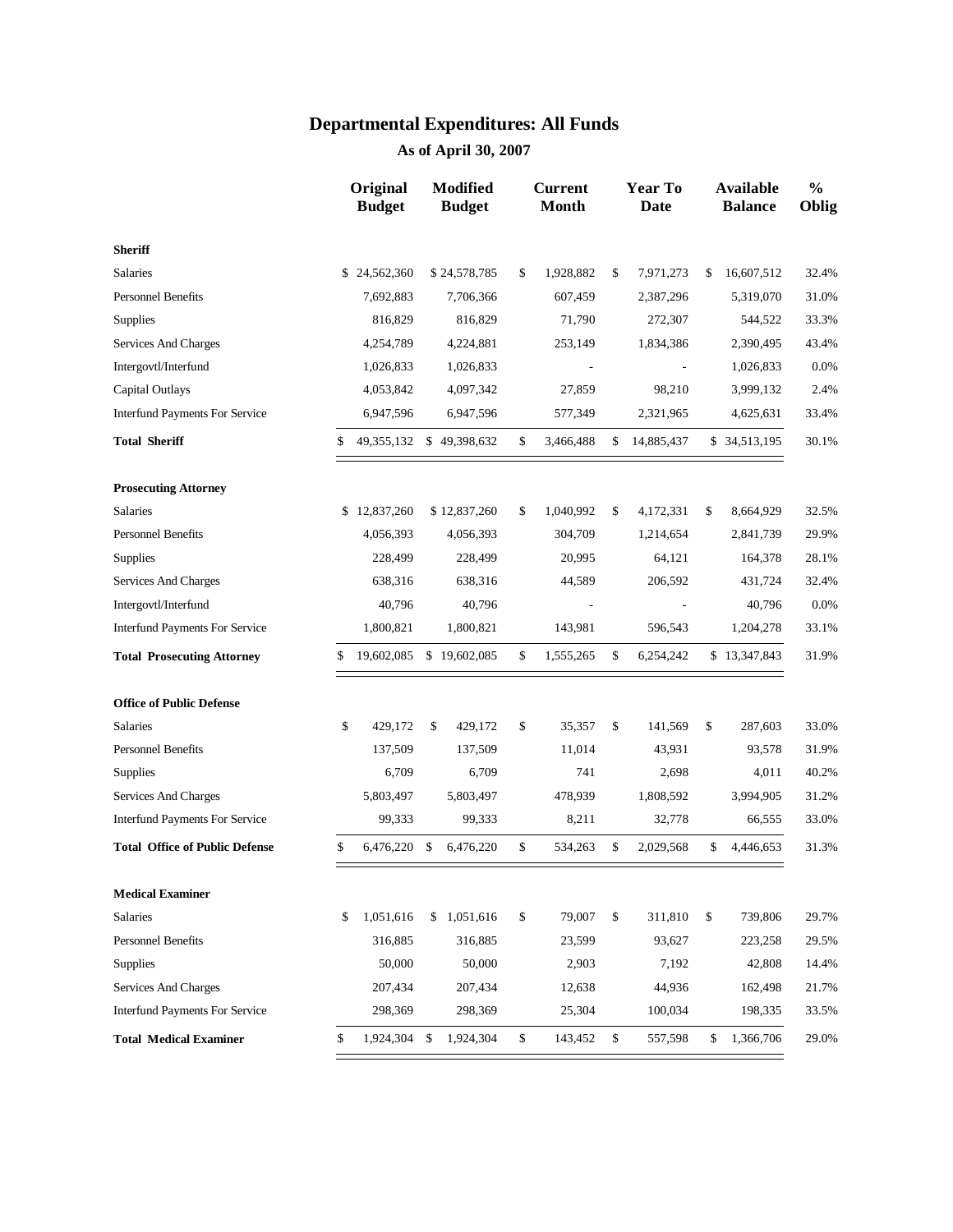|                                        | Original<br><b>Budget</b> | <b>Modified</b><br><b>Budget</b> |              | <b>Current</b><br><b>Month</b> | <b>Year To</b><br><b>Date</b> | <b>Available</b><br><b>Balance</b> | $\frac{0}{0}$<br>Oblig |
|----------------------------------------|---------------------------|----------------------------------|--------------|--------------------------------|-------------------------------|------------------------------------|------------------------|
| <b>Superior Court</b>                  |                           |                                  |              |                                |                               |                                    |                        |
| Salaries                               | \$<br>13,043,998          | \$13,065,453                     | \$           | 1,101,464                      | \$<br>4,441,556               | \$<br>8,623,897                    | 34.0%                  |
| <b>Personnel Benefits</b>              | 4,494,974                 | 4,500,974                        |              | 356,472                        | 1,434,674                     | 3,066,300                          | 31.9%                  |
| <b>Supplies</b>                        | 366,087                   | 370,497                          |              | 30,655                         | 136,786                       | 233,711                            | 36.9%                  |
| Services And Charges                   | 3,266,273                 | 3,290,032                        |              | 162,133                        | 984,558                       | 2,305,474                          | 29.9%                  |
| Capital Outlays                        | 162,940                   | 162,940                          |              | 10,684                         | 39,158                        | 123,782                            | 24.0%                  |
| <b>Interfund Payments For Service</b>  | 2,789,202                 | 2,789,202                        |              | 231,674                        | 940,015                       | 1,849,187                          | 33.7%                  |
| <b>Total Superior Court</b>            | \$<br>24,123,474          | \$24,179,098                     | \$           | 1,893,083                      | \$<br>7,976,747               | \$16,202,351                       | 33.0%                  |
| <b>Clerk</b>                           |                           |                                  |              |                                |                               |                                    |                        |
| <b>Salaries</b>                        | \$<br>3,565,123           | \$3,565,123                      | \$           | 278,834                        | \$<br>1,106,734               | \$<br>2,458,389                    | 31.0%                  |
| <b>Personnel Benefits</b>              | 1,400,810                 | 1,400,810                        |              | 94,339                         | 375,043                       | 1,025,767                          | 26.8%                  |
| Supplies                               | 98,800                    | 98,800                           |              | 2,808                          | 26,571                        | 72,229                             | 26.9%                  |
| Services And Charges                   | 252,824                   | 252,824                          |              | 14,836                         | 48,353                        | 204,471                            | 19.1%                  |
| <b>Interfund Payments For Service</b>  | 1,424,148                 | 1,424,148                        |              | 109,598                        | 459,997                       | 964,151                            | 32.3%                  |
| <b>Total Clerk</b>                     | \$<br>6,741,705           | \$<br>6,741,705                  | \$           | 500,414                        | \$<br>2,016,697               | \$<br>4,725,008                    | 29.9%                  |
| <b>Corrections</b>                     |                           |                                  |              |                                |                               |                                    |                        |
| <b>Salaries</b>                        | \$20,081,759              | \$20,081,759                     | \$           | 1,621,388                      | \$<br>6,332,948               | \$<br>13,748,811                   | 31.5%                  |
| <b>Personnel Benefits</b>              | 7,018,370                 | 7,018,370                        |              | 520,244                        | 2,034,978                     | 4,983,392                          | 29.0%                  |
| Supplies                               | 1,575,094                 | 1,575,094                        |              | 67,639                         | 254,514                       | 1,320,580                          | 16.2%                  |
| Services And Charges                   | 3,489,919                 | 3,489,919                        |              | 367,161                        | 1,214,465                     | 2,275,454                          | 34.8%                  |
| Intergovtl/Interfund                   | 175,678                   | 175,678                          |              |                                |                               | 175,678                            | 0.0%                   |
| Capital Outlays                        | 148,458                   | 148,458                          |              | 10,256                         | 22,682                        | 125,776                            | 15.3%                  |
| <b>Interfund Payments For Service</b>  | 5,166,088                 | 5,166,088                        |              | 435,261                        | 1,754,332                     | 3,411,756                          | 34.0%                  |
| <b>Total Corrections</b>               | \$<br>37,655,366          | \$<br>37,655,366                 | \$           | 3,021,948                      | \$<br>11,613,919              | \$26,041,447                       | 30.8%                  |
| <b>Dept Emergency Management</b>       |                           |                                  |              |                                |                               |                                    |                        |
| Salaries                               | \$<br>709,474             | \$<br>709,474                    | \$           | 54,300                         | \$<br>231,126                 | \$<br>478,348                      | 32.6%                  |
| <b>Personnel Benefits</b>              | 209,892                   | 209,892                          |              | 14,979                         | 58,767                        | 151,125                            | 28.0%                  |
| <b>Supplies</b>                        | 29,500                    | 29,500                           |              | 533                            | 2,661                         | 26,839                             | 9.0%                   |
| Services And Charges                   | 783,342                   | 783,342                          |              | 207,770                        | 298,226                       | 485,116                            | 38.1%                  |
| Capital Outlays                        | 5,525,655                 | 5,525,655                        |              | (65, 644)                      | 1,473,011                     | 4,052,644                          | 26.7%                  |
| <b>Interfund Payments For Service</b>  | 181,307                   | 181,307                          |              | 22,291                         | 93,211                        | 88,096                             | 51.4%                  |
| <b>Total Dept Emergency Management</b> | \$<br>7,439,170           | \$<br>7,439,170                  | $\mathbb{S}$ | 234,229                        | \$<br>2,157,001               | \$<br>5,282,169                    | 29.0%                  |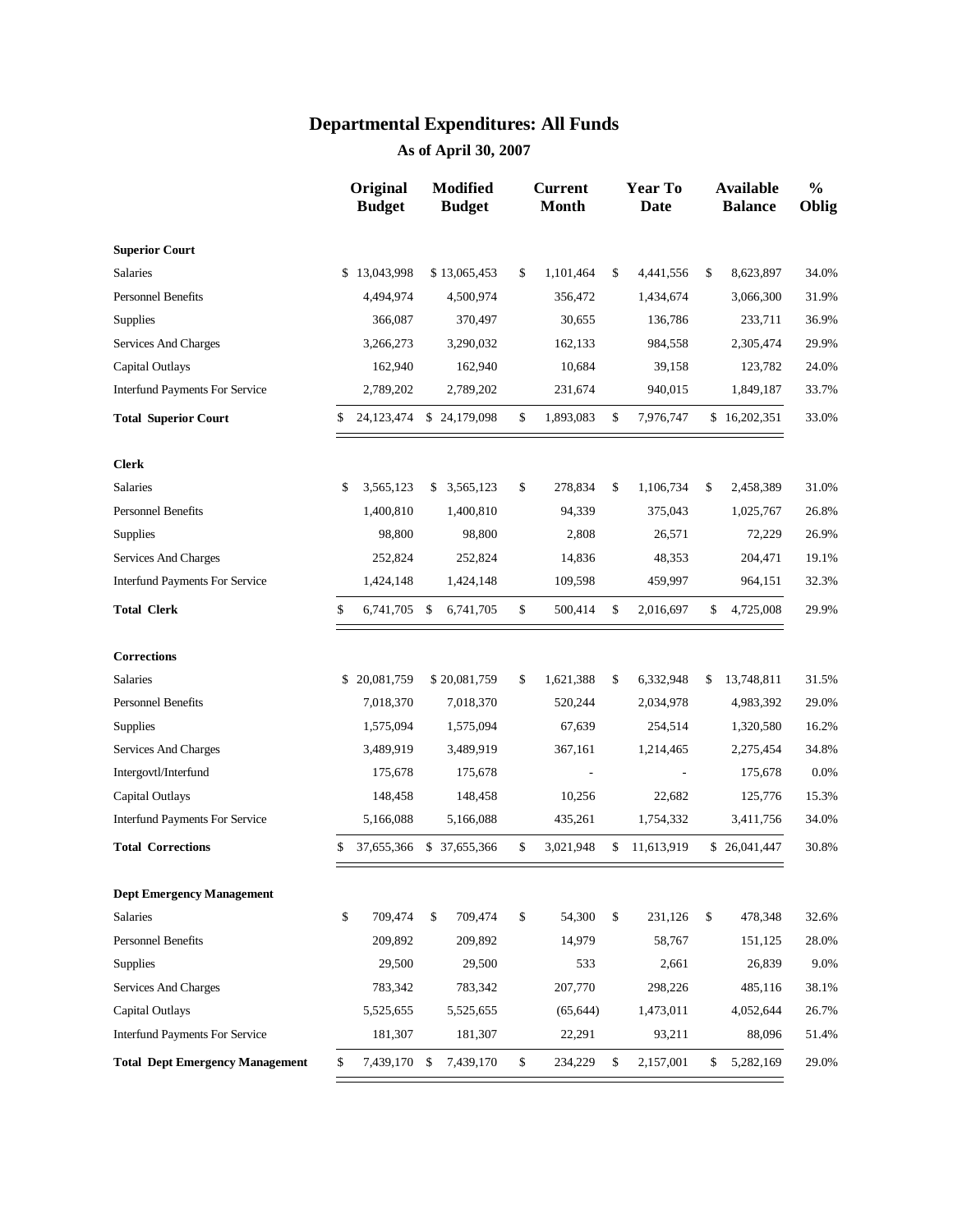|                                           | Original<br><b>Budget</b> | <b>Modified</b><br><b>Budget</b> | <b>Current</b><br><b>Month</b> | Year to<br><b>Date</b>   | <b>Available</b><br><b>Balance</b> | $\frac{0}{0}$<br>Oblig |
|-------------------------------------------|---------------------------|----------------------------------|--------------------------------|--------------------------|------------------------------------|------------------------|
| <b>General Fund</b>                       |                           |                                  |                                |                          |                                    |                        |
| <b>Taxes</b>                              | \$121,378,830             | \$121,378,830                    | \$ 30,774,491                  | \$46,324,502             | \$75,054,328                       | 38.2%                  |
| <b>Licenses And Permits</b>               | 2,882,157                 | 2,882,157                        | 24,477                         | 2,721,110                | 161,047                            | 94.4%                  |
| <b>Intergovernmental Revenue</b>          | 16,753,163                | 16,753,163                       | 1,330,814                      | 3,799,621                | 12,953,542                         | 22.7%                  |
| <b>Charges For Services</b>               | 33,976,039                | 33,976,039                       | 2,576,052                      | 8,394,048                | 25,581,991                         | 24.7%                  |
| <b>Fines And Forfeits</b>                 | 5,089,643                 | 5,089,643                        | 526,862                        | 1,879,869                | 3,209,774                          | 36.9%                  |
| Miscellaneous Revenues                    | 14,170,980                | 14,170,980                       | 885,531                        | 3,684,684                | 10,486,296                         | 26.0%                  |
| Non-Revenues                              | 7,637,673                 | 7,637,673                        | 88,149                         | 368,659                  | 7,269,014                          | 4.8%                   |
| <b>Total Revenues</b>                     | \$201,888,485             | \$201,888,485                    | \$36,206,375                   | \$67,172,493             | \$134,715,992                      | 33.3%                  |
| Salaries                                  | \$101,435,344             | \$101,526,769                    | 8,007,434<br>\$                | \$32,359,880             | \$69,166,889                       | 31.9%                  |
| <b>Personnel Benefits</b>                 | 33,198,068                | 33,211,551                       | 2,543,776                      | 10,136,261               | 23,075,290                         | 30.5%                  |
| Supplies                                  | 4,991,608                 | 4,991,608                        | 318,611                        | 1,181,952                | 3,809,656                          | 23.7%                  |
| Services And Charges                      | 29,795,052                | 29,780,144                       | 2,018,878                      | 9,209,329                | 20,570,815                         | 30.9%                  |
| Intergovtl/Interfund                      | 9,780,376                 | 9,780,376                        | 764,617                        | 914,444                  | 8,865,932                          | 9.3%                   |
| Capital Outlays                           | 804,445                   | 804,445                          | 34,073                         | 98,146                   | 706,299                            | 12.2%                  |
| Debt Service: Interest & Other            | 1,800,000                 | 1,800,000                        | 3,378                          | 15,675                   | 1,784,325                          | 0.9%                   |
| <b>Interfund Payments For Service</b>     | 21,173,237                | 21,176,237                       | 1,761,795                      | 7,273,237                | 13,903,000                         | 34.3%                  |
| <b>Total Expenses</b>                     | \$202,978,130             | \$203,071,130                    | \$15,452,563                   | \$61,188,924             | \$141,882,206                      | 30.1%                  |
| <b>Contribution (Use) of Fund Balance</b> | (1,089,645)<br>\$         | \$<br>(1,182,645)                | \$20,753,812                   | \$<br>5,983,569          | (7,166,214)<br>\$                  |                        |
| <b>County Road</b>                        |                           |                                  |                                |                          |                                    |                        |
| Taxes                                     | \$47,488,673              | \$47,488,673                     | \$17,467,325                   | \$19,740,570             | \$27,748,103                       | 41.6%                  |
| Intergovernmental Revenue                 | 39,592,680                | 39,592,680                       | 1,687,422                      | 6,485,853                | 33,106,827                         | 16.4%                  |
| <b>Charges For Services</b>               | 647,000                   | 647,000                          | 102,977                        | 395,420                  | 251,580                            | 61.1%                  |
| Miscellaneous Revenues                    | 8,099,069                 | 8,099,069                        | 435,451                        | 2,147,912                | 5,951,157                          | 26.5%                  |
| Non-Revenues                              | 18,816,000                | 18,816,000                       | $\overline{\phantom{a}}$       | $\overline{\phantom{a}}$ | 18,816,000                         | 0.0%                   |
| <b>Total Revenues</b>                     | \$114,643,422             | \$114,643,422                    | \$19,693,174                   | \$28,769,755             | \$85,873,667                       | 25.1%                  |
| <b>Salaries</b>                           | \$25,842,386              | \$25,842,386                     | \$<br>2,033,530                | \$<br>7,553,830          | \$18,288,556                       | 29.2%                  |
| <b>Personnel Benefits</b>                 | 9,239,111                 | 9,239,111                        | 686,560                        | 2,669,621                | 6,569,490                          | 28.9%                  |
| <b>Supplies</b>                           | 9,572,235                 | 9,572,235                        | 539,159                        | 1,207,377                | 8,364,858                          | 12.6%                  |
| Services And Charges                      | 9,352,373                 | 9,352,373                        | 925,038                        | 2,690,956                | 6,661,417                          | 28.8%                  |
| Intergovtl/Interfund                      | 9,730,136                 | 9,730,136                        | 1,336                          | 5,344                    | 9,724,792                          | 0.1%                   |
| Capital Outlays                           | 41,975,180                | 41,975,180                       | 1,096,337                      | 2,215,362                | 39,759,818                         | 5.3%                   |
| Debt Service: Principal                   | 484,563                   | 484,563                          |                                |                          | 484,563                            | 0.0%                   |
| Debt Service: Interest & Other            | 45,387                    | 45,387                           | 97                             | 130                      | 45,257                             | 0.3%                   |
| <b>Interfund Payments For Service</b>     | 14,466,583                | 14,466,583                       | 1,228,850                      | 4,036,836                | 10,429,747                         | 27.9%                  |
| <b>Total Expenses</b>                     | \$120,707,954             | \$120,707,954                    | 6,510,908<br>\$                | \$20,379,456             | \$100,328,498                      | 16.9%                  |
| <b>Contribution (Use) of Fund Balance</b> | (6,064,532)               | (6,064,532)<br>S.                | \$13,182,266                   | 8,390,299<br>\$          | \$(14, 454, 831)                   |                        |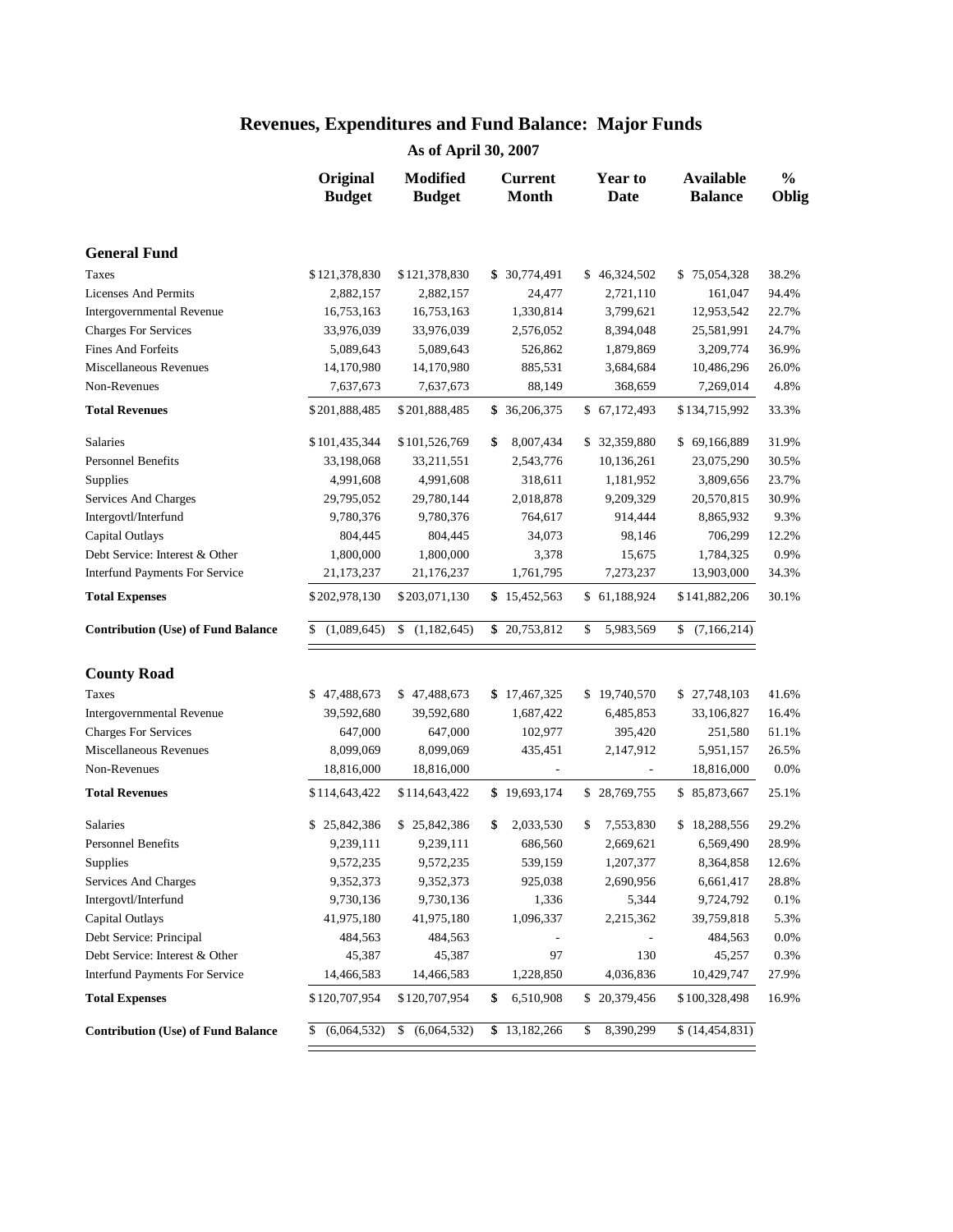|                                           | Original<br><b>Budget</b> | <b>Modified</b><br><b>Budget</b> | <b>Current</b><br><b>Month</b> | Year to<br>Date      | <b>Available</b><br><b>Balance</b> | $\frac{0}{0}$<br>Oblig |
|-------------------------------------------|---------------------------|----------------------------------|--------------------------------|----------------------|------------------------------------|------------------------|
| <b>Real Estate Excise Tax Fund</b>        |                           |                                  |                                |                      |                                    |                        |
| Taxes                                     | \$22,256,000              | \$22,256,000                     | \$<br>1,906,916                | \$<br>7,197,871      | \$15,058,129                       | 32.3%                  |
| Interest and Other Earnings               | 750,000                   | 750,000                          | 83,183                         | 276,731              | 473,269                            | 36.9%                  |
| <b>Total Revenues</b>                     | \$23,006,000              | \$23,006,000                     | \$<br>1,990,099                | \$<br>7,474,602      | \$15,531,398                       | 32.5%                  |
| Intergovtl/Interfund                      | \$<br>31,399,668          | \$ 31,399,668                    | \$                             | \$<br>$\frac{1}{2}$  | \$<br>31,399,668                   | 0.0%                   |
| <b>Total Expenses</b>                     | \$ 31,399,668             | \$ 31,399,668                    | \$                             | \$<br>$\overline{a}$ | \$ 31,399,668                      | 0.0%                   |
| <b>Contribution (Use) of Fund Balance</b> | \$<br>(8,393,668)         | \$<br>(8,393,668)                | \$<br>1,990,099                | \$<br>7,474,602      | $\overline{\$}$ (15,868,270)       |                        |
| <b>Transportation Mitigation</b>          |                           |                                  |                                |                      |                                    |                        |
| <b>Charges For Services</b>               | \$<br>7,741,000           | \$<br>7,741,000                  | \$<br>483,324                  | \$<br>2,168,570      | \$<br>5,572,430                    | 28.0%                  |
| Miscellaneous Revenues                    | 1,357,383                 | 1,357,383                        | 112,751                        | 538,945              | 818,438                            | 39.7%                  |
| <b>Total Revenues</b>                     | \$<br>9,098,383           | \$<br>9,098,383                  | \$<br>596,075                  | \$<br>2,707,514      | \$<br>6,390,869                    | 29.8%                  |
| Intergovtl/Interfund                      | \$<br>9,065,000           | \$<br>9,065,000                  | \$                             | \$<br>$\overline{a}$ | \$<br>9,065,000                    | 0.0%                   |
| <b>Interfund Payments For Service</b>     | 33,383                    | 33,383                           | 2,782                          | 11,128               | 22,255                             | 33.3%                  |
| <b>Total Expenses</b>                     | \$<br>9,098,383           | \$<br>9,098,383                  | \$<br>2,782                    | \$<br>11,128         | \$<br>9,087,255                    | 0.1%                   |
| <b>Contribution (Use) of Fund Balance</b> | \$<br>$\overline{a}$      | \$                               | \$<br>593,293                  | \$<br>2,696,387      | \$<br>(2,696,387)                  |                        |
| <b>Community Development</b>              |                           |                                  |                                |                      |                                    |                        |
| <b>Charges For Services</b>               | \$<br>24,288,709          | \$24,288,709                     | \$<br>4,290,930                | \$10,843,076         | \$13,445,633                       | 44.6%                  |
| Miscellaneous Revenues                    | 573,024                   | 573,024                          | 94,043                         | 368,023              | 205,001                            | 64.2%                  |
| Non-Revenues                              | 1,172,756                 | 1,172,756                        | 1,336                          | 5,344                | 1,167,412                          | 0.5%                   |
| <b>Total Revenues</b>                     | \$26,034,489              | \$26,034,489                     | \$<br>4,386,309                | \$11,216,443         | \$14,818,046                       | 43.1%                  |
| <b>Salaries</b>                           | \$14,432,787              | \$14,432,787                     | \$<br>1,049,225                | \$<br>3,948,611      | \$10,484,176                       | 27.4%                  |
| <b>Personnel Benefits</b>                 | 4,370,550                 | 4,370,550                        | 314,661                        | 1,167,070            | 3,203,480                          | 26.7%                  |
| Supplies                                  | 469,066                   | 469,066                          | 53,302                         | 128,433              | 340,633                            | 27.4%                  |
| Services And Charges                      | 3,081,165                 | 3,081,165                        | 64,331                         | 268,916              | 2,812,249                          | 8.7%                   |
| Intergovtl/Interfund                      | 3,128,068                 | 3,128,068                        |                                |                      | 3,128,068                          | 0.0%                   |
| Capital Outlays                           | 213,006                   | 213,006                          |                                |                      | 213,006                            | 0.0%                   |
| <b>Interfund Payments For Service</b>     | 4,018,735                 | 4,018,735                        | 328,274                        | 1,373,807            | 2,644,928                          | 34.2%                  |
| <b>Total Expenses</b>                     | \$29,713,377              | \$29,713,377                     | \$<br>1,809,792                | \$<br>6,886,837      | \$22,826,540                       | 23.2%                  |
| <b>Contribution (Use) of Fund Balance</b> | \$<br>(3,678,888)         | \$<br>(3,678,888)                | \$<br>2,576,517                | \$<br>4,329,606      | \$<br>(8,008,494)                  |                        |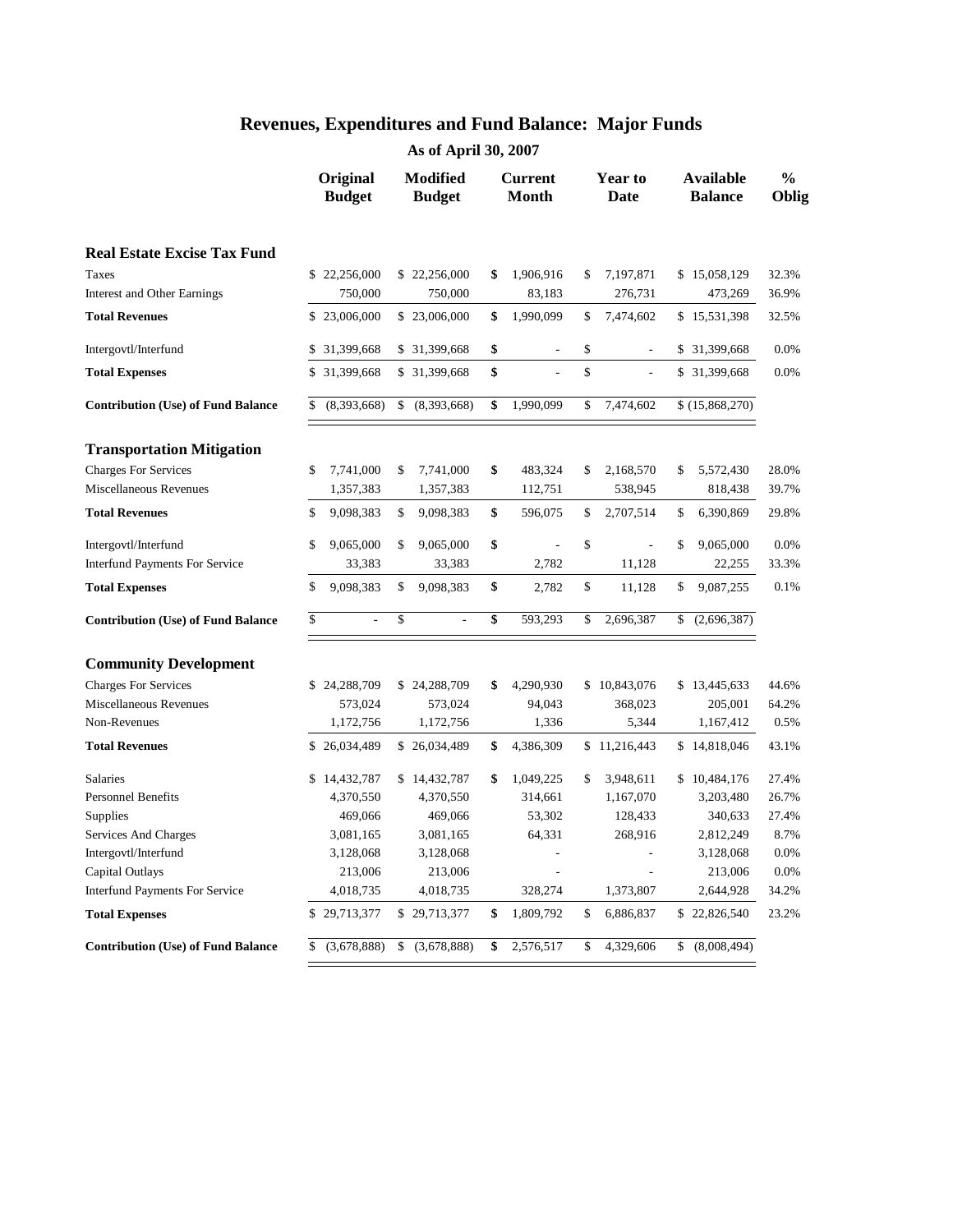|                                           | Original<br><b>Budget</b> | <b>Modified</b><br><b>Budget</b> |                    | <b>Current</b><br><b>Month</b> | <b>Year to</b><br>Date | <b>Available</b><br><b>Balance</b> | $\frac{0}{0}$<br>Oblig |
|-------------------------------------------|---------------------------|----------------------------------|--------------------|--------------------------------|------------------------|------------------------------------|------------------------|
| <b>Solid Waste Management</b>             |                           |                                  |                    |                                |                        |                                    |                        |
| Intergovernmental Revenue                 | \$<br>308,155             | \$<br>308,155                    | \$                 |                                | \$<br>17,727           | \$<br>290,428                      | 5.8%                   |
| <b>Charges For Services</b>               | 48,595,300                | 48,595,300                       |                    | 4,299,121                      | 16,361,294             | 32,234,006                         | 33.7%                  |
| Miscellaneous Revenues                    | 579,000                   | 579,000                          |                    | 161,363                        | 631,570                | (52, 570)                          | 09.1%                  |
| Non-Revenues                              | 33,000                    | 33,000                           |                    |                                | 2,530                  | 30,470                             | 7.7%                   |
| <b>Total Revenues</b>                     | \$49,515,455              | \$49,515,455                     | \$                 | 4,460,484                      | \$17,013,121           | \$ 32,502,334                      | 34.4%                  |
| Salaries                                  | \$<br>8,166,952           | \$<br>8,166,952                  | \$                 | 651,215                        | \$<br>2,637,620        | \$<br>5,529,332                    | 32.3%                  |
| <b>Personnel Benefits</b>                 | 3,304,365                 | 3,304,365                        |                    | 248,347                        | 995,536                | 2,308,829                          | 30.1%                  |
| Supplies                                  | 828,325                   | 828,325                          |                    | 65,008                         | 257,882                | 570,443                            | 31.1%                  |
| Services And Charges                      | 32,831,281                | 32,831,281                       |                    | 2,453,568                      | 7,028,812              | 25,802,469                         | 21.4%                  |
| Intergovtl/Interfund                      | 1,924,079                 | 1,924,079                        |                    | 70,172                         | 180,946                | 1,743,133                          | 9.4%                   |
| Capital Outlays                           | 4,852,000                 | 4,852,000                        |                    | 147,111                        | 1,188,862              | 3,663,138                          | 24.5%                  |
| Debt Service: Principal                   | 6,579,554                 | 6,579,554                        |                    |                                |                        | 6,579,554                          | 0.0%                   |
| Debt Service: Interest & Other            | 1,433,446                 | 1,433,446                        |                    |                                |                        | 1,433,446                          | 0.0%                   |
| <b>Interfund Payments For Service</b>     | 4,396,419                 | 4,396,419                        |                    | 338,304                        | 1,492,046              | 2,904,373                          | 33.9%                  |
| <b>Total Expenses</b>                     | \$64,316,421              | \$64,316,421                     | \$                 | 3,973,725                      | \$13,781,705           | \$50,534,716                       | 21.4%                  |
| <b>Contribution (Use) of Fund Balance</b> | \$(14,800,966)            | \$(14,800,966)                   | \$                 | 486,759                        | \$<br>3,231,417        | \$(18,032,383)                     |                        |
| <b>Airport Operation &amp; Maint.</b>     |                           |                                  |                    |                                |                        |                                    |                        |
| <b>Intergovernmental Revenue</b>          | 4,888,165<br>\$           | 4,888,165<br>\$                  | \$                 | 51,515                         | \$<br>148,856          | \$<br>4,739,309                    | 3.0%                   |
| <b>Charges For Services</b>               | 3,670,318                 | 3,670,318                        |                    | 699,077                        | 1,760,765              | 1,909,553                          | 48.0%                  |
| Miscellaneous Revenues                    | 9,212,210                 | 9,212,210                        |                    | 743,823                        | 2,994,939              | 6,217,271                          | 32.5%                  |
| Non-Revenues                              | 6,000,000                 | 6,000,000                        |                    |                                |                        | 6,000,000                          | 0.0%                   |
| <b>Total Revenues</b>                     | 23,770,693<br>\$          | \$23,770,693                     | \$                 | 1,494,414                      | \$<br>4,904,560        | \$18,866,133                       | 20.6%                  |
| Salaries                                  | \$<br>3,202,926           | \$<br>3,202,926                  | \$                 | 339,488                        | \$<br>1,100,858        | \$<br>2,102,068                    | 34.4%                  |
| <b>Personnel Benefits</b>                 | 927,165                   | 927,165                          |                    | 78,965                         | 286,792                | 640,373                            | 30.9%                  |
| Supplies                                  | 425,000                   | 425,000                          |                    | 51,062                         | 139,790                | 285,210                            | 32.9%                  |
| Services And Charges                      | 3,642,740                 | 3,642,740                        |                    | 259,751                        | 905,692                | 2,737,048                          | 24.9%                  |
| Intergovtl/Interfund                      | 101,054                   | 101,054                          |                    | 11,184                         | 17,006                 | 84,048                             | 16.8%                  |
| Capital Outlays                           | 15,542,202                | 15,542,202                       |                    | 39,861                         | 669,194                | 14,873,008                         | 4.3%                   |
| Debt Service: Principal                   | 1,396,135                 | 1,396,135                        |                    |                                |                        | 1,396,135                          | 0.0%                   |
| Debt Service: Interest & Other            | 2,625,265                 | 2,625,265                        |                    |                                |                        | 2,625,265                          | $0.0\%$                |
| <b>Interfund Payments For Service</b>     | 1,161,079                 | 1,161,079                        |                    | 79,875                         | 318,596                | 842,483                            | 27.4%                  |
| <b>Total Expenses</b>                     | 29,023,566<br>\$          | \$29,023,566                     | \$                 | 860,186                        | \$<br>3,437,928        | \$25,585,638                       | 11.8%                  |
| <b>Contribution (Use) of Fund Balance</b> | (5,252,873)<br>\$         | \$<br>(5,252,873)                | $\pmb{\mathbb{S}}$ | 634,228                        | \$<br>1,466,632        | \$ (6,719,505)                     |                        |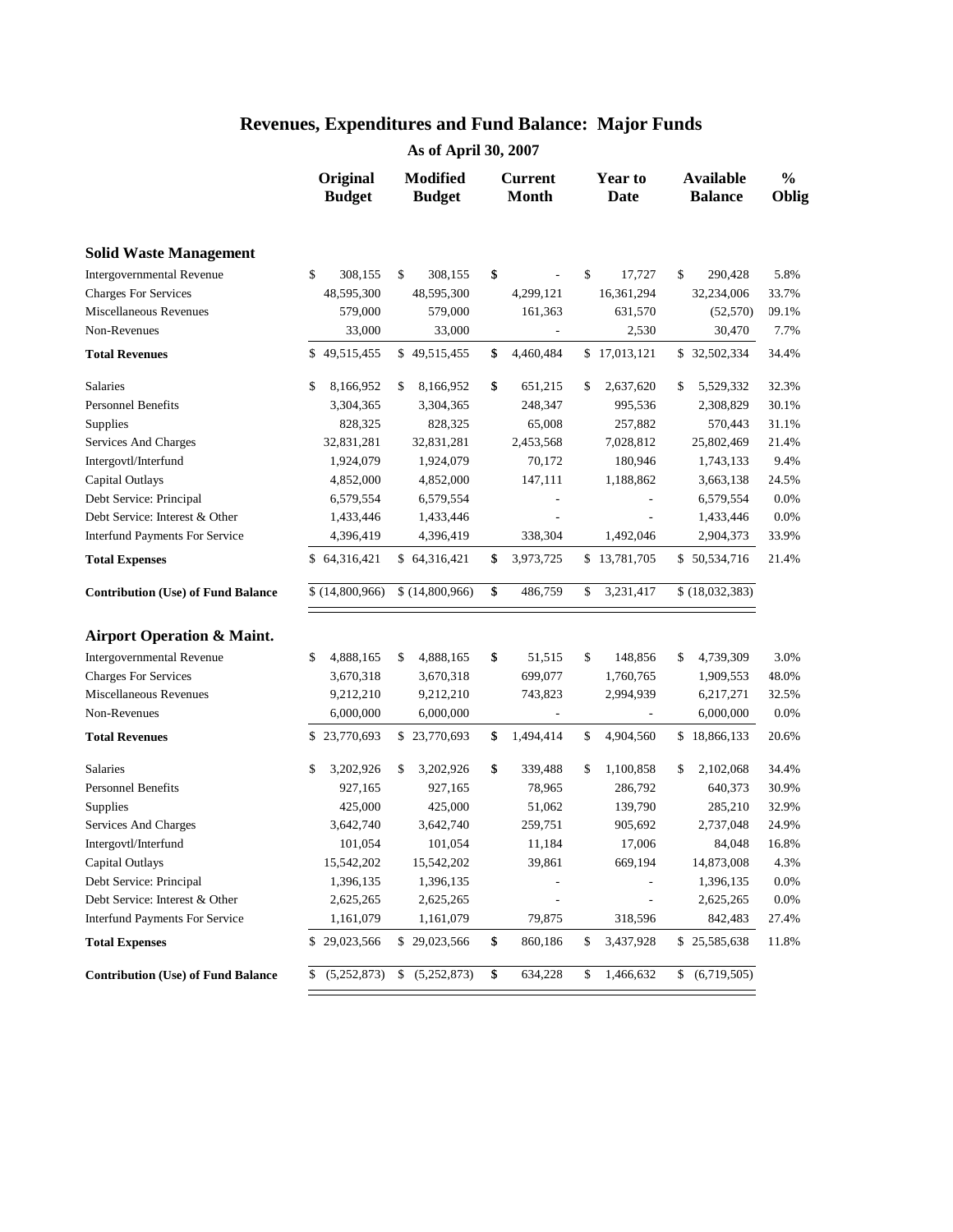| <b>Surface Water Management</b>           | \$                |     |              |                 |                 |                   |       |
|-------------------------------------------|-------------------|-----|--------------|-----------------|-----------------|-------------------|-------|
|                                           |                   |     |              |                 |                 |                   |       |
| Taxes                                     | 7,943,919         | \$  | 7,943,919    | \$<br>2,560,290 | \$<br>3,134,159 | \$<br>4,809,760   | 39.5% |
| Intergovernmental Revenue                 | 1,395,759         |     | 1,395,759    |                 | 65,302          | 1,330,457         | 4.7%  |
| <b>Charges For Services</b>               | 668,236           |     | 668,236      |                 |                 | 668,236           | 0.0%  |
| Miscellaneous Revenues                    | 110,000           |     | 110,000      | 52,076          | 223,599         | (113, 599)        | 03.3% |
| Non-Revenues                              | 15,211,931        |     | 15,211,931   |                 | 2,439           | 15,209,492        | 0.0%  |
| <b>Total Revenues</b>                     | \$<br>25,329,845  |     | \$25,329,845 | \$<br>2,612,366 | \$<br>3,425,499 | \$21,904,346      | 13.5% |
| Salaries                                  | \$<br>4,621,123   | \$  | 4,621,123    | \$<br>293,242   | \$<br>1,195,866 | \$<br>3,425,257   | 25.9% |
| <b>Personnel Benefits</b>                 | 1,301,337         |     | 1,301,337    | 85,805          | 343,006         | 958,332           | 26.4% |
| Supplies                                  | 647,208           |     | 647,208      | 10,050          | 80,500          | 566,708           | 12.4% |
| Services And Charges                      | 3,443,480         |     | 3,443,480    | 215,733         | 488,819         | 2,954,661         | 14.2% |
| Intergovtl/Interfund                      | 226,284           |     | 226,284      |                 |                 | 226,284           | 0.0%  |
| Capital Outlays                           | 13,156,270        |     | 13,156,270   |                 | 86,363          | 13,069,907        | 0.7%  |
| Debt Service: Principal                   | 1,556,205         |     | 1,556,205    |                 |                 | 1,556,205         | 0.0%  |
| Debt Service: Interest & Other            | 9,253             |     | 9,253        |                 |                 | 9,253             | 0.0%  |
| Interfund Payments For Service            | 4,341,689         |     | 4,341,689    | 93,567          | 656,521         | 3,685,168         | 15.1% |
| <b>Total Expenses</b>                     | \$<br>29,302,849  |     | \$29,302,849 | \$<br>698,397   | \$<br>2,851,075 | \$26,451,774      | 9.7%  |
| <b>Contribution (Use) of Fund Balance</b> | \$<br>(3,973,004) | \$  | (3,973,004)  | \$<br>1,913,969 | \$<br>574,424   | \$<br>(4,547,428) |       |
| <b>Equipment Rental &amp; Revolving</b>   |                   |     |              |                 |                 |                   |       |
| <b>Charges For Services</b>               | \$<br>6,159,752   | \$  | 6,159,752    | \$<br>573,542   | \$<br>1,810,182 | \$<br>4,349,570   | 29.4% |
| Miscellaneous Revenues                    | 477,475           |     | 477,475      | 23,206          | 94,377          | 383,098           | 19.8% |
| <b>Internal Service Fund Misc Rev</b>     | 12,972,152        |     | 12,972,152   | 1,287,375       | 4,422,968       | 8,549,184         | 34.1% |
| Non-Revenues                              | 282,125           |     | 282,125      | 16,776          | 147,296         | 134,829           | 52.2% |
| <b>Total Revenues</b>                     | \$<br>19,891,504  |     | \$19,891,504 | \$<br>1,900,898 | \$<br>6,474,822 | \$13,416,682      | 32.6% |
| Salaries                                  | \$<br>2,899,857   | \$  | 2,899,857    | \$<br>220,978   | \$<br>900,076   | \$<br>1,999,781   | 31.0% |
| Personnel Benefits                        | 1,186,908         |     | 1,186,908    | 81,213          | 326,652         | 860,256           | 27.5% |
| Supplies                                  | 10,696,615        |     | 10,696,615   | 513,337         | 1,744,044       | 8,952,571         | 16.3% |
| Services And Charges                      | 645,182           |     | 645,182      | 48,349          | 194,395         | 450,787           | 30.1% |
| Intergovtl/Interfund                      | 604,800           |     | 604,800      |                 |                 | 604,800           | 0.0%  |
| Capital Outlays                           | 2,796,497         |     | 2,796,497    | 239,872         | 1,201,507       | 1,594,991         | 43.0% |
| Debt Service: Principal                   | 150,000           |     | 150,000      |                 |                 | 150,000           | 0.0%  |
| Debt Service: Interest & Other            | 180,000           |     | 180,000      |                 |                 | 180,000           | 0.0%  |
| <b>Interfund Payments For Service</b>     | 1,076,619         |     | 1,076,619    | 461,122         | 1,574,288       | (497, 669)        | 46.2% |
| <b>Total Expenses</b>                     | \$<br>20,236,478  |     | \$20,236,478 | \$<br>1,564,872 | \$<br>5,940,962 | \$14,295,516      | 29.4% |
| <b>Contribution (Use) of Fund Balance</b> | \$<br>(344, 974)  | -\$ | (344, 974)   | \$<br>336,026   | \$<br>533,861   | \$<br>(878, 835)  |       |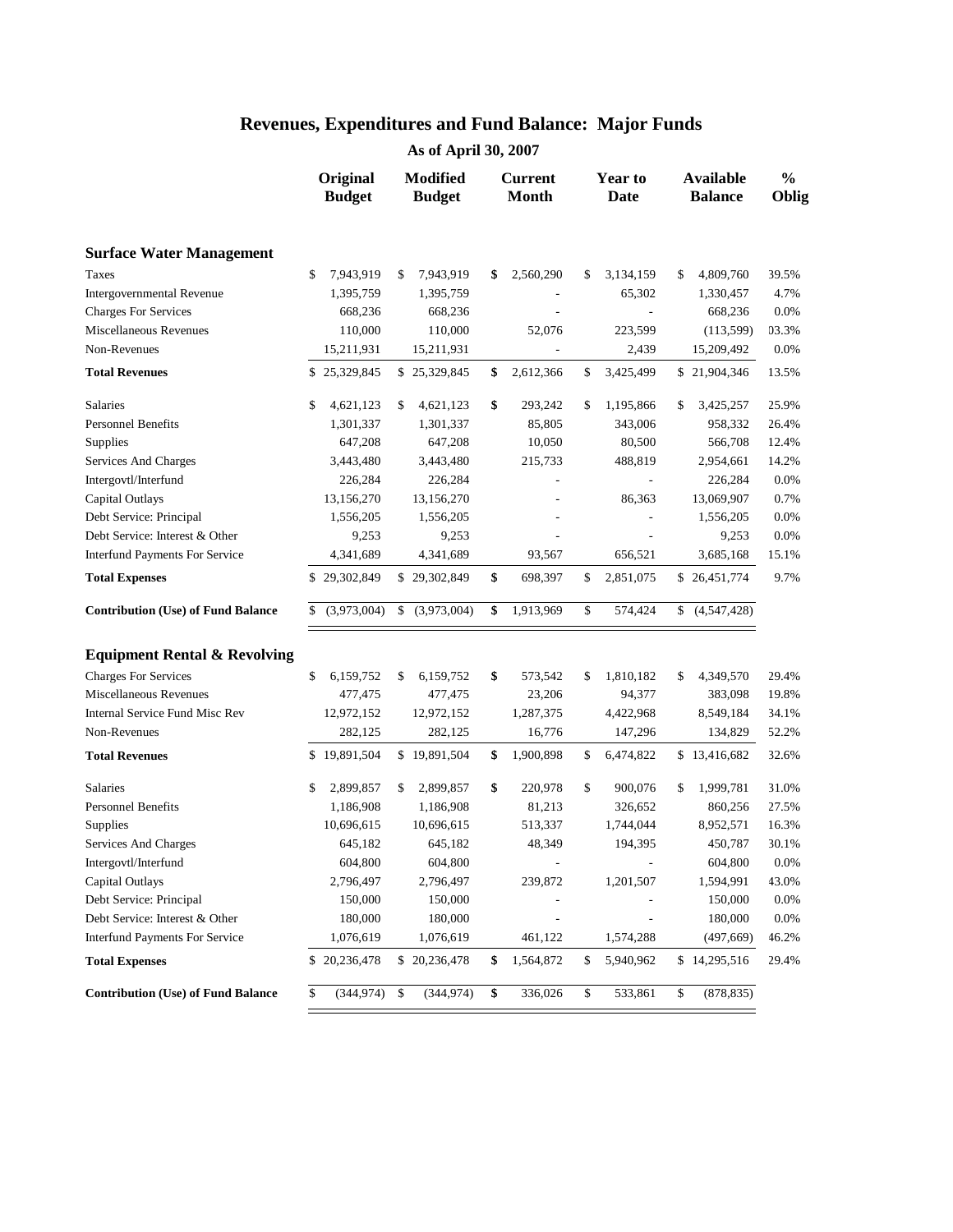|                                           | Original<br><b>Budget</b> | <b>Modified</b><br><b>Budget</b> |                    | <b>Current</b><br><b>Month</b> | Year to<br>Date          | <b>Available</b><br><b>Balance</b> | $\frac{0}{0}$<br>Oblig |
|-------------------------------------------|---------------------------|----------------------------------|--------------------|--------------------------------|--------------------------|------------------------------------|------------------------|
| <b>Information Services</b>               |                           |                                  |                    |                                |                          |                                    |                        |
| <b>Charges For Services</b>               | \$16,608,358              | \$16,608,358                     | \$                 | 29,140                         | \$<br>51,536             | \$16,556,822                       | 0.3%                   |
| Miscellaneous Revenues                    | 1,528,555                 | 1,528,555                        |                    | 1,435,560                      | 5,901,001                | (4,372,446)                        | 86.1%                  |
| <b>Total Revenues</b>                     | \$18,136,913              | \$18,136,913                     | \$                 | 1,464,700                      | \$<br>5,952,537          | \$12,184,376                       | 32.8%                  |
| Salaries                                  | \$<br>7,005,308           | \$<br>7,005,308                  | \$                 | 575,927                        | \$<br>2,224,707          | \$<br>4,780,601                    | 31.8%                  |
| <b>Personnel Benefits</b>                 | 2,182,482                 | 2,182,482                        |                    | 160,820                        | 647,363                  | 1,535,119                          | 29.7%                  |
| Supplies                                  | 1,530,832                 | 1,530,832                        |                    | 85,660                         | 265,110                  | 1,265,722                          | 17.3%                  |
| Services And Charges                      | 5,801,849                 | 5,801,849                        |                    | 789,285                        | 1,758,874                | 4,042,975                          | 30.3%                  |
| Intergovtl/Interfund                      | 2,103,291                 | 2,103,291                        |                    |                                |                          | 2,103,291                          | 0.0%                   |
| Capital Outlays                           | 426,000                   | 426,000                          |                    |                                |                          | 426,000                            | 0.0%                   |
| <b>Interfund Payments For Service</b>     | 1,358,532                 | 1,358,532                        |                    | 112,749                        | 454,441                  | 904,091                            | 33.5%                  |
| <b>Total Expenses</b>                     | \$20,408,294              | \$20,408,294                     | \$                 | 1,724,441                      | \$<br>5,350,495          | \$15,057,799                       | 26.2%                  |
| <b>Contribution (Use) of Fund Balance</b> | \$<br>(2,271,381)         | \$<br>(2,271,381)                | \$                 | (259,741)                      | \$<br>602,042            | \$<br>(2,873,423)                  |                        |
| <b>Snohomish County Insurance</b>         |                           |                                  |                    |                                |                          |                                    |                        |
| Miscellaneous Revenues                    | \$<br>10,327,043          | \$10,327,043                     | \$                 | 871,117                        | \$<br>3,579,038          | \$<br>6,748,005                    | 34.7%                  |
| Non-Revenues                              | 75,383                    | 75,383                           |                    | $\blacksquare$                 | $\overline{\phantom{a}}$ | 75,383                             | 0.0%                   |
| <b>Total Revenues</b>                     | \$<br>10,402,426          | \$10,402,426                     | \$                 | 871,117                        | \$<br>3,579,038          | \$<br>6,823,388                    | 34.4%                  |
| <b>Salaries</b>                           | \$<br>1,630,620           | \$<br>1,630,620                  | \$                 | 122,362                        | \$<br>472,877            | \$<br>1,157,743                    | 29.0%                  |
| <b>Personnel Benefits</b>                 | 486,843                   | 486,843                          |                    | 32,062                         | 123,488                  | 363,355                            | 25.4%                  |
| Supplies                                  | 39,235                    | 39,235                           |                    | 5,838                          | 10,296                   | 28,939                             | 26.2%                  |
| Services And Charges                      | 7,987,606                 | 7,987,606                        |                    | 2,076,690                      | 3,394,369                | 4,593,237                          | 42.5%                  |
| Interfund Payments For Service            | 315,431                   | 315,431                          |                    | 26,308                         | 105,769                  | 209,662                            | 33.5%                  |
| <b>Total Expenses</b>                     | \$10,459,735              | \$10,459,735                     | \$                 | 2,263,260                      | \$<br>4,106,800          | \$<br>6,352,935                    | 39.3%                  |
| <b>Contribution (Use) of Fund Balance</b> | \$<br>(57, 309)           | \$<br>(57, 309)                  | \$                 | (1,392,143)                    | \$<br>(527,762)          | \$<br>470,453                      |                        |
| <b>Pits and Quarries</b>                  |                           |                                  |                    |                                |                          |                                    |                        |
| <b>Charges For Services</b>               | \$<br>350,000             | \$<br>350,000                    | \$                 | 18,512                         | \$<br>61,386             | \$<br>288,614                      | 17.5%                  |
| Miscellaneous Revenues                    | 45,000                    | 45,000                           |                    | 8,196                          | 31,706                   | 13,294                             | 70.5%                  |
| Non-Revenues                              | 1,020,000                 | 1,020,000                        |                    |                                |                          | 1,020,000                          | 0.0%                   |
| <b>Total Revenues</b>                     | \$<br>1,415,000           | \$<br>1,415,000                  | $\pmb{\mathbb{S}}$ | 26,708                         | \$<br>93,093             | \$<br>1,321,907                    | 6.6%                   |
| Supplies                                  | \$<br>50,000              | \$<br>50,000                     | \$                 | 3,290                          | \$<br>9,631              | \$<br>40,369                       | 19.3%                  |
| Services And Charges                      | 70,100                    | 70,100                           |                    | 2,765                          | 22,178                   | 47,922                             | 31.6%                  |
| Intergovtl/Interfund                      | 1,000,000                 | 1,000,000                        |                    |                                |                          | 1,000,000                          | 0.0%                   |
| <b>Interfund Payments For Service</b>     | 458,964                   | 458,964                          |                    | 3,115                          | 76,833                   | 382,131                            | 16.7%                  |
| <b>Total Expenses</b>                     | \$<br>1,579,064           | \$<br>1,579,064                  | \$                 | 9,171                          | \$<br>108,642            | \$<br>1,470,422                    | 6.9%                   |
| <b>Contribution (Use) of Fund Balance</b> | \$<br>(164, 064)          | \$<br>(164, 064)                 | \$                 | 17,538                         | \$<br>(15, 549)          | \$<br>(148, 515)                   |                        |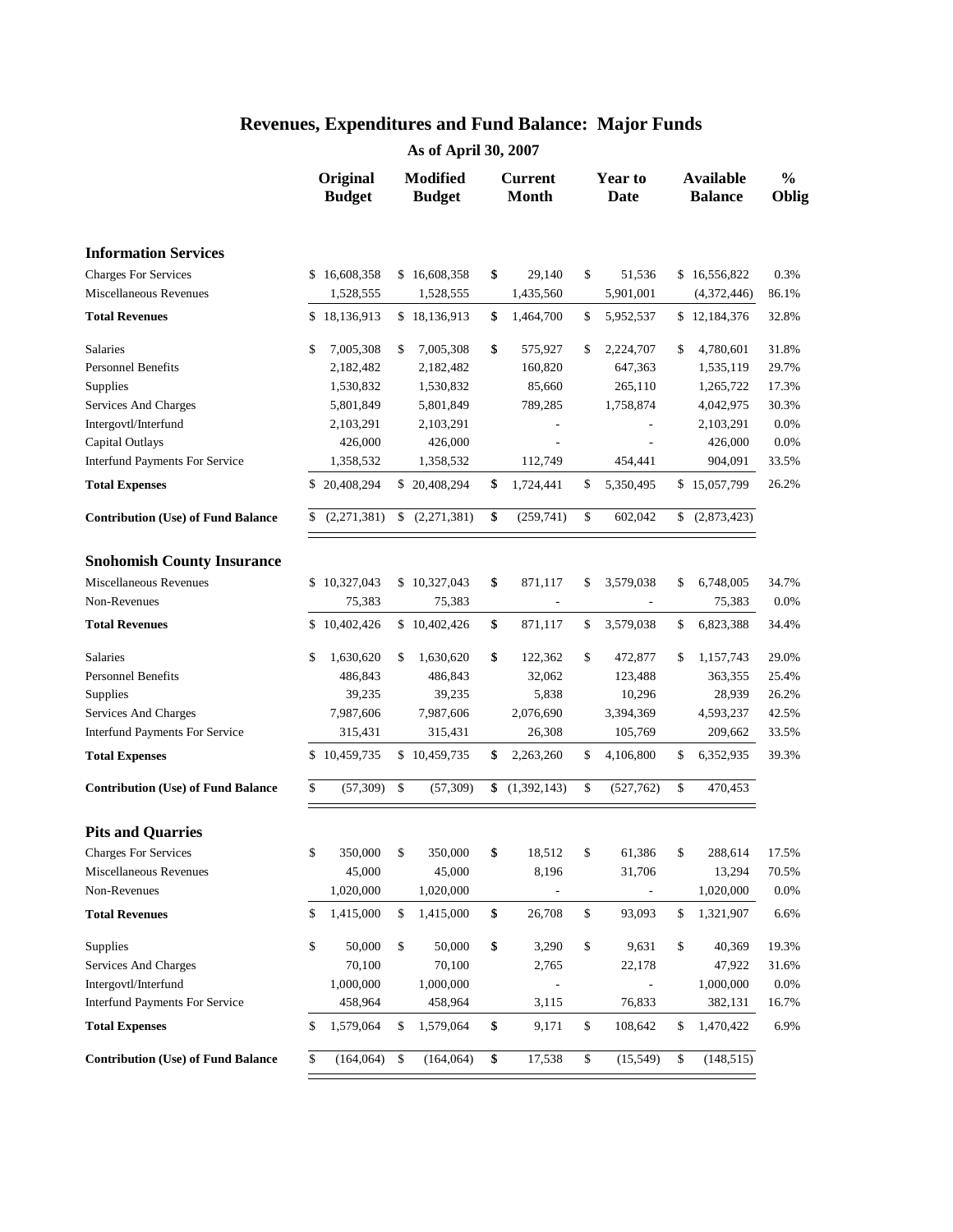|                                           | Original<br><b>Budget</b> |    | <b>Modified</b><br><b>Budget</b> | Current<br><b>Month</b> | <b>Year to</b><br>Date | <b>Available</b><br><b>Balance</b> | $\frac{0}{0}$<br>Oblig |
|-------------------------------------------|---------------------------|----|----------------------------------|-------------------------|------------------------|------------------------------------|------------------------|
| <b>Employee Benefit</b>                   |                           |    |                                  |                         |                        |                                    |                        |
| <b>Charges For Services</b>               | \$<br>2,097,731           | \$ | 2,097,731                        | \$<br>125,069           | \$<br>512,111          | \$<br>1,585,620                    | 24.4%                  |
| Miscellaneous Revenues                    | 33,235,405                |    | 33,235,405                       | 2,597,861               | 10,155,663             | 23,079,742                         | 30.6%                  |
| Non-Revenues                              | 857,709                   |    | 857,709                          |                         |                        | 857,709                            | 0.0%                   |
| <b>Total Revenues</b>                     | \$<br>36,190,845          | S. | 36,190,845                       | \$<br>2,722,931         | \$10,667,773           | \$<br>25,523,072                   | 29.5%                  |
| Salaries                                  | \$<br>201,181             | \$ | 201,181                          | \$<br>15,583            | \$<br>70,301           | \$<br>130,880                      | 34.9%                  |
| <b>Personnel Benefits</b>                 | 68,130                    |    | 68,130                           | 4,383                   | 20,909                 | 47,221                             | 30.7%                  |
| <b>Supplies</b>                           | 10,600                    |    | 10,600                           | 33                      | 198                    | 10,402                             | 1.9%                   |
| Services And Charges                      | 35,359,960                |    | 35,359,960                       | 2,958,303               | 9,889,002              | 25,470,958                         | 28.0%                  |
| Intergovtl/Interfund                      | 292,137                   |    | 292,137                          |                         |                        | 292,137                            | $0.0\%$                |
| <b>Interfund Payments For Service</b>     | 170,009                   |    | 170,009                          | 14,031                  | 56,715                 | 113,294                            | 33.4%                  |
| <b>Total Expenses</b>                     | \$<br>36,102,017          | \$ | 36,102,017                       | \$<br>2,992,333         | \$10,037,124           | \$<br>26,064,893                   | 27.8%                  |
| <b>Contribution (Use) of Fund Balance</b> | \$<br>88,828              | \$ | 88,828                           | \$<br>(269, 402)        | \$<br>630,649          | \$<br>(541, 821)                   |                        |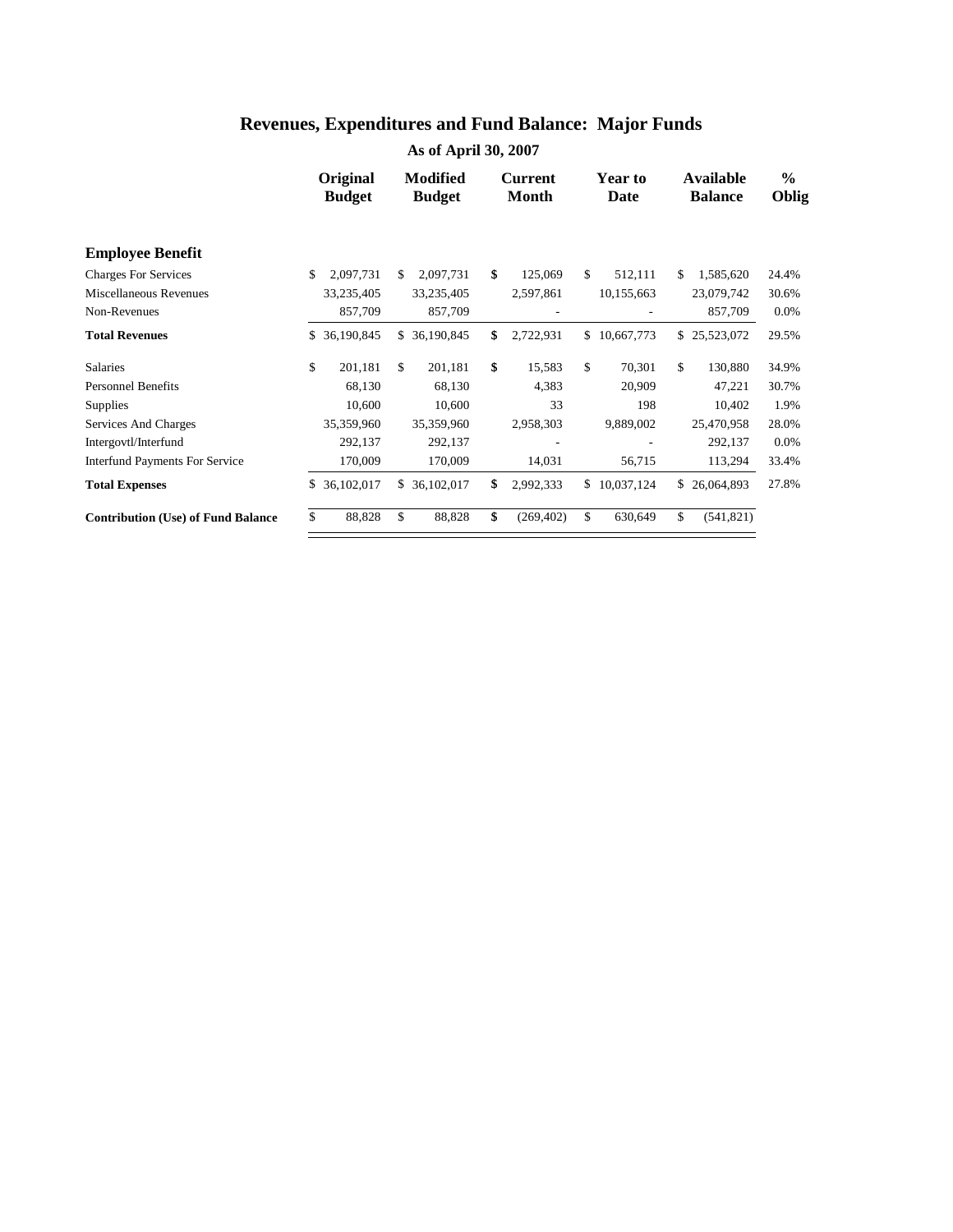|                                       | Original<br><b>Budget</b> | <b>Modified</b><br><b>Budget</b> | <b>Current</b><br><b>Month</b> |              | <b>Year To</b><br><b>Date</b> | <b>Available</b><br><b>Balance</b> | $\frac{0}{0}$<br><b>Obli</b><br>$\sigma$ |
|---------------------------------------|---------------------------|----------------------------------|--------------------------------|--------------|-------------------------------|------------------------------------|------------------------------------------|
| <b>Executive</b>                      |                           |                                  |                                |              |                               |                                    |                                          |
| <b>Salaries</b>                       | \$<br>1,325,545           | \$1,325,545                      | \$<br>107,388                  | \$           | 416,212                       | \$<br>909,333                      | 31.4%                                    |
| <b>Personnel Benefits</b>             | 345,228                   | 345,228                          | 27,102                         |              | 105,175                       | 240,053                            | 30.5%                                    |
| <b>Supplies</b>                       | 11,175                    | 11,175                           | 915                            |              | 5,384                         | 5,791                              | 48.2%                                    |
| <b>Services And Charges</b>           | 2,858,836                 | 2,858,836                        | 252,519                        |              | 1,059,407                     | 1,799,429                          | 37.1%                                    |
| <b>Interfund Payments For Service</b> | 185,530                   | 185,530                          | 14,707                         |              | 59,628                        | 125,902                            | 32.1%                                    |
| <b>Total Executive</b>                | \$4,726,314               | \$4,726,314                      | \$<br>402,630                  |              | \$1,645,807                   | \$3,080,507                        | 34.8%                                    |
| Legislative                           |                           |                                  |                                |              |                               |                                    |                                          |
| <b>Salaries</b>                       | \$<br>1,829,148           | \$1,904,148                      | \$<br>145,661                  | \$           | 665,465                       | \$1,238,683                        | 34.9%                                    |
| <b>Personnel Benefits</b>             | 510,752                   | 510,752                          | 39,924                         |              | 168,861                       | 341,891                            | 33.1%                                    |
| Supplies                              | 31,300                    | 31,300                           | 2,697                          |              | 7,797                         | 23,503                             | 24.9%                                    |
| <b>Services And Charges</b>           | 294,090                   | 309,090                          | 13,967                         |              | 60,838                        | 248,252                            | 19.7%                                    |
| Capital Outlays                       | 7,500                     | 7,500                            |                                |              |                               | 7,500                              | 0.0%                                     |
| <b>Interfund Payments For Service</b> | 314,275                   | 317,275                          | 24,920                         |              | 103,167                       | 214,108                            | 32.5%                                    |
| <b>Total Legislative</b>              | \$2,987,065               | \$ 3,080,065                     | \$<br>227,170                  | \$           | 1,006,127                     | \$2,073,938                        | 32.7%                                    |
| <b>BRB BOE</b>                        |                           |                                  |                                |              |                               |                                    |                                          |
| <b>Salaries</b>                       | \$<br>186,470             | \$<br>186,470                    | \$<br>15,547                   | \$           | 61,669                        | \$124,801                          | 33.1%                                    |
| <b>Personnel Benefits</b>             | 60,233                    | 60,233                           | 4,834                          |              | 19,193                        | 41,040                             | 31.9%                                    |
| <b>Supplies</b>                       | 3,965                     | 3,965                            |                                |              | 229                           | 3,736                              | 5.8%                                     |
| Services And Charges                  | 36,730                    | 36,730                           | 689                            |              | 6,043                         | 30,687                             | 16.5%                                    |
| <b>Interfund Payments For Service</b> | 36,346                    | 36,346                           | 2,511                          |              | 10,973                        | 25,373                             | 30.2%                                    |
| <b>Total BRB BOE</b>                  | \$<br>323,744             | \$<br>323,744                    | \$<br>23,580                   | $\mathbb{S}$ | 98,107                        | \$<br>225,637                      | 30.3%                                    |
| <b>Human Services</b>                 |                           |                                  |                                |              |                               |                                    |                                          |
| <b>Salaries</b>                       | \$<br>1,181,092           | \$<br>1,181,092                  | \$<br>100,068                  | \$           | 421,145                       | \$<br>759,947                      | 35.7%                                    |
| <b>Personnel Benefits</b>             | 398,269                   | 398,269                          | 31,004                         |              | 129,864                       | 268,405                            | 32.6%                                    |
| <b>Supplies</b>                       | 25,000                    | 25,000                           | 2,817                          |              | 16,360                        | 8,640                              | 65.4%                                    |
| Services And Charges                  | 329,350                   | 329,350                          | 39,982                         |              | 172,527                       | 156,823                            | 52.4%                                    |
| Intergovtl/Interfund                  | 3,488,353                 | 3,488,353                        | L.                             |              | 52,309                        | 3,436,044                          | 1.5%                                     |
| <b>Interfund Payments For Service</b> | (678,790)                 | (678,790)                        | (794)                          |              | (74, 365)                     | (604, 425)                         | 11.0%                                    |
| <b>Total Human Services</b>           | \$<br>4,743,274           | \$4,743,274                      | \$<br>173,077                  | \$           | 717,839                       | \$4,025,435                        | 15.1%                                    |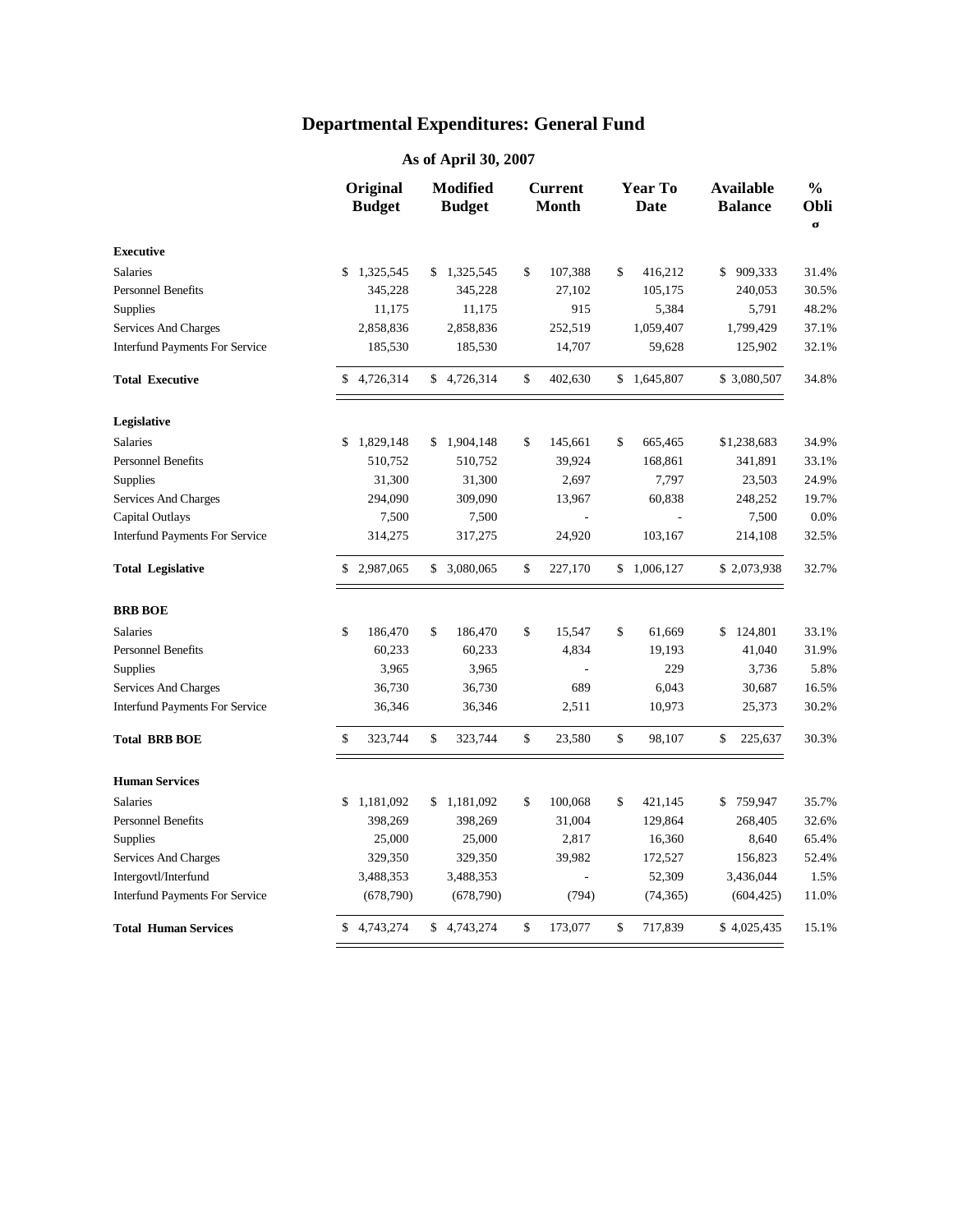|                                       | Original<br><b>Budget</b> | <b>Modified</b><br><b>Budget</b> | <b>Current</b><br><b>Month</b> | <b>Year To</b><br><b>Date</b> | <b>Available</b><br><b>Balance</b> | $\frac{0}{0}$<br>Obli<br>$\sigma$ |
|---------------------------------------|---------------------------|----------------------------------|--------------------------------|-------------------------------|------------------------------------|-----------------------------------|
| <b>Planning</b>                       |                           |                                  |                                |                               |                                    |                                   |
| Salaries                              | \$<br>1,626,542           | \$1,626,542                      | \$<br>172,619                  | \$<br>720,811                 | \$<br>905,731                      | 44.3%                             |
| <b>Personnel Benefits</b>             | 609,905                   | 609,905                          | 62,092                         | 245,369                       | 364,536                            | 40.2%                             |
| Supplies                              | 43,080                    | 43,080                           | 197                            | 1,442                         | 41,638                             | 3.3%                              |
| Services And Charges                  | 379,375                   | 379,375                          | 14,899                         | 122,401                       | 256,974                            | 32.3%                             |
| Intergovtl/Interfund                  | 175,000                   | 175,000                          |                                | 29,661                        | 145,339                            | 16.9%                             |
| <b>Interfund Payments For Service</b> | 369,493                   | 369,493                          | 29,088                         | 145,504                       | 223,989                            | 39.4%                             |
| <b>Total Planning</b>                 | \$ 3,203,395              | \$ 3,203,395                     | \$<br>278,895                  | \$1,265,188                   | \$1,938,207                        | 39.5%                             |
| <b>Hearing Examiner</b>               |                           |                                  |                                |                               |                                    |                                   |
| <b>Salaries</b>                       | \$<br>312,009             | \$<br>312,009                    | \$<br>15,669                   | \$<br>62,919                  | 249,090<br>\$                      | 20.2%                             |
| <b>Personnel Benefits</b>             | 83,558                    | 83,558                           | 4,113                          | 16,443                        | 67,115                             | 19.7%                             |
| Supplies                              | 4,200                     | 4,200                            | 60                             | 485                           | 3,715                              | 11.6%                             |
| Services And Charges                  | 50,700                    | 50,700                           | 2,511                          | 11,454                        | 39,246                             | 22.6%                             |
| <b>Interfund Payments For Service</b> | 68,775                    | 68,775                           | 5,450                          | 23,004                        | 45,771                             | 33.4%                             |
| <b>Total Hearing Examiner</b>         | \$<br>519,242             | \$<br>519,242                    | \$<br>27,803                   | \$<br>114,305                 | \$<br>404,937                      | 22.0%                             |
| <b>Parks And Recreation</b>           |                           |                                  |                                |                               |                                    |                                   |
| <b>Salaries</b>                       | \$<br>4,203,181           | \$<br>4,203,181                  | \$<br>273,730                  | \$<br>1,104,052               | \$3,099,129                        | 26.3%                             |
| <b>Personnel Benefits</b>             | 1,475,878                 | 1,475,878                        | 107,401                        | 429,303                       | 1,046,575                          | 29.1%                             |
| <b>Supplies</b>                       | 506,912                   | 506,912                          | 54,881                         | 147,296                       | 359,616                            | 29.1%                             |
| Services And Charges                  | 2,048,629                 | 2,048,629                        | 85,551                         | 349,821                       | 1,698,808                          | 17.1%                             |
| Intergovtl/Interfund                  | 104,100                   | 104,100                          | 868                            | 55,164                        | 48,936                             | 53.0%                             |
| Capital Outlays                       | 95,000                    | 95,000                           | 13,771                         | 38,181                        | 56,819                             | 40.2%                             |
| <b>Interfund Payments For Service</b> | 798,516                   | 798,516                          | 67,830                         | 265,486                       | 533,030                            | 33.2%                             |
| <b>Total Parks And Recreation</b>     | \$9,232,216               | \$9,232,216                      | \$<br>604,032                  | \$ 2,389,304                  | \$6,842,912                        | 25.9%                             |
| Assessor                              |                           |                                  |                                |                               |                                    |                                   |
| <b>Salaries</b>                       | \$<br>4,294,589           | \$4,294,589                      | \$<br>354,998                  | \$1,392,512                   | \$2,902,077                        | 32.4%                             |
| <b>Personnel Benefits</b>             | 1,392,219                 | 1,392,219                        | 110,955                        | 439,111                       | 953,108                            | 31.5%                             |
| Supplies                              | 112,590                   | 112,590                          | 1,369                          | 17,442                        | 95,148                             | 15.5%                             |
| Services And Charges                  | 170,747                   | 170,747                          | 8,769                          | 44,759                        | 125,988                            | 26.2%                             |
| Intergovtl/Interfund                  | 200                       | 200                              |                                |                               | 200                                | 0.0%                              |
| Capital Outlays                       | 16,760                    | 16,760                           |                                | 2,580                         | 14,180                             | 15.4%                             |
| <b>Interfund Payments For Service</b> | 1,580,426                 | 1,580,426                        | 126,633                        | 504,177                       | 1,076,249                          | 31.9%                             |
| <b>Total Assessor</b>                 | \$7,567,531               | \$7,567,531                      | \$<br>602,725                  | \$2,400,582                   | \$5,166,949                        | 31.7%                             |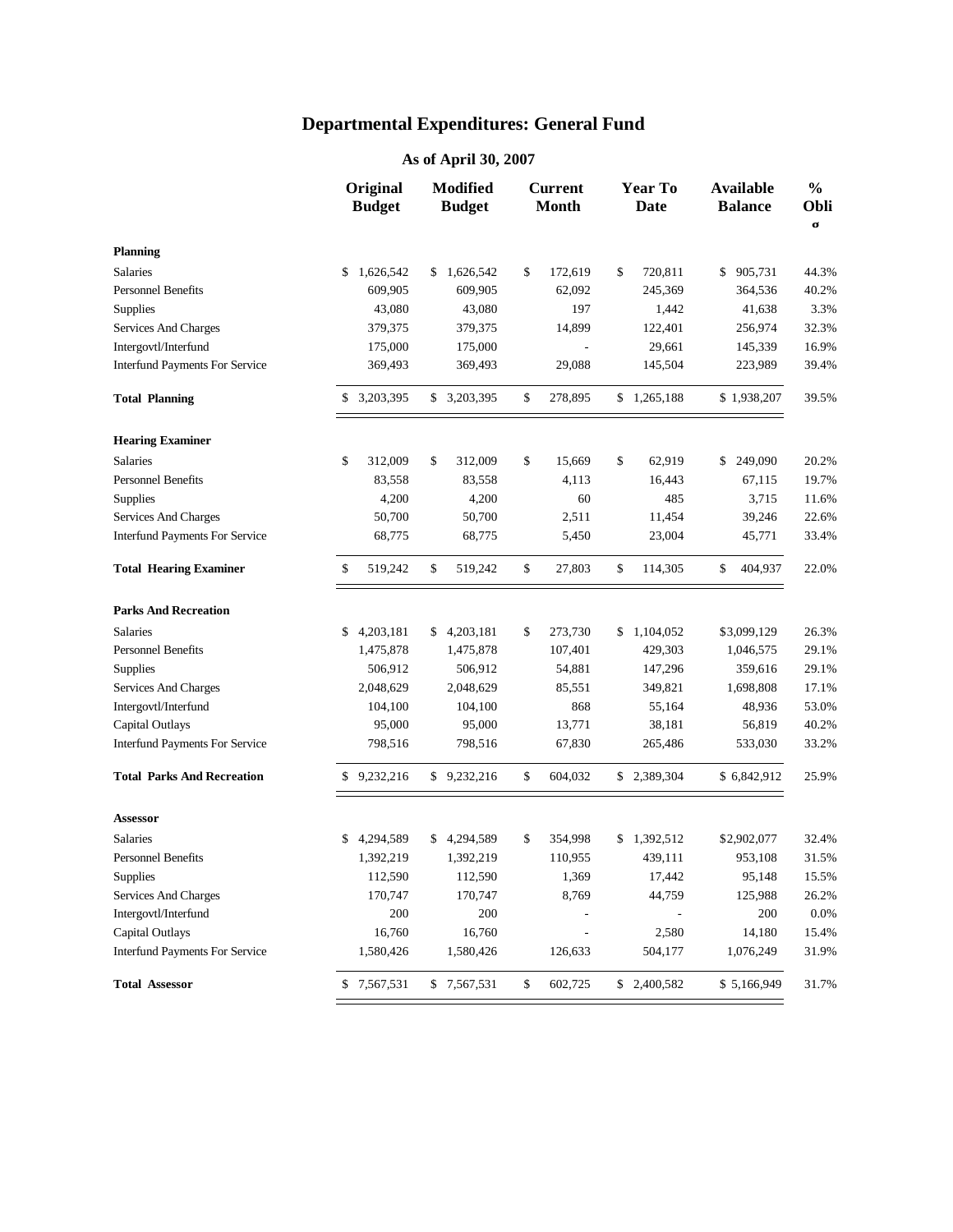|                                       | Original<br><b>Budget</b> |           | <b>Modified</b><br><b>Budget</b> | <b>Current</b><br><b>Month</b> |      | <b>Year To</b><br>Date   | <b>Available</b><br><b>Balance</b> | $\frac{0}{0}$<br><b>Obli</b><br>$\sigma$ |
|---------------------------------------|---------------------------|-----------|----------------------------------|--------------------------------|------|--------------------------|------------------------------------|------------------------------------------|
| <b>Auditor</b>                        |                           |           |                                  |                                |      |                          |                                    |                                          |
| <b>Salaries</b>                       | \$                        | 3,155,545 | \$3,155,545                      | \$<br>211,978                  | \$   | 824,071                  | \$2,331,474                        | 26.1%                                    |
| <b>Personnel Benefits</b>             |                           | 944,327   | 944,327                          | 67,971                         |      | 268,629                  | 675,698                            | 28.4%                                    |
| <b>Supplies</b>                       |                           | 730,450   | 730,450                          | 9,693                          |      | 39,661                   | 690,789                            | 5.4%                                     |
| Services And Charges                  |                           | 1,497,900 | 1,497,900                        | 31,237                         |      | 139,858                  | 1,358,042                          | 9.3%                                     |
| Capital Outlays                       |                           | 38,001    | 38,001                           | $\overline{\phantom{a}}$       |      | $\blacksquare$           | 38,001                             | 0.0%                                     |
| <b>Interfund Payments For Service</b> |                           | 1,632,086 | 1,632,086                        | 98,645                         |      | 571,070                  | 1,061,016                          | 35.0%                                    |
| <b>Total Auditor</b>                  | \$7,998,309               |           | \$7,998,309                      | \$<br>419,523                  |      | \$1,843,288              | \$6,155,021                        | 23.0%                                    |
| <b>Finance</b>                        |                           |           |                                  |                                |      |                          |                                    |                                          |
| <b>Salaries</b>                       | \$                        | 2,032,617 | \$<br>2,032,617                  | \$<br>166,608                  | \$   | 707,058                  | \$1,325,559                        | 34.8%                                    |
| <b>Personnel Benefits</b>             |                           | 649,507   | 649,507                          | 44,201                         |      | 207,077                  | 442,430                            | 31.9%                                    |
| Supplies                              |                           | 21,800    | 21,800                           | 4,622                          |      | 9,521                    | 12,279                             | 43.7%                                    |
| Services And Charges                  |                           | 232,584   | 232,584                          | 6,625                          |      | 37,783                   | 194,801                            | 16.2%                                    |
| <b>Interfund Payments For Service</b> |                           | 488,297   | 488,297                          | 38,760                         |      | 165,370                  | 322,927                            | 33.9%                                    |
| <b>Total Finance</b>                  | \$3,424,805               |           | \$ 3,424,805                     | \$<br>260,816                  |      | \$1,126,809              | \$2,297,996                        | 32.9%                                    |
| <b>Human Resources</b>                |                           |           |                                  |                                |      |                          |                                    |                                          |
| <b>Salaries</b>                       | \$                        | 839,150   | \$<br>839,150                    | \$<br>69,962                   | \$   | 286,749                  | \$552,401                          | 34.2%                                    |
| <b>Personnel Benefits</b>             |                           | 269,868   | 269,868                          | 21,447                         |      | 86,733                   | 183,135                            | 32.1%                                    |
| Supplies                              |                           | 30,100    | 30,100                           | 1,217                          |      | 7,461                    | 22,639                             | 24.8%                                    |
| Services And Charges                  |                           | 53,085    | 53,085                           | 4,325                          |      | 13,354                   | 39,731                             | 25.2%                                    |
| Capital Outlays                       |                           | 780       | 780                              |                                |      |                          | 780                                | 0.0%                                     |
| <b>Interfund Payments For Service</b> |                           | 225,885   | 225,885                          | 18,448                         |      | 75,529                   | 150,356                            | 33.4%                                    |
| <b>Total Human Resources</b>          | \$1,418,868               |           | \$1,418,868                      | \$<br>115,400                  | $\$$ | 469,826                  | \$<br>949,042                      | 33.1%                                    |
| Nondepartmental                       |                           |           |                                  |                                |      |                          |                                    |                                          |
| <b>Salaries</b>                       | \$1,449,578               |           | \$1,449,578                      | \$                             | \$   | $\overline{\phantom{a}}$ | \$1,449,578                        | 0.0%                                     |
| Services And Charges                  |                           | 1,827,224 | 1,827,224                        | 42,604                         |      | 280,769                  | 1,546,455                          | 15.4%                                    |
| Intergovtl/Interfund                  |                           | 4,840,169 | 4,840,169                        | 763,749                        |      | 763,749                  | 4,076,420                          | 15.8%                                    |
| Debt Service: Interest & Other        |                           | 1,800,000 | 1,800,000                        | 3,378                          |      | 15,675                   | 1,784,325                          | 0.9%                                     |
| <b>Interfund Payments For Service</b> |                           | 1,888,871 | 1,888,871                        | 157,640                        |      | 632,984                  | 1,255,887                          | 33.5%                                    |
| <b>Total Nondepartmental</b>          | \$11,805,842              |           | \$11,805,842                     | \$<br>967,371                  |      | \$1,693,178              | \$10,112,664                       | 14.3%                                    |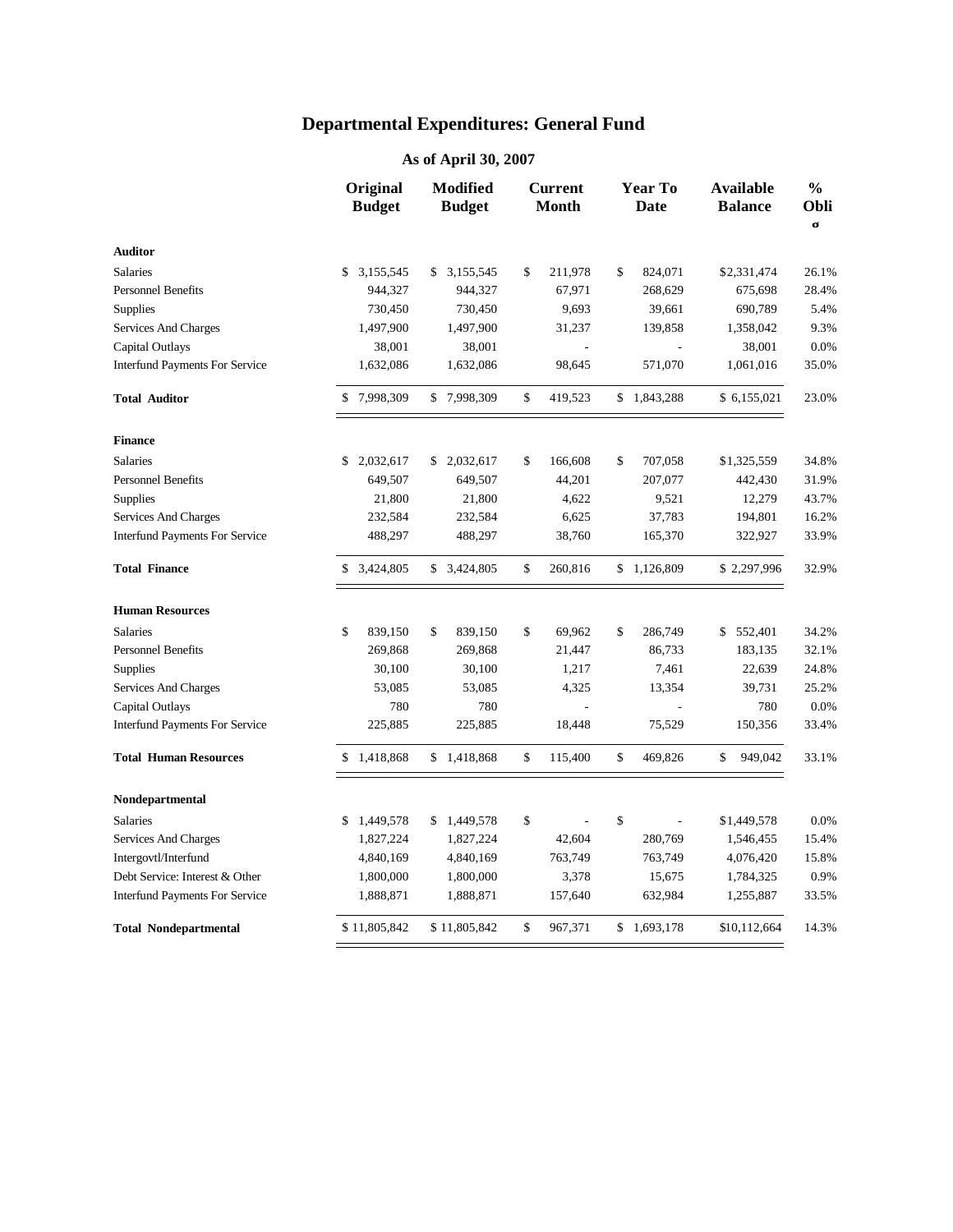|                                       | Original<br><b>Budget</b> | Modified<br><b>Budget</b> | <b>Current</b><br><b>Month</b> | Year To<br><b>Date</b> | <b>Available</b><br><b>Balance</b> | $\frac{0}{0}$<br>Obli<br>$\sigma$ |
|---------------------------------------|---------------------------|---------------------------|--------------------------------|------------------------|------------------------------------|-----------------------------------|
| <b>Facilities Management</b>          |                           |                           |                                |                        |                                    |                                   |
| Salaries                              | \$2,520,586               | \$2,520,586               | \$<br>215,616                  | \$<br>843,231          | \$1,677,355                        | 33.5%                             |
| <b>Personnel Benefits</b>             | 886,011                   | 886,011                   | 67,815                         | 277,518                | 608,493                            | 31.3%                             |
| Supplies                              | 412,115                   | 412,115                   | 52,842                         | 173,814                | 238,301                            | 42.2%                             |
| Services And Charges                  | 3,597,012                 | 3,597,012                 | 288,241                        | 1,098,908              | 2,498,104                          | 30.6%                             |
| Intergovtl/Interfund                  | 25,000                    | 25,000                    |                                | 13,561                 | 11,439                             | 54.2%                             |
| Capital Outlays                       |                           |                           |                                |                        |                                    | #Num!                             |
| <b>Interfund Payments For Service</b> | (4,671,109)               | (4,671,109)               | (388, 888)                     | (1, 556, 235)          | (3, 114, 874)                      | 33.3%                             |
| <b>Total Facilities Management</b>    | \$2,769,615               | \$2,769,615               | \$<br>235,627                  | \$<br>850,798          | \$1,918,817                        | 30.7%                             |
| <b>Treasurer</b>                      |                           |                           |                                |                        |                                    |                                   |
| <b>Salaries</b>                       | 1,564,344<br>\$           | \$1,564,344               | \$<br>120,478                  | \$<br>493,308          | \$1,071,036                        | 31.5%                             |
| <b>Personnel Benefits</b>             | 567,292                   | 567,292                   | 43,214                         | 174,317                | 392,975                            | 30.7%                             |
| Supplies                              | 69,500                    | 69,500                    | 1,452                          | 18,088                 | 51,412                             | 26.0%                             |
| Services And Charges                  | 296,100                   | 296,100                   | 21,830                         | 230,925                | 65,175                             | 78.0%                             |
| <b>Interfund Payments For Service</b> | 572,431                   | 572,431                   | 44,551                         | 191,329                | 381,102                            | 33.4%                             |
| <b>Total Treasurer</b>                | \$3,069,667               | \$3,069,667               | \$<br>231,524                  | \$1,107,966            | \$1,961,701                        | 36.1%                             |
| <b>District Court</b>                 |                           |                           |                                |                        |                                    |                                   |
| <b>Salaries</b>                       | 4,791,981<br>\$           | 4,791,981<br>\$           | \$<br>385,709                  | \$<br>1,566,001        | \$3,225,980                        | 32.7%                             |
| <b>Personnel Benefits</b>             | 1,604,237                 | 1,604,237                 | 122,334                        | 493,736                | 1,110,501                          | 30.8%                             |
| Supplies                              | 81,557                    | 81,557                    | 6,241                          | 33,382                 | 48,175                             | 40.9%                             |
| Services And Charges                  | 694,537                   | 694,537                   | 37,811                         | 154,914                | 539,623                            | 22.3%                             |
| Capital Outlays                       | 32,184                    | 32,184                    | $\overline{a}$                 |                        | 32,184                             | 0.0%                              |
| <b>Interfund Payments For Service</b> | 564,344                   | 564,344                   | 45,468                         | 182,933                | 381,411                            | 32.4%                             |
| <b>Total District Court</b>           | \$7,768,840               | \$7,768,840               | \$<br>597,563                  | \$2,430,966            | \$5,337,874                        | 31.3%                             |
| <b>Sheriff</b>                        |                           |                           |                                |                        |                                    |                                   |
| <b>Salaries</b>                       | \$24,016,311              | \$24,032,736              | \$<br>1,892,129                | \$7,831,386            | \$6,201,350                        | 32.6%                             |
| <b>Personnel Benefits</b>             | 7,611,446                 | 7,624,929                 | 597,893                        | 2,349,521              | 5,275,408                          | 30.8%                             |
| Supplies                              | 663,672                   | 663,672                   | 61,747                         | 243,897                | 419,775                            | 36.7%                             |
| Services And Charges                  | 2,723,759                 | 2,693,851                 | 161,324                        | 1,438,144              | 1,255,707                          | 53.4%                             |
| Intergovtl/Interfund                  | 931,080                   | 931,080                   |                                |                        | 931,080                            | 0.0%                              |
| Capital Outlays                       | 334,000                   | 334,000                   |                                |                        | 334,000                            | 0.0%                              |
| <b>Interfund Payments For Service</b> | 6,667,640                 | 6,667,640                 | 552,470                        | 2,201,820              | 4,465,820                          | 33.0%                             |
| <b>Total Sheriff</b>                  | \$42,947,908              | \$42,947,908              | \$3,265,562                    | \$14,064,768           | \$28,883,140                       | 32.7%                             |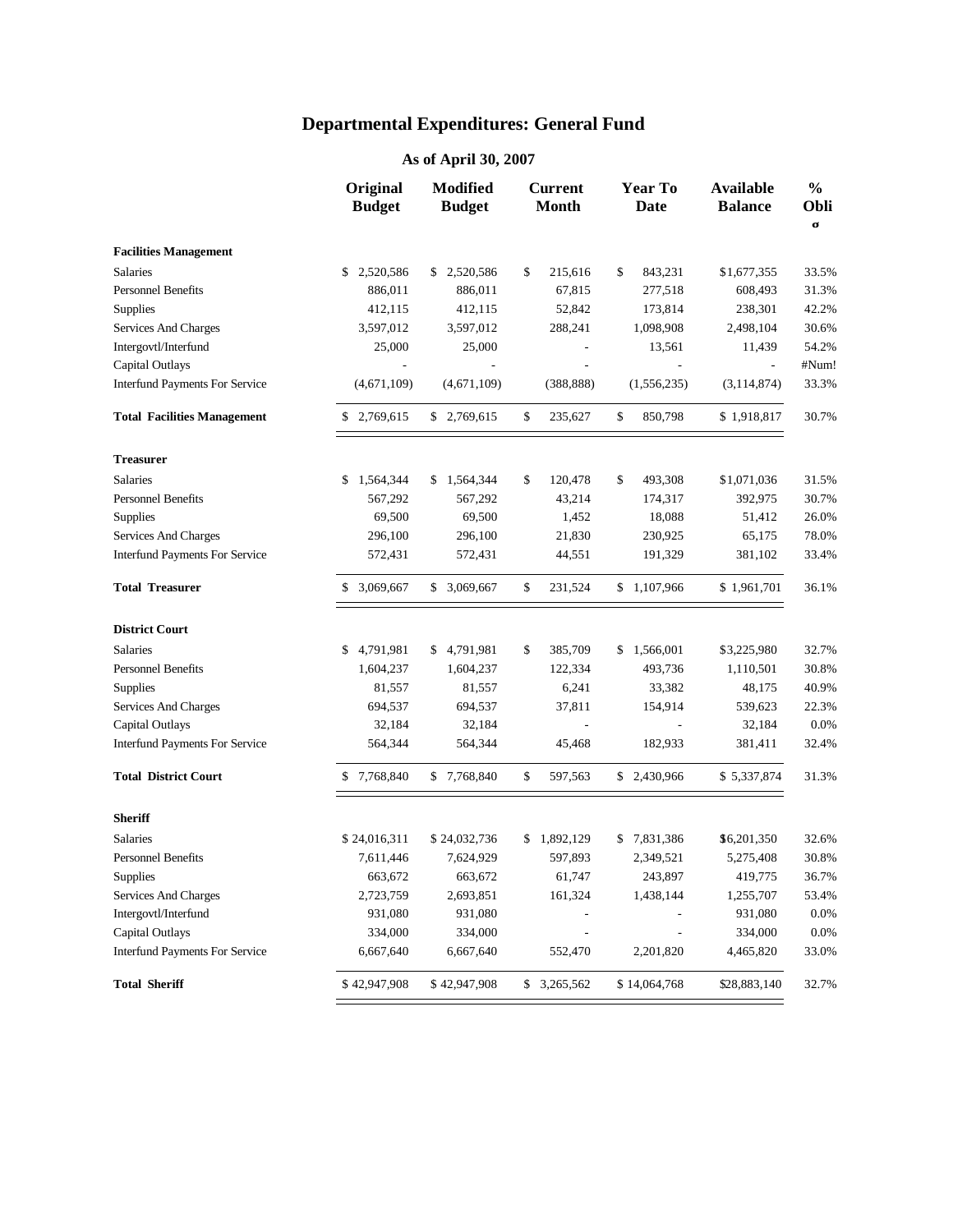|                                       | Original<br><b>Budget</b> | Modified<br><b>Budget</b> | <b>Current</b><br><b>Month</b> |       | <b>Year To</b><br>Date | <b>Available</b><br><b>Balance</b> | $\frac{0}{0}$<br><b>Obli</b><br>$\sigma$ |  |
|---------------------------------------|---------------------------|---------------------------|--------------------------------|-------|------------------------|------------------------------------|------------------------------------------|--|
| <b>Prosecuting Attorney</b>           |                           |                           |                                |       |                        |                                    |                                          |  |
| <b>Salaries</b>                       | \$<br>9,334,751           | \$9,334,751               | \$<br>760,535                  |       | 3,087,419<br>\$        | \$6,247,332                        | 33.1%                                    |  |
| <b>Personnel Benefits</b>             | 2,922,383                 | 2,922,383                 | 225,741                        |       | 904,209                | 2,018,174                          | 30.9%                                    |  |
| Supplies                              | 167,505                   | 167,505                   | 14,138                         |       | 49,666                 | 117,839                            | 29.7%                                    |  |
| <b>Services And Charges</b>           | 419,683                   | 419,683                   | 30,662                         |       | 159,164                | 260,519                            | 37.9%                                    |  |
| Intergovtl/Interfund                  | 40,796                    | 40,796                    |                                |       |                        | 40,796                             | 0.0%                                     |  |
| <b>Interfund Payments For Service</b> | 1,298,901                 | 1,298,901                 | 102,768                        |       | 433,949                | 864,952                            | 33.4%                                    |  |
| <b>Total Prosecuting Attorney</b>     | \$14,184,019              | \$14,184,019              | \$1,133,845                    |       | \$4,634,408            | \$9,549,611                        | 32.7%                                    |  |
| <b>Office of Public Defense</b>       |                           |                           |                                |       |                        |                                    |                                          |  |
| <b>Salaries</b>                       | \$<br>429,172             | \$<br>429,172             | \$<br>35,357                   |       | \$<br>141,569          | \$287,603                          | 33.0%                                    |  |
| <b>Personnel Benefits</b>             | 137,509                   | 137,509                   | 11,014                         |       | 43,931                 | 93,578                             | 31.9%                                    |  |
| Supplies                              | 6,709                     | 6,709                     |                                | 741   | 2,698                  | 4,011                              | 40.2%                                    |  |
| <b>Services And Charges</b>           | 5,803,497                 | 5,803,497                 | 478,939                        |       | 1,808,592              | 3,994,905                          | 31.2%                                    |  |
| <b>Interfund Payments For Service</b> | 99,333                    | 99,333                    |                                | 8,211 | 32,778                 | 66,555                             | 33.0%                                    |  |
| <b>Total Office of Public Defense</b> | 6,476,220<br>\$           | \$6,476,220               | \$<br>534,263                  |       | \$2,029,568            | \$4,446,653                        | 31.3%                                    |  |
| <b>Medical Examiner</b>               |                           |                           |                                |       |                        |                                    |                                          |  |
| Salaries                              | 1,051,616<br>\$           | \$1,051,616               | \$<br>79,007                   |       | \$<br>311,810          | \$739,806                          | 29.7%                                    |  |
| <b>Personnel Benefits</b>             | 316,885                   | 316,885                   | 23,599                         |       | 93,627                 | 223,258                            | 29.5%                                    |  |
| Supplies                              | 50,000                    | 50,000                    |                                | 2,903 | 7,192                  | 42,808                             | 14.4%                                    |  |
| Services And Charges                  | 207,434                   | 207,434                   | 12,638                         |       | 44,936                 | 162,498                            | 21.7%                                    |  |
| <b>Interfund Payments For Service</b> | 298,369                   | 298,369                   | 25,304                         |       | 100,034                | 198,335                            | 33.5%                                    |  |
| <b>Total Medical Examiner</b>         | 1,924,304<br>\$           | \$1,924,304               | \$<br>143,452                  |       | \$<br>557,598          | \$1,366,706                        | 29.0%                                    |  |
| <b>Superior Court</b>                 |                           |                           |                                |       |                        |                                    |                                          |  |
| <b>Salaries</b>                       | \$11,258,366              | \$11,258,366              | \$<br>959,282                  |       | 3,863,852<br>\$        | \$7,394,514                        | 34.3%                                    |  |
| <b>Personnel Benefits</b>             | 3,885,413                 | 3,885,413                 | 310,673                        |       | 1,249,849              | 2,635,564                          | 32.2%                                    |  |
| Supplies                              | 340,125                   | 340,125                   | 29,576                         |       | 119,348                | 220,777                            | 35.1%                                    |  |
| <b>Services And Charges</b>           | 2,856,636                 | 2,856,636                 | 147,286                        |       | 857,221                | 1,999,415                          | 30.0%                                    |  |
| Capital Outlays                       | 162,940                   | 162,940                   | 10,046                         |       | 36,606                 | 126,334                            | 22.5%                                    |  |
| <b>Interfund Payments For Service</b> | 2,777,202                 | 2,777,202                 | 230,525                        |       | 935,970                | 1,841,232                          | 33.7%                                    |  |
| <b>Total Superior Court</b>           | \$21,280,682              | \$21,280,682              | \$1,687,389                    |       | \$7,062,847            | \$14,217,835                       | 33.2%                                    |  |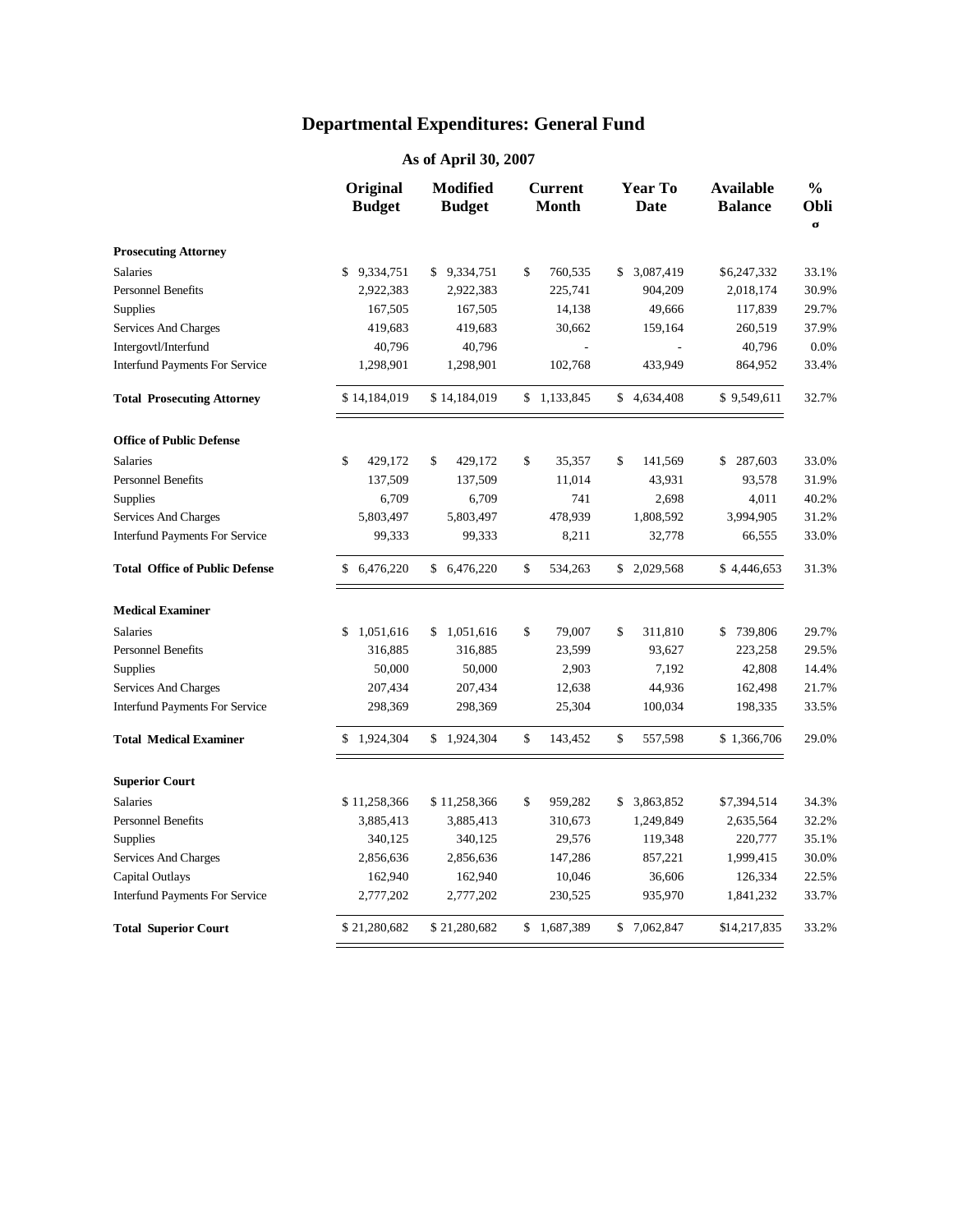|                                       | Original<br><b>Budget</b> |              | <b>Modified</b><br><b>Budget</b> |              |         | <b>Current</b><br><b>Month</b> |           | <b>Year To</b><br><b>Date</b> | <b>Available</b><br><b>Balance</b> |              | $\frac{0}{0}$<br>Obli<br>Œ |  |
|---------------------------------------|---------------------------|--------------|----------------------------------|--------------|---------|--------------------------------|-----------|-------------------------------|------------------------------------|--------------|----------------------------|--|
| <b>Clerk</b>                          |                           |              |                                  |              |         |                                |           |                               |                                    |              |                            |  |
| <b>Salaries</b>                       | \$                        | 3,565,123    | S.                               | 3,565,123    | \$      | 278,834                        | S.        | 1.106.734                     |                                    | \$2,458,389  | 31.0%                      |  |
| <b>Personnel Benefits</b>             |                           | 1,400,810    |                                  | 1,400,810    |         | 94,339                         |           | 375,043                       |                                    | 1,025,767    | 26.8%                      |  |
| <b>Supplies</b>                       |                           | 98,800       |                                  | 98,800       |         | 2,808                          |           | 26,571                        |                                    | 72,229       | 26.9%                      |  |
| Services And Charges                  |                           | 252,824      |                                  | 252,824      |         | 14,836                         |           | 48,353                        |                                    | 204,471      | 19.1%                      |  |
| <b>Interfund Payments For Service</b> |                           | 1,424,148    |                                  | 1,424,148    |         | 109,598                        |           | 459,997                       |                                    | 964,151      | 32.3%                      |  |
| <b>Total Clerk</b>                    |                           | \$6,741,705  |                                  | \$6,741,705  | \$      | 500,414                        |           | \$ 2,016,697                  |                                    | \$4,725,008  | 29.9%                      |  |
| <b>Corrections</b>                    |                           |              |                                  |              |         |                                |           |                               |                                    |              |                            |  |
| <b>Salaries</b>                       |                           | \$20,041,569 |                                  | \$20,041,569 | \$      | 1,618,241                      | \$        | 6,320,335                     |                                    | \$3,721,235  | 31.5%                      |  |
| <b>Personnel Benefits</b>             |                           | 7,002,094    |                                  | 7,002,094    |         | 518,967                        |           | 2,029,881                     |                                    | 4,972,213    | 29.0%                      |  |
| Supplies                              |                           | 1,551,553    |                                  | 1,551,553    |         | 67,164                         |           | 252,786                       |                                    | 1,298,767    | 16.3%                      |  |
| Services And Charges                  |                           | 3,073,940    |                                  | 3,073,940    |         | 320,792                        |           | 1,059,662                     |                                    | 2,014,278    | 34.5%                      |  |
| Intergovtl/Interfund                  |                           | 175,678      |                                  | 175,678      |         |                                |           |                               |                                    | 175,678      | 0.0%                       |  |
| Capital Outlays                       |                           | 117,280      |                                  | 117,280      |         | 10,256                         |           | 20,779                        |                                    | 96,501       | 17.7%                      |  |
| <b>Interfund Payments For Service</b> | 5,050,961                 |              | 5,050,961                        |              | 425,659 |                                | 1,714,924 |                               |                                    | 3,336,037    | 34.0%                      |  |
| <b>Total Corrections</b>              |                           | \$37,013,075 |                                  | \$37,013,075 |         | \$2,961,079                    |           | \$11,398,367                  |                                    | \$25,614,708 | 30.8%                      |  |
| <b>Dept Emergency Management</b>      |                           |              |                                  |              |         |                                |           |                               |                                    |              |                            |  |
| <b>Salaries</b>                       | \$                        | 426,059      | \$                               | 426,059      | \$      | 28,017                         | \$        | 131,572                       | $\mathbb{S}$                       | 294,487      | 30.9%                      |  |
| <b>Personnel Benefits</b>             |                           | 124,244      |                                  | 124,244      |         | 7,142                          |           | 28,873                        |                                    | 95,371       | 23.2%                      |  |
| Supplies                              |                           | 29,500       |                                  | 29,500       |         | 533                            |           | 1,432                         |                                    | 28,069       | 4.9%                       |  |
| Services And Charges                  |                           | 90,380       |                                  | 90,380       |         | 839                            |           | 9,495                         |                                    | 80,885       | 10.5%                      |  |
| <b>Interfund Payments For Service</b> |                           | 181,307      |                                  | 181,307      |         | 22,291                         |           | 93,211                        |                                    | 88,096       | 51.4%                      |  |
| <b>Total Dept Emergency Manageme</b>  | \$                        | 851,490      | \$                               | 851,490      | \$      | 58,822                         | \$        | 264,581                       | \$                                 | 586,909      | 31.1%                      |  |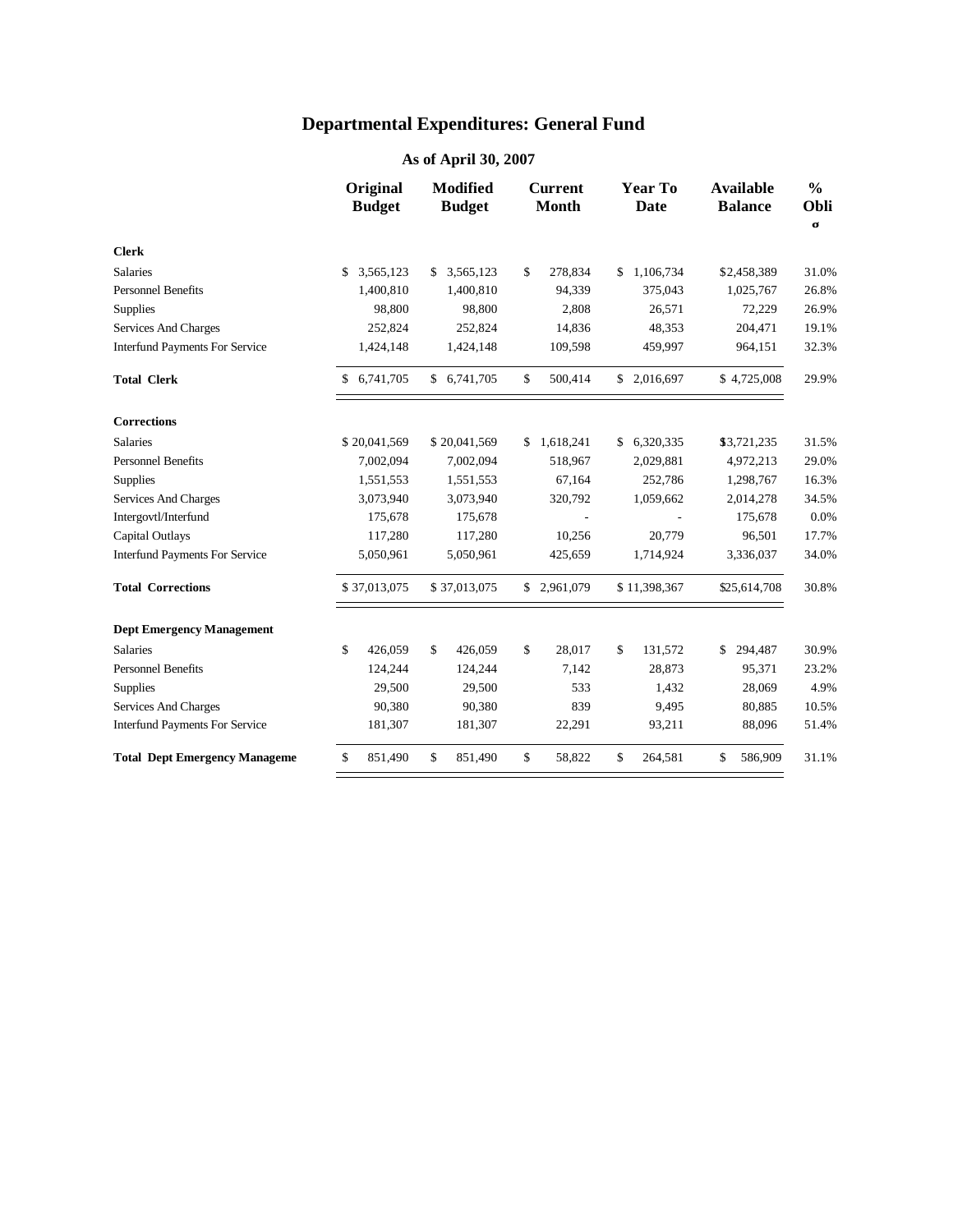#### **Detail Revenue: General Fund**

|                                       | Original<br><b>Budget</b> | <b>Modified</b><br><b>Budget</b> | <b>Current</b><br><b>Month</b> | Year To<br>Date | <b>Available</b><br><b>Balance</b> | $\frac{0}{0}$<br>Oblig |
|---------------------------------------|---------------------------|----------------------------------|--------------------------------|-----------------|------------------------------------|------------------------|
| <b>Taxes</b>                          |                           |                                  |                                |                 |                                    |                        |
| <b>General Property Taxes</b>         | 65,776,717<br>\$          | \$65,776,717                     | \$22,956,368                   | \$25,928,929    | \$39,847,788                       | 39.4%                  |
| <b>Timber Harvest Taxes</b>           | 153,828                   | 153,828                          | 56,987                         | 56,987          | 96,841                             | 37.0%                  |
| Retail Sales and Use Taxes            | 43,644,293                | 43,644,293                       | 6,811,997                      | 16,718,748      | 26,925,545                         | 38.3%                  |
| <b>Excise Taxes</b>                   | 3,347,833                 | 3,347,833                        | 188,272                        | 1,003,889       | 2,343,944                          | 30.0%                  |
| <b>Other Taxes</b>                    | 1,546,106                 | 1,546,106                        | 118,231                        | 438,190         | 1,107,916                          | 28.3%                  |
| Penalties and Interest                | 6,910,053                 | 6,910,053                        | 642,635                        | 2,177,758       | 4,732,295                          | 31.5%                  |
| <b>Total Taxes</b>                    | \$121,378,830             | \$121,378,830                    | \$ 30,774,491                  | \$46,324,502    | \$75,054,328                       | 38.2%                  |
| <b>Licenses And Permits</b>           |                           |                                  |                                |                 |                                    |                        |
| Business Licenses & Permits           | 2,508,357<br>\$           | 2,508,357<br>\$                  | \$<br>5,380                    | 2,616,798<br>\$ | \$<br>(108, 441)                   | 104.3%                 |
| Non-Business Licenses & Per           | 373,800                   | 373,800                          | 19,097                         | 104,312         | 269,488                            | 27.9%                  |
| <b>Total Licenses And Permits</b>     | \$<br>2,882,157           | \$<br>2,882,157                  | \$<br>24,477                   | \$<br>2,721,110 | \$<br>161,047                      | 94.4%                  |
| <b>Intergovernmental Revenue</b>      |                           |                                  |                                |                 |                                    |                        |
| <b>Direct Federal Grants</b>          | \$<br>249,445             | \$<br>249,445                    | \$<br>14,645                   | \$<br>42,600    | \$<br>206,845                      | 17.1%                  |
| Federal Entitlements, Impact P        | 123,091                   | 123,091                          | 800                            | 932             | 122,159                            | 0.8%                   |
| Federal Grants - Indirect             | 742,000                   | 742,000                          | 71,430                         | 83,929          | 658,071                            | 11.3%                  |
| <b>State Grants</b>                   | 330,534                   | 330,534                          | 5,469                          | 72,596          | 257,938                            | 22.0%                  |
| <b>State Shared Revenues</b>          | 4,909,354                 | 4,909,354                        | 236,826                        | 339,836         | 4,569,518                          | 6.9%                   |
| St Entitlements, In Lieu Pay't        | 4,278,570                 | 4,278,570                        | 676,009                        | 1,675,623       | 2,602,947                          | 39.2%                  |
| <b>Interlocal Grants</b>              | 23,459                    | 23,459                           | $\overline{a}$                 |                 | 23,459                             | 0.0%                   |
| Intergovernmental Service Rev         | 6,096,710                 | 6,096,710                        | 325,634                        | 1,584,105       | 4,512,605                          | 26.0%                  |
| <b>Total Intergovernmental Revenu</b> | \$16,753,163              | 16,753,163<br>\$                 | \$<br>1,330,814                | \$<br>3,799,621 | \$12,953,542                       | 22.7%                  |
| <b>Charges For Services</b>           |                           |                                  |                                |                 |                                    |                        |
| Court Costs, Fees                     | \$                        | \$                               | \$                             | \$<br>150       | \$<br>(150)                        |                        |
| <b>Court Penalties</b>                | 1,737,846                 | 1,737,846                        | 342,625                        | 616,348         | 1,121,498                          | 35.5%                  |
| <b>Records Services</b>               | 4,197,915                 | 4,197,915                        | 276,560                        | 1,078,317       | 3,119,598                          | 25.7%                  |
| <b>Financial Services</b>             | 4,761,359                 | 4,761,359                        | 86,196                         | 792,463         | 3,968,896                          | 16.6%                  |
| Sales Of Maps, Publ                   | 38,247                    | 38,247                           | 1,378                          | 7,420           | 30,827                             | 19.4%                  |
| Word Pro, Prtg, Dupl                  | 133,018                   | 133,018                          | 34,101                         | 45,676          | 87,342                             | 34.3%                  |
| Other Services                        | 299,715                   | 299,715                          | 20,095                         | 129,728         | 169,987                            | 43.3%                  |
| <b>Public Safety</b>                  | 15,276,395                | 15,276,395                       | 1,297,016                      | 3,823,491       | 11,452,904                         | 25.0%                  |
| Economic Environment                  | 344,594                   | 344,594                          | 43,314                         | 62,603          | 281,991                            | 18.2%                  |
| Mental and Physical Health            | 20,599                    | 20,599                           |                                |                 | 20,599                             | 0.0%                   |
| Culture and Recreation                | 1,853,148                 | 1,853,148                        | 41,934                         | 106,550         | 1,746,598                          | 5.7%                   |
| <b>Interfund Charges</b>              | 5,313,203                 | 5,313,203                        | 432,833                        | 1,731,302       | 3,581,902                          | 32.6%                  |
| <b>Total Charges For Services</b>     | \$33,976,039              | \$33,976,039                     | 2,576,052<br>\$                | 8,394,048<br>\$ | \$25,581,991                       | 24.7%                  |
| <b>Fines And Forfeits</b>             |                           |                                  |                                |                 |                                    |                        |
| <b>Superior Court Penalties</b>       | 4,826,053<br>\$           | 4,826,053<br>\$                  | 506,031<br>\$                  | 1,796,790<br>\$ | 3,029,263<br>\$                    | 37.2%                  |
| <b>Civil Penalties</b>                | 2,541                     | 2,541                            | 25                             | 35              | 2,506                              | 1.4%                   |
| Civil Parking Infraction              | 103,506                   | 103,506                          | 4,210                          | 25,766          | 77,740                             | 24.9%                  |
| <b>Criminal Costs</b>                 | 157,543                   | 157,543                          | 16,597                         | 57,279          | 100,264                            | 36.4%                  |
| <b>Total Fines And Forfeits</b>       | 5,089,643<br>\$           | 5,089,643<br>\$                  | \$<br>526,862                  | \$<br>1,879,869 | 3,209,774<br>\$                    | 36.9%                  |